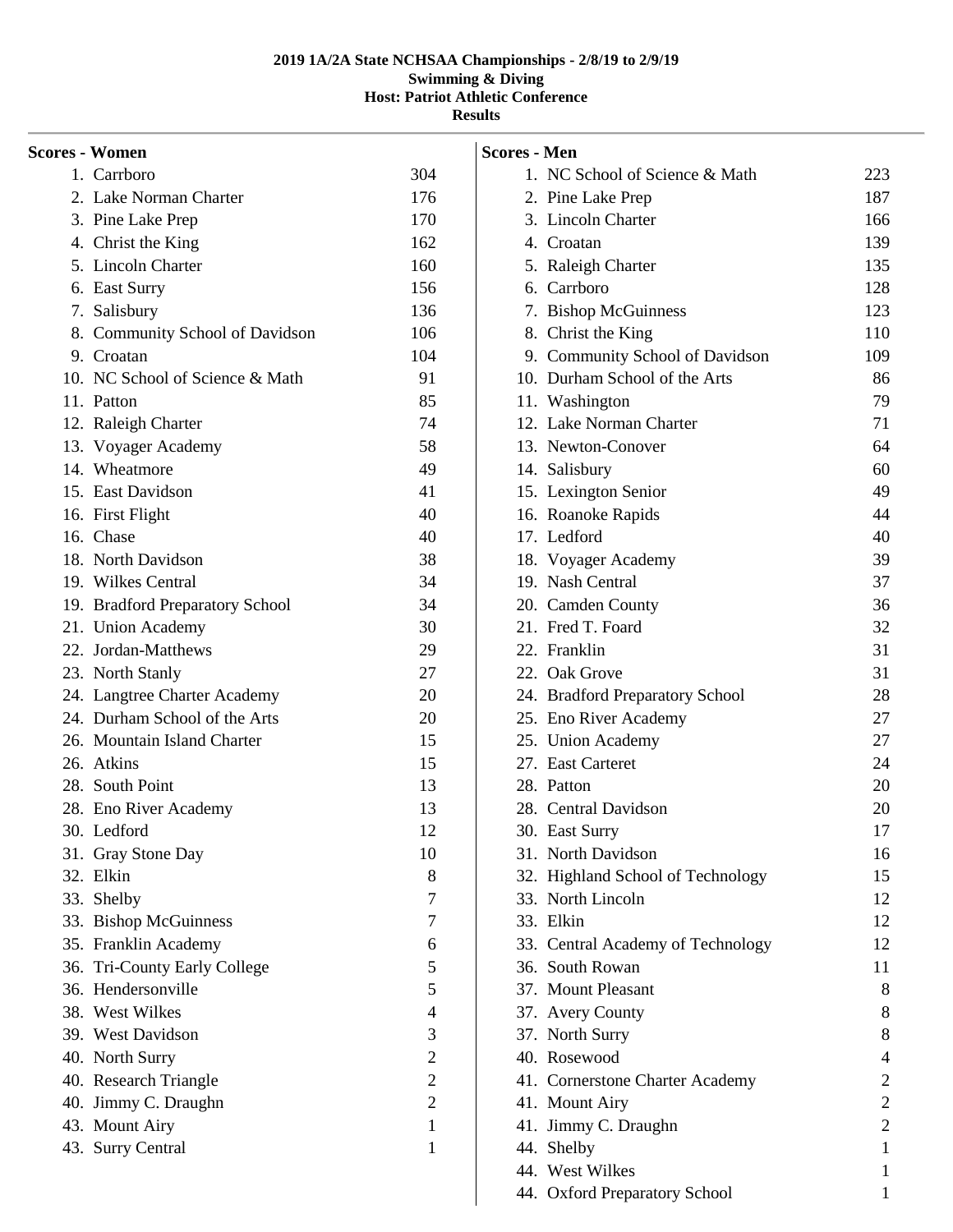|   | <b>Event 1 Women 200 Yard Medley Relay</b> |           |                           |                       |                     |               |
|---|--------------------------------------------|-----------|---------------------------|-----------------------|---------------------|---------------|
|   | <b>State Record:</b><br>1:42.20            | S<br>2018 | <b>Leesville Road</b>     |                       |                     |               |
|   | 1:46.30#<br>A/AA State:                    | 2006      | <b>Cardinal Gibbons</b>   |                       |                     |               |
|   | 1:44.54 AA-A                               |           | 1:46.44 AA-C              |                       |                     |               |
|   | <b>Team</b>                                |           | <b>Relay</b>              | <b>Prelim Time</b>    | <b>Finals Time</b>  | <b>Points</b> |
|   | <b>Championship Final</b>                  |           |                           |                       |                     |               |
|   | 1 Carrboro                                 |           |                           | 1:48.69               | 1:47.24             | 40            |
|   | 1) Hegland, Kate                           |           | 2) Costley, Audrey        | 3) Bilden, Lindy      | 4) Merry, Anneliese |               |
|   | 25.90<br>31.01                             | 26.21     | 24.12                     |                       |                     |               |
|   | <b>Lincoln Charter</b>                     |           |                           | 1:52.45               | 1:51.29             | 34            |
|   | 1) DeCann, Abby                            |           | 2) Harris, Chloe          | 3) Carey, Madeline    | 4) Malta, Gabriella |               |
|   | 30.24<br>29.05                             | 27.03     | 24.97                     |                       |                     |               |
|   | Christ the King                            |           |                           | 1:52.60               | 1:51.68             | 32            |
|   | 1) Donahue, Annie                          |           | 2) Patterson, Maranda     | 3) Hoffman, Amanda    | 4) Lamoreux, Jordan |               |
|   | 28.87<br>32.56                             | 25.90     | 24.35                     |                       |                     |               |
|   | 4 Community School of Davidson             |           |                           | 1:54.23               | 1:53.86             | 30            |
|   | 1) Tolone, Katie                           |           | 2) Nelson, Emme           | 3) Poslinski, Katelyn | 4) McMillan, Amelia |               |
|   | 28.86<br>28.49                             | 28.76     | 27.75                     |                       |                     |               |
| 5 | Salisbury                                  |           |                           | 1:56.14               | 1:55.95             | 28            |
|   | 1) Knorr, Katie                            |           | 2) Woolly, Anna Grace     | 3) Erhart, Calista    | 4) Knorr, Emily     |               |
|   | 28.17<br>35.05                             | 27.76     | 24.97                     |                       |                     |               |
|   | 6 Patton                                   |           |                           | 1:56.24               | 1:56.30             | 26            |
|   | 1) McClure, Kadira                         |           | 2) Sacchetti, Emma        | 3) Thompson, Caitie   | 4) Lucas, Caroline  |               |
|   | 29.53<br>34.08                             | 27.36     | 25.33                     |                       |                     |               |
|   | NC School of Science & Math                |           |                           | 1:58.03               | 1:57.08             | 24            |
|   | 1) Deng, Grace                             |           | 2) Geib, Anna             | 3) Wen, Melody        | 4) Fulford, Hanna   |               |
|   | 29.84<br>35.08                             | 26.11     | 26.05                     |                       |                     |               |
| 8 | Croatan                                    |           |                           | 1:57.79               | 1:57.81             | 22            |
|   | 1) Reeve, Lyndsey                          |           | 2) Domitrovits, Lydia     | 3) Niebel, Tink       | 4) Klaumann, MJ     |               |
|   | 30.04<br>34.24                             | 27.27     | 26.26                     |                       |                     |               |
|   | <b>Consolation Final</b>                   |           |                           |                       |                     |               |
|   | 9 Raleigh Charter                          |           |                           | 1:58.45               | 1:57.88             | 18            |
|   | 1) Wolff, Emilia                           |           | 2) Curtis, Heidi          | 3) Ellison, Hannalee  | 4) Lane, Kathleen   |               |
|   | 33.59<br>29.72                             | 28.39     | 26.18                     |                       |                     |               |
|   | 10 East Surry                              |           |                           | 1:58.66               | 1:59.15             | 14            |
|   | 1) Bruce, Abby                             |           | 2) Pruitt, Gracie         | 3) Bullington, Carly  | 4) Hicks, Julie     |               |
|   | 31.26<br>31.75                             | 30.03     | 26.11                     |                       |                     |               |
|   | 11 Wheatmore                               |           |                           | 2:00.46               | 2:00.00             | 12            |
|   | 1) Fritz, Kyndall                          |           | 2) Godwin, Emma           | 3) Fritz, Katie       | 4) Lambeth, Erin    |               |
|   | 31.02<br>32.95                             | 27.25     | 28.78                     |                       |                     |               |
|   | 12 Durham School of the Arts               |           |                           | 2:00.99               | 2:00.13             | 10            |
|   | 1) Erickson, Grace                         |           | 2) Walston, Emerson       | 3) Braun, Logan       | 4) Battaglini, Gabi |               |
|   | 30.62<br>33.65<br>13 Voyager Academy       | 29.69     | 26.17                     | 1:59.77               | 2:01.49             | 8             |
|   | 1) Murray, Cordi                           |           |                           | 3) Credle, Bailey     |                     |               |
|   | 29.91<br>35.97                             | 28.97     | 2) Murray, Faith<br>26.64 |                       | 4) Hibbard, Alice   |               |
|   | 14 Chase                                   |           |                           | 2:02.86               | 2:02.10             | 6             |
|   | 1) Hollifield, Meredith                    |           | 2) Moneyham, Anna         | 3) Bridges, Jenna     | 4) Horton, Liliana  |               |
|   | 30.81<br>35.61                             | 26.53     | 29.15                     |                       |                     |               |
|   | 15 Gray Stone Day                          |           |                           | 2:02.42               | 2:02.29             | 4             |
|   | 1) Holshouser, Maci                        |           | 2) Carpenter, Katheryne   | 3) McGuire, Gracie    | 4) Buechler, Abby   |               |
|   | 31.91<br>35.35                             | 28.69     | 26.34                     |                       |                     |               |
|   | 16 Pine Lake Prep                          |           |                           | 2:02.69               | 2:02.44             | $\mathbf{2}$  |
|   | 1) Dontino, Mia                            |           | 2) Catahan, Marian        | 3) Miles, Lydia       | 4) Dotson, Emily    |               |
|   | 30.46<br>35.95                             | 28.59     | 27.44                     |                       |                     |               |
|   |                                            |           |                           |                       |                     |               |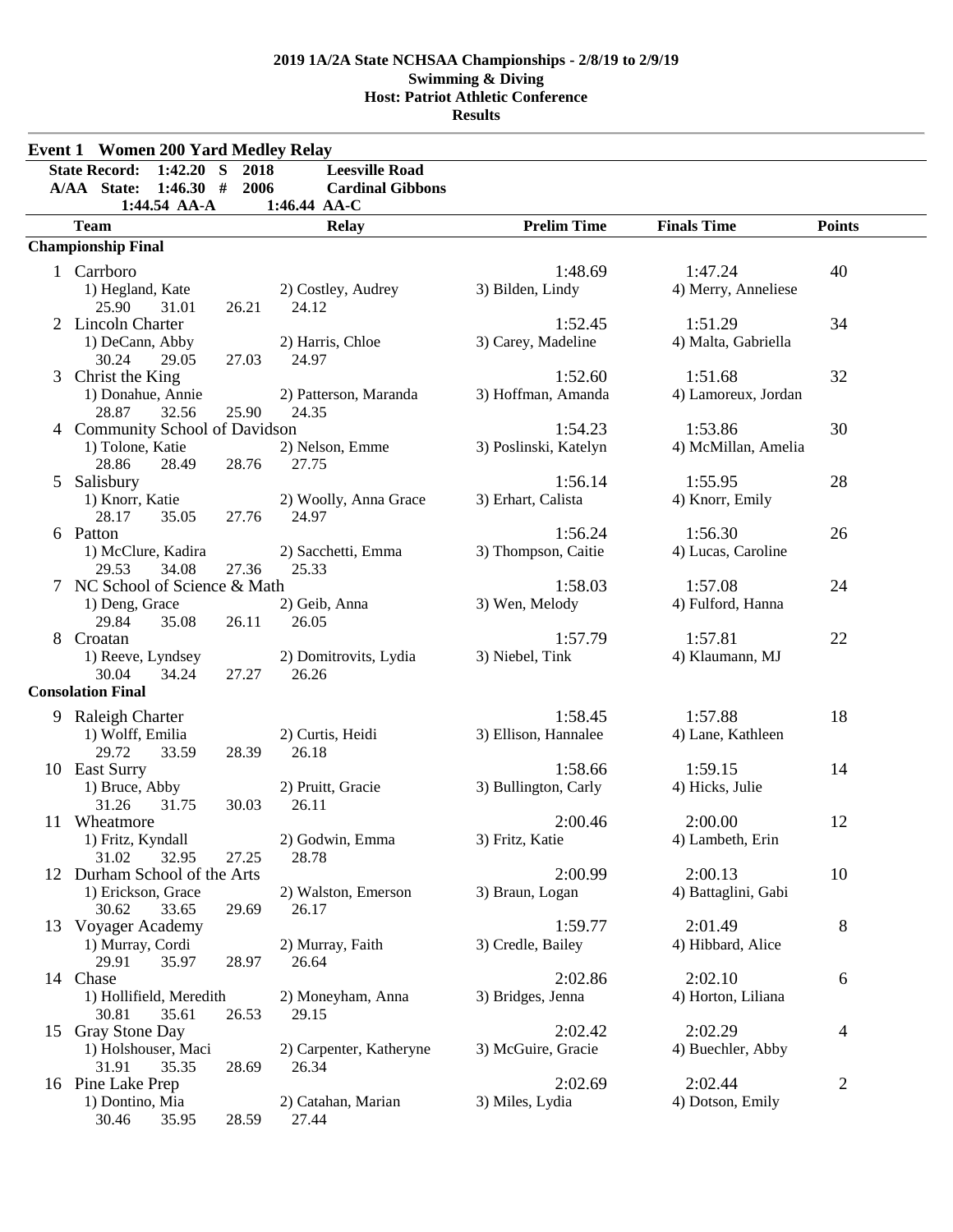$\overline{a}$ 

 $\overline{\phantom{0}}$  $\overline{\phantom{a}}$ 

|    | <b>Event 1 Women 200 Yard Medley Relay</b> |       |                                |                       |                              |
|----|--------------------------------------------|-------|--------------------------------|-----------------------|------------------------------|
|    | $1:42.20$ S<br><b>State Record:</b>        | 2018  | <b>Leesville Road</b>          |                       |                              |
|    | 1:46.30#<br>A/AA State:                    | 2006  | <b>Cardinal Gibbons</b>        |                       |                              |
|    | 1:44.54 AA-A<br><b>Team</b>                |       | 1:46.44 AA-C<br><b>Relay</b>   | <b>Seed Time</b>      | <b>Prelim Time</b>           |
|    | <b>Preliminaries</b>                       |       |                                |                       |                              |
|    |                                            |       |                                |                       |                              |
|    | 1 Carrboro                                 |       |                                |                       | 1:48.69                      |
|    | 1) Hegland, Kate<br>26.41<br>31.26         | 26.75 | 2) Costley, Audrey<br>24.27    | 3) Bilden, Lindy      | 4) Merry, Anneliese          |
|    | 2 Lincoln Charter                          |       |                                |                       | 1:52.45                      |
|    | 1) DeCann, Abby                            |       | 2) Harris, Chloe               | 3) Carey, Madeline    | 4) Malta, Gabriella          |
|    | 30.13<br>30.10                             | 26.66 | 25.56                          |                       |                              |
| 3  | Christ the King                            |       |                                |                       | 1:52.60                      |
|    | 1) Donahue, Annie                          |       | 2) Patterson, Maranda          | 3) Hoffman, Amanda    | 4) Lamoreux, Jordan          |
|    | 29.48<br>32.70                             | 25.98 | 24.44                          |                       |                              |
| 4  | <b>Community School of Davidson</b>        |       |                                |                       | 1:54.23                      |
|    | 1) Tolone, Katie                           |       | 2) Nelson, Emme                | 3) Poslinski, Katelyn | 4) McMillan, Amelia          |
|    | 29.16<br>28.39                             | 28.48 | 28.20                          |                       |                              |
| 5  | Salisbury                                  |       |                                |                       | 1:56.14                      |
|    | 1) Knorr, Katie<br>28.08<br>35.41          | 27.57 | 2) Woolly, Anna Grace<br>25.08 | 3) Erhart, Calista    | 4) Knorr, Emily              |
|    | 6 Patton                                   |       |                                |                       | 1:56.24                      |
|    | 1) McClure, Kadira                         |       | 2) Sacchetti, Emma             | 3) Thompson, Caitie   | 4) Lucas, Caroline           |
|    | 28.89<br>34.51                             | 27.71 | 25.13                          |                       |                              |
| 7  | Croatan                                    |       |                                |                       | 1:57.79                      |
|    | 1) Reeve, Lyndsey                          |       | 2) Domitrovits, Lydia          | 3) Niebel, Tink       | 4) Klaumann, MJ              |
|    | 30.07<br>34.15                             | 27.21 | 26.36                          |                       |                              |
| 8  | NC School of Science & Math                |       |                                |                       | 1:58.03                      |
|    | 1) Deng, Grace                             |       | 2) Geib, Anna                  | 3) Wen, Melody        | 4) Fulford, Hanna            |
|    | 30.73<br>35.51                             | 25.79 | 26.00                          |                       |                              |
| 9  | Raleigh Charter                            |       |                                |                       | 1:58.45                      |
|    | 1) Wolff, Emilia                           |       | 2) Curtis, Heidi               | 3) Ellison, Hannalee  | 4) Lane, Kathleen            |
|    | 29.64<br>33.19<br>10 East Surry            | 29.41 | 26.21                          |                       | 1:58.66                      |
|    | 1) Bruce, Abby                             |       | 2) Pruitt, Gracie              | 3) Bullington, Carly  | 4) Hicks, Julie              |
|    | 29.85<br>32.38                             | 30.28 | 26.15                          |                       |                              |
| 11 | Voyager Academy                            |       |                                |                       | 1:59.77                      |
|    | 1) Murray, Cordi                           |       | 2) Murray, Faith               | 3) Credle, Bailey     | 4) Hibbard, Alice            |
|    | 29.70<br>34.62                             | 28.68 | 26.77                          |                       |                              |
| 12 | Wheatmore                                  |       |                                |                       | 2:00.46                      |
|    | 1) Fritz, Kyndall                          |       | 2) Godwin, Emma                | 3) Fritz, Katie       | 4) Lambeth, Erin             |
|    | 32.64<br>30.97                             | 27.66 | 29.19                          |                       |                              |
|    | 13 Durham School of the Arts               |       |                                |                       | 2:00.99                      |
|    | 1) Erickson, Grace                         |       | 2) Walston, Emerson            | 3) Braun, Logan       | 4) Battaglini, Gabi          |
|    | 30.97<br>33.39                             | 29.81 | 26.82                          |                       |                              |
|    | 14 Gray Stone Day<br>1) Holshouser, Maci   |       | 2) Carpenter, Katheryne        | 3) McGuire, Gracie    | 2:02.42<br>4) Buechler, Abby |
|    | 31.37<br>35.19                             | 28.87 | 26.99                          |                       |                              |
|    | 15 Pine Lake Prep                          |       |                                |                       | 2:02.69                      |
|    | 1) Dontino, Mia                            |       | 2) Catahan, Marian             | 3) Miles, Lydia       | 4) Dotson, Emily             |
|    | 30.04<br>36.74                             | 28.46 | 27.45                          |                       |                              |
|    | 16 Chase                                   |       |                                |                       | 2:02.86                      |
|    | 1) Hollifield, Meredith                    |       | 2) Moneyham, Anna              | 3) Bridges, Jenna     | 4) Horton, Liliana           |
|    | 31.09<br>36.11                             | 26.35 | 29.31                          |                       |                              |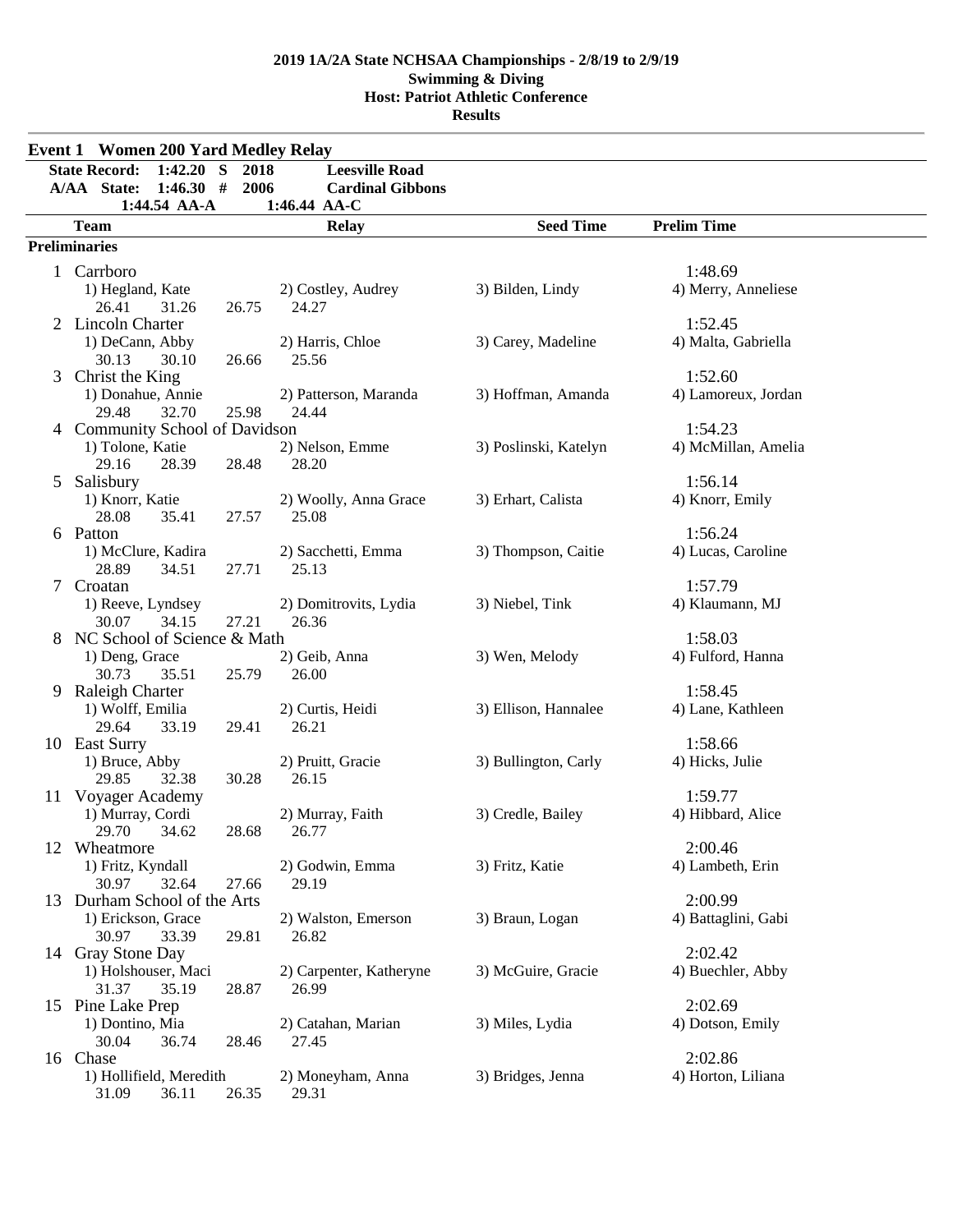**Results**

| 17  | North Stanly            |       |                    |                      | 2:02.90                |
|-----|-------------------------|-------|--------------------|----------------------|------------------------|
|     | 1) Childress, Alexandra |       | 2) Gibson, Rachel  | 3) Shaver, Madison   | 4) Lentz, Colbie       |
|     | 31.81<br>32.03          | 32.63 | 26.43              |                      |                        |
| 18  | South Point             |       |                    |                      | 2:03.41                |
|     | 1) Blanchard, Allie     |       | 2) Wagner, Macie   | 3) Walker, Mary      | 4) Hyde, Olivia        |
|     | 30.22<br>33.20          | 30.61 | 29.38              |                      |                        |
| 19. | Eno River Academy       |       |                    |                      | 2:04.00                |
|     | 1) Acome, Brianne       |       | 2) Ryen, Haley     | 3) Dukelow, Katie    | 4) Maupin, Addie       |
|     | 34.08<br>30.36          | 30.19 | 29.37              |                      |                        |
| 20  | Jimmy C. Draughn        |       |                    |                      | 2:04.38                |
|     | 1) Reasoner, Magdolynn  |       | 2) Hudson, Gunnar  | 3) Goulding, Georgia | 4) Wood, Rachel        |
|     | 33.41<br>35.31          | 27.88 | 27.78              |                      |                        |
| 21  | East Davidson           |       |                    |                      | 2:04.76                |
|     | 1) Everhart, Molly      |       | 2) Burton, Piper   | 3) Whitman, Ella     | 4) Lane, Anne          |
|     | 36.94<br>30.72          | 27.39 | 29.71              |                      |                        |
|     | 22 Elkin                |       |                    |                      | 2:05.88                |
|     | 1) Schweikert, Maia     |       | 2) Wells, Kenly    | 3) Sidden, Katie     | 4) Libbert, Harper Lee |
|     | 32.29<br>36.62          | 30.74 | 26.23              |                      |                        |
| 23  | <b>Franklin Academy</b> |       |                    |                      | 2:08.07                |
|     | 1) Stephan, Ashlynn     |       | 2) Roberts, Taylor | 3) Allen, Julia      | 4) Stephan, Niamh      |
|     | 34.20<br>35.42          | 29.76 | 28.69              |                      |                        |
| 24  | <b>West Stanly</b>      |       |                    |                      | 2:10.28                |
|     | 1) Brown, Julia         |       | 2) Perez, Vanessa  | 3) Phillips, Abby    | 4) Hatch, Jordan       |
|     | 33.06<br>41.57          | 26.34 | 29.31              |                      |                        |

## **Event 2 Men 200 Yard Medley Relay**

|   | <b>State Record:</b>         | $1:32.35$ S              | 2019  | <b>Athens Drive</b>      |                      |                      |               |
|---|------------------------------|--------------------------|-------|--------------------------|----------------------|----------------------|---------------|
|   | A/AA State:                  | 1:35.00#<br>1:33.34 AA-A | 2015  | Carrboro<br>1:34.94 AA-C |                      |                      |               |
|   | <b>Team</b>                  |                          |       | <b>Relay</b>             | <b>Prelim Time</b>   | <b>Finals Time</b>   | <b>Points</b> |
|   | <b>Championship Final</b>    |                          |       |                          |                      |                      |               |
|   | Croatan                      |                          |       |                          | 1:37.44              | 1:36.83              | 40            |
|   | 1) Barker, Will              |                          |       | 2) McCabe, Jack          | 3) McCray, Matthew   | 4) Loveless, Colby   |               |
|   | 23.06                        | 26.75                    | 25.35 | 21.67                    |                      |                      |               |
|   | Community School of Davidson |                          |       |                          | 1:39.98              | 1:38.87              | 34            |
|   | 1) Nelson, Baylor            |                          |       | 2) Burrows, Matty        | 3) Russell, Ethan    | 4) MacIntyre, Wilson |               |
|   | 23.01                        | 27.75                    | 24.56 | 23.55                    |                      |                      |               |
| 3 | Christ the King              |                          |       |                          | 1:40.86              | 1:39.51              | 32            |
|   | 1) Connery, Tim              |                          |       | 2) Duckworth, Ben        | 3) Zagar, Matthew    | 4) McNamee, Tommy    |               |
|   | 22.02                        | 27.52                    | 26.17 | 23.80                    |                      |                      |               |
|   | 4 Raleigh Charter            |                          |       |                          | 1:41.24              | 1:40.24              | 30            |
|   | 1) Hester, Trey              |                          |       | 2) Starbuck, Jason       | 3) Hancock, Isaac    | 4) Gimpl, Glen       |               |
|   | 26.35                        | 26.50                    | 24.63 | 22.76                    |                      |                      |               |
|   | NC School of Science & Math  |                          |       |                          | 1:41.78              | 1:41.61              | 28            |
|   |                              | 1) Congiusta, Matthew    |       | 2) Suminguit, Jacob      | 3) Eberhardt, Andrew | 4) Li, Jason         |               |
|   | 24.69                        | 29.47                    | 24.74 | 22.71                    |                      |                      |               |
| 6 | Washington                   |                          |       |                          | 1:41.77              | 1:41.89              | 26            |
|   | 1) Pake, Tristan             |                          |       | 2) Lovenberg, Patrick    | 3) Tubaugh, Hodges   | 4) Pippin, Tripp     |               |
|   | 26.73                        | 26.78                    | 24.43 | 23.95                    |                      |                      |               |
| 7 | Carrboro                     |                          |       |                          | 1:42.80              | 1:42.71              | 24            |
|   |                              | 1) Wurster, Lincoln      |       | 2) Prakken, Alex         | 3) Moore, Nicholas   | 4) Ward, Ian         |               |
|   | 25.48                        | 27.30                    | 26.74 | 23.19                    |                      |                      |               |
| 8 | Durham School of the Arts    |                          |       |                          | 1:45.70              | 1:45.15              | 22            |
|   | 1) Davis, Collin             |                          |       | 2) Baker, Jay            | 3) Schram, Matthew   | 4) Hamilton, Forrest |               |
|   | 24.83                        | 28.36                    | 26.31 | 25.65                    |                      |                      |               |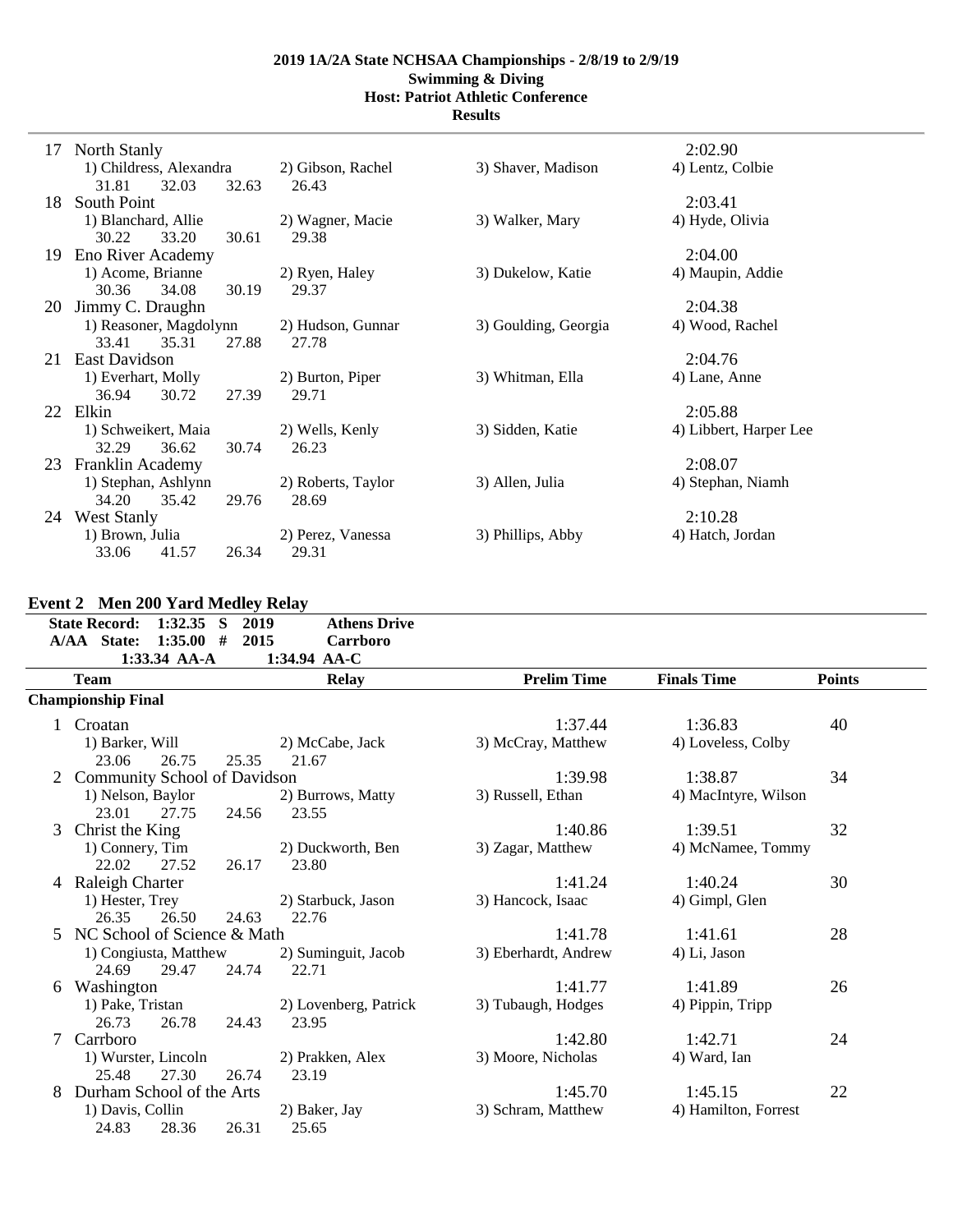**Results**

|           | <b>Consolation Final</b> |       |                      |                          |                       |                |
|-----------|--------------------------|-------|----------------------|--------------------------|-----------------------|----------------|
|           | 9 Lexington Senior       |       |                      | 1:47.09                  | 1:46.00               | 18             |
|           | 1) Haut, Isaac           |       | 2) Blackerby, Liam   | 3) Blackerby, Charlie    | 4) Kelly-Rajan, Kiran |                |
|           | 26.32<br>30.70           | 25.47 | 23.51                |                          |                       |                |
| $*10^{-}$ | Lake Norman Charter      |       |                      | 1:45.80                  | 1:46.02               | 13             |
|           | 1) Franklin, Christopher |       | 2) Powe, Harrison    | 3) Agosto, Eli           | 4) Atkins, Eric       |                |
|           |                          | 25.74 | 24.06                |                          |                       |                |
| $*10$     | <b>Bishop McGuinness</b> |       |                      | 1:46.07                  | 1:46.02               | 13             |
|           | 1) Kohl, Isaac           |       | 2) Chase, Ethan      | 3) McDonald, Samuel      | 4) Price, Garrett     |                |
|           | 28.01<br>28.42           | 25.89 | 23.70                |                          |                       |                |
| 12        | Pine Lake Prep           |       |                      | 1:47.05                  | 1:46.29               | 10             |
|           | 1) Adams, Nathan         |       | 2) Shelley, Matthew  | 3) Thornburg, Nathan     | 4) Gonzalez, Joshua   |                |
|           | 28.93<br>26.11           | 26.31 | 24.94                |                          |                       |                |
| 13        | Elkin                    |       |                      | 1:46.75                  | 1:46.40               | 8              |
|           | 1) Baker, Cason          |       | 2) Zamudio, Jack     | 3) Burleson, Cameron     | 4) Shugart, Brady     |                |
|           | 28.20<br>29.49           | 26.09 | 22.62                |                          |                       |                |
| 14        | Salisbury                |       |                      | 1:49.26                  | 1:48.75               | 6              |
|           | 1) Crawford, Max         |       | 2) McLendon, Gabriel | 3) Amin, Roshen          | 4) Burton, Roarke     |                |
|           | 31.52<br>30.66           | 25.08 | 21.49                |                          |                       |                |
| 15        | <b>Camden County</b>     |       |                      | 1:48.95                  | 1:48.94               | 4              |
|           | 1) Jones, Ethan          |       | 2) Keeling, Gabriel  | 3) Praisler, Christopher | 4) Royal, Nathan      |                |
|           | 31.41<br>25.65           | 27.48 | 24.40                |                          |                       |                |
| 16        | Roanoke Rapids           |       |                      | 1:49.24                  | 1:49.13               | $\overline{2}$ |
|           | 1) Thompson, Christian   |       | 2) Tant, Garrett     | 3) Glasgow, Michael      | 4) King, Nick         |                |
|           | 29.34<br>29.74           | 26.78 | 23.27                |                          |                       |                |

# **Event 2 Men 200 Yard Medley Relay**

|   | <b>State Record:</b><br>A/AA State: | 1:32.35<br><b>S</b><br>1:35.00#<br>1:33.34 AA-A | $\bullet$<br>2019<br>2015 | <b>Athens Drive</b><br>Carrboro<br>1:34.94 AA-C |                      |                      |
|---|-------------------------------------|-------------------------------------------------|---------------------------|-------------------------------------------------|----------------------|----------------------|
|   | <b>Team</b>                         |                                                 |                           | <b>Relay</b>                                    | <b>Seed Time</b>     | <b>Prelim Time</b>   |
|   | <b>Preliminaries</b>                |                                                 |                           |                                                 |                      |                      |
|   | Croatan                             |                                                 |                           |                                                 |                      | 1:37.44              |
|   | 1) Barker, Will                     |                                                 |                           | 2) McCabe, Jack                                 | 3) McCray, Matthew   | 4) Loveless, Colby   |
|   | 24.19                               | 26.13                                           | 25.11                     | 22.01                                           |                      |                      |
|   | <b>Community School of Davidson</b> |                                                 |                           |                                                 |                      | 1:39.98              |
|   | 1) Nelson, Baylor                   |                                                 |                           | 2) Burrows, Matty                               | 3) Russell, Ethan    | 4) MacIntyre, Wilson |
|   | 23.15                               | 28.01                                           | 24.49                     | 24.33                                           |                      |                      |
| 3 | Christ the King                     |                                                 |                           |                                                 |                      | 1:40.86              |
|   | 1) Connery, Tim                     |                                                 |                           | 2) Duckworth, Ben                               | 3) Zagar, Matthew    | 4) McNamee, Tommy    |
|   | 22.35                               | 28.14                                           | 26.47                     | 23.90                                           |                      |                      |
|   | 4 Raleigh Charter                   |                                                 |                           |                                                 |                      | 1:41.24              |
|   | 1) Hester, Trey                     |                                                 |                           | 2) Starbuck, Jason                              | 3) Hancock, Isaac    | 4) Gimpl, Glen       |
|   | 26.72                               | 26.74                                           | 25.23                     | 22.55                                           |                      |                      |
| 5 | Washington                          |                                                 |                           |                                                 |                      | 1:41.77              |
|   | 1) Pake, Tristan                    |                                                 |                           | 2) Lovenberg, Patrick                           | 3) Tubaugh, Hodges   | 4) Pippin, Tripp     |
|   | 27.45                               | 26.58                                           | 24.47                     | 23.27                                           |                      |                      |
| 6 | NC School of Science & Math         |                                                 |                           |                                                 |                      | 1:41.78              |
|   |                                     | 1) Congiusta, Matthew                           |                           | 2) Suminguit, Jacob                             | 3) Eberhardt, Andrew | 4) Li, Jason         |
|   | 24.60                               | 29.33                                           | 25.06                     | 22.79                                           |                      |                      |
|   | Carrboro                            |                                                 |                           |                                                 |                      | 1:42.80              |
|   | 1) Wurster, Lincoln                 |                                                 |                           | 2) Prakken, Alex                                | 3) Moore, Nicholas   | 4) Ward, Ian         |
|   | 26.20                               | 27.47                                           | 26.46                     | 22.67                                           |                      |                      |
| 8 | Durham School of the Arts           |                                                 |                           |                                                 |                      | 1:45.70              |
|   | 1) Davis, Collin                    |                                                 |                           | 2) Baker, Jay                                   | 3) Schram, Matthew   | 4) Hamilton, Forrest |
|   | 25.01                               | 28.25                                           | 26.25                     | 26.19                                           |                      |                      |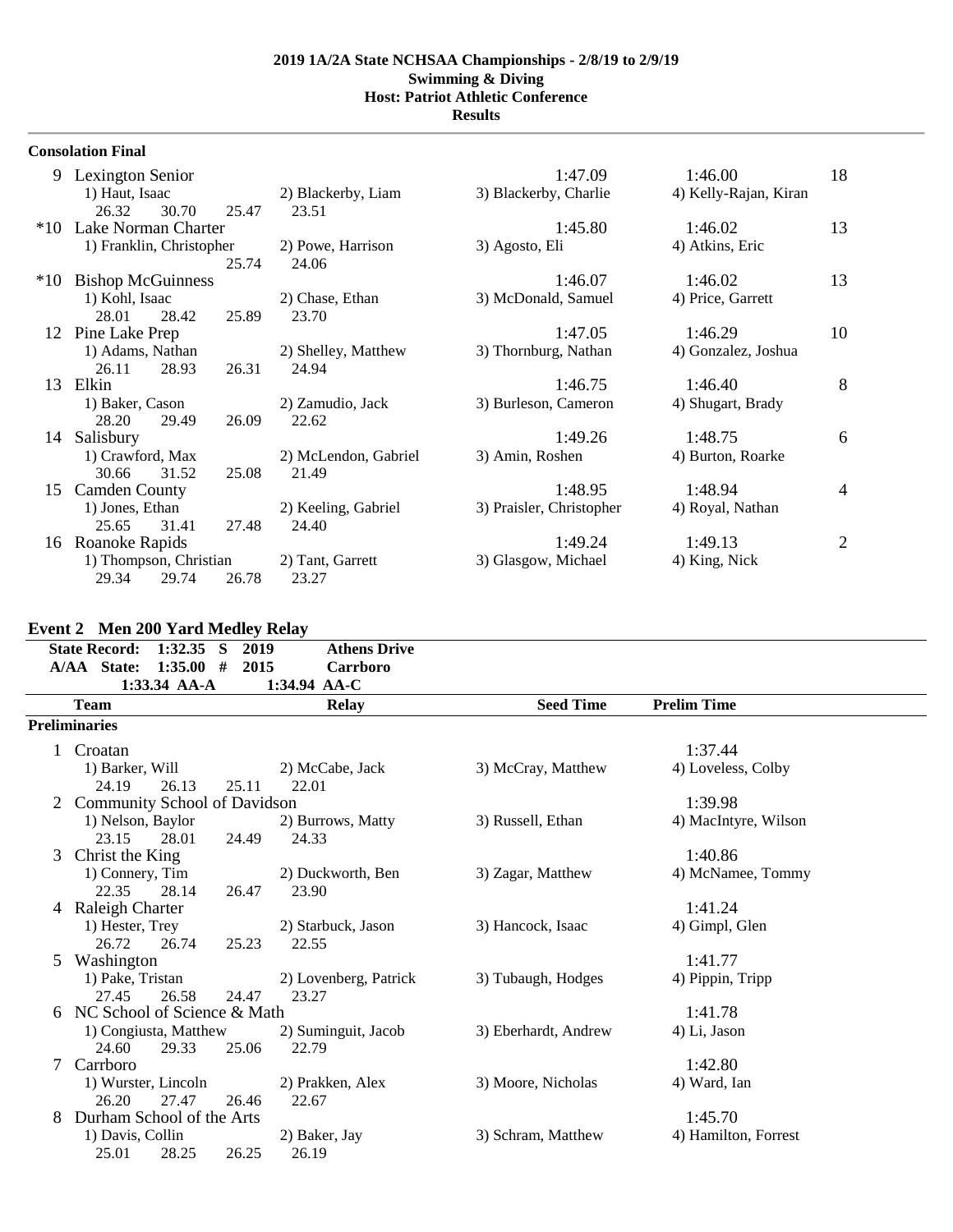|    | 9 Lake Norman Charter<br>1) Franklin, Christopher | 2) Powe, Harrison         | 3) Agosto, Eli           | 1:45.80<br>4) Atkins, Eric |
|----|---------------------------------------------------|---------------------------|--------------------------|----------------------------|
|    | 25.17<br>29.60<br>26.68                           | 24.35                     |                          |                            |
|    | 10 Bishop McGuinness                              |                           |                          | 1:46.07                    |
|    | 1) Kohl, Isaac<br>25.52<br>28.25<br>28.48         | 2) Chase, Ethan<br>23.82  | 3) McDonald, Samuel      | 4) Price, Garrett          |
|    | 11 Elkin                                          |                           |                          | 1:46.75                    |
|    | 1) Baker, Cason<br>26.53<br>27.96<br>29.70        | 2) Zamudio, Jack<br>22.56 | 3) Burleson, Cameron     | 4) Shugart, Brady          |
|    | 12 Pine Lake Prep                                 |                           |                          | 1:47.05                    |
|    | 1) Adams, Nathan                                  | 2) Shelley, Matthew       | 3) Thornburg, Nathan     | 4) Gonzalez, Joshua        |
|    | 26.89<br>26.02<br>28.94                           | 25.20                     |                          |                            |
|    | 13 Lexington Senior                               |                           |                          | 1:47.09                    |
|    | 1) Haut, Isaac                                    | 2) Blackerby, Liam        | 3) Blackerby, Charlie    | 4) Kelly-Rajan, Kiran      |
|    | 31.84<br>25.76<br>25.84                           | 23.65                     |                          |                            |
|    | 14 Camden County                                  |                           |                          | 1:48.95                    |
|    | 1) Jones, Ethan                                   | 2) Keeling, Gabriel       | 3) Praisler, Christopher | 4) Royal, Nathan           |
|    | 25.53<br>31.64<br>27.95                           | 23.83                     |                          |                            |
|    | 15 Roanoke Rapids                                 |                           |                          | 1:49.24                    |
|    | 1) Thompson, Christian                            | 2) Tant, Garrett          | 3) Glasgow, Michael      | 4) King, Nick              |
|    | 30.04<br>30.34<br>25.98                           | 22.88                     |                          |                            |
|    | 16 Salisbury                                      |                           |                          | 1:49.26                    |
|    | 1) Crawford, Max                                  | 2) McLendon, Gabriel      | 3) Amin, Roshen          | 4) Burton, Roarke          |
|    | 30.93<br>25.00<br>31.77                           | 21.56                     |                          |                            |
| 17 | South Rowan                                       |                           |                          | 1:50.15                    |
|    | 1) Reynolds, Christian                            | 2) Hurd, Cameron          | 3) Bumgarner, Blaise     | 4) Severt, Noah            |
|    | 24.94<br>30.18<br>29.56                           | 25.47                     |                          |                            |
|    | 18 North Davidson                                 |                           |                          | 1:51.53                    |
|    | 1) Young, CT                                      | 2) Mercer, Cameron        | 3) Cooke, Aaron          | 4) Davies, Nathan          |
|    | 27.50<br>28.49<br>31.13                           | 24.41                     |                          |                            |
|    | 19 Cornerstone Charter Academy                    |                           |                          | 1:51.77                    |
|    | 1) Hall, Bobby                                    | 2) Ballard, Austin        | 3) McDonald, Ben         | 4) Resler, Ben             |
|    | 27.87<br>26.07<br>31.46                           | 26.37                     |                          |                            |
| 20 | Franklin                                          |                           |                          | 1:52.00                    |
|    | 1) Frazier, Michael                               | 2) Gurney, Seth           | 3) Martin, Allen         | 4) Angel, Phillip          |
|    | 31.32<br>29.45<br>27.25                           | 23.98                     |                          |                            |
|    | 21 North Lincoln                                  |                           |                          | 1:52.86                    |
|    | 1) Bartro, Grady                                  | 2) McIntosh, Kale         | 3) Heise, Kyle           | 4) Figueroa, Michael       |
|    | 26.90<br>32.16<br>28.15                           | 25.65                     |                          |                            |
|    | 22 Oak Grove                                      |                           |                          | 1:53.13                    |
|    | 1) Rodriguez, Gabe                                | 2) Roten, Landon          | 3) Chapel, Alex          | 4) Sams, Jay               |
|    | 31.14<br>30.51<br>26.18                           | 25.30                     |                          |                            |
| 23 | Fred T. Foard                                     |                           |                          | 1:54.48                    |
|    | 1) Johnston, Nicholas                             | 2) Haas, Dylan            | 3) McCosh, Ethan         | 4) Peschel, Caleb          |
|    | 31.74<br>33.90<br>23.42                           | 25.42                     |                          |                            |
|    | 24 Jimmy C. Draughn                               |                           |                          | 1:56.12                    |
|    | 1) Smith, Jaxon                                   | 2) Hudson, Jake           | 3) Curry, Braydon        | 4) Goulding, Nick          |
|    | 27.16<br>34.18<br>29.89                           | 24.89                     |                          |                            |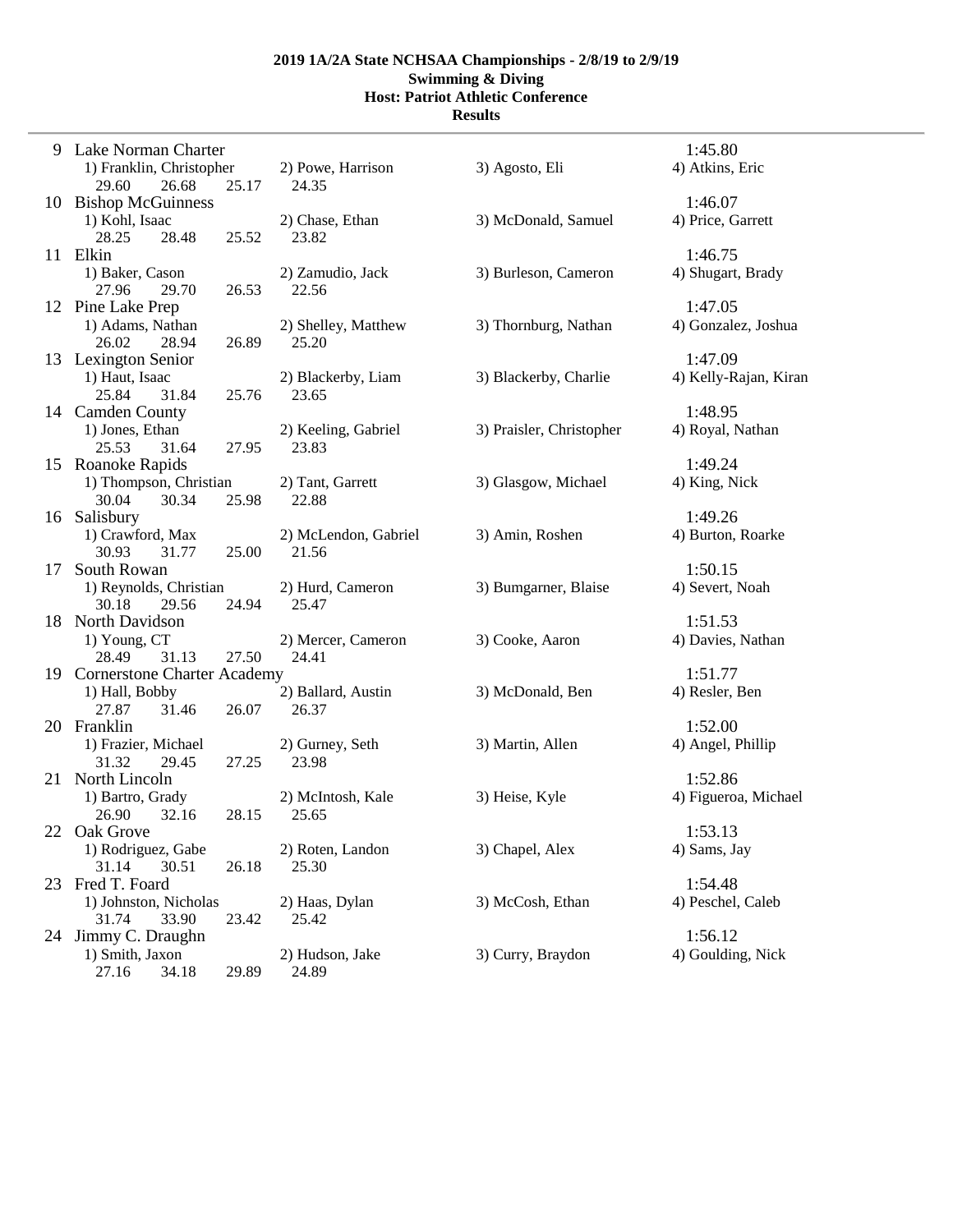| Event 3 Women 200 Yard Freestyle                           |                                                             |             |                | <b>Event 4 Men 200 Yard Freestyle</b>                      |                               |                                                              |              |
|------------------------------------------------------------|-------------------------------------------------------------|-------------|----------------|------------------------------------------------------------|-------------------------------|--------------------------------------------------------------|--------------|
| State Record: 1:46.47 S 2015<br>A/AA State: 1:49.31 # 2014 | Erika Brown (Hough, W.A.)<br>Christina Lappin(Lincoln Char) |             |                | State Record: 1:35.34 S 2019<br>A/AA State: 1:36.99 # 2016 |                               | <b>Jack Walker (Myers Park)</b><br>Will Macmillan (Carrboro) |              |
| 1:48.80 AA-A<br><b>Name</b>                                | 1:50.65 AA-C<br><b>School</b>                               | <b>Time</b> |                | 1:38.52 AA-A<br><b>Name</b>                                | 1:40.23 AA-C<br><b>School</b> | <b>Time</b>                                                  |              |
| <b>Championship Final</b>                                  |                                                             |             |                | <b>Championship Final</b>                                  |                               |                                                              |              |
| 1 Reeve, Lyndsey                                           | <b>CROTN</b>                                                | 1:50.52     | $AA-C+$        | 1 Norris, Lance                                            | <b>NASHC</b>                  | 1:41.55                                                      | 20           |
| 2 Eaker, Summer                                            | <b>BRADP</b>                                                | 1:50.74     | 17             | 2 Stratton, Neal                                           | <b>LCHAR</b>                  | 1:43.01                                                      | 17           |
| 3 Knorr, Emily                                             | <b>SALS</b>                                                 | 1:50.86     | 16             | Baker, Jay<br>3                                            | <b>DSA</b>                    | 1:44.43                                                      | 16           |
| 4 Daly, Rachel                                             | PLP                                                         | 1:52.66     | 15             | Adams, Nathan                                              | <b>PLP</b>                    | 1:45.46                                                      | 15           |
| 5 Carpenter, Emily                                         | CARR                                                        | 1:53.12     | 14             | Roten, Landon<br>5                                         | <b>OAKGR</b>                  | 1:46.84                                                      | 14           |
| 6 Baca, Paloma                                             | <b>CARR</b>                                                 | 1:56.13     | 13             | Carpenter, Hayden<br>6                                     | <b>UACAD</b>                  | 1:47.00                                                      | 13           |
| 7 Dennis, Morgan                                           | <b>NDAVD</b>                                                | 1:57.11     | 12             | Karre, Paul                                                | <b>NEWCO</b>                  | 1:47.06                                                      | $12\,$       |
| 8 Tucker, Avery                                            | <b>ESURR</b>                                                | 2:00.16     | 11             | 8 Healy, Jack                                              | <b>NCSSM</b>                  | 1:48.38                                                      | 11           |
| <b>Consolation Final</b>                                   |                                                             |             |                | <b>Consolation Final</b>                                   |                               |                                                              |              |
| 9 Malta, Gabriella                                         | <b>LCHAR</b>                                                | 2:00.60     | 9              | 9 DeWalt, Kieran                                           | <b>CARR</b>                   | 1:49.60                                                      | 9            |
| 10 Hicks, Julie                                            | <b>ESURR</b>                                                | 2:02.31     | 7              | Pilson, Robert<br>10                                       | <b>RALCH</b>                  | 1:51.55                                                      | 7            |
| 11 Kolano, Anika                                           | <b>LKNCH</b>                                                | 2:05.09     | 6              | 11 Bartro, Grady                                           | <b>NLINC</b>                  | 1:52.11                                                      | 6            |
| 12 Merry, Clara                                            | <b>CARR</b>                                                 | 2:05.93     | 5              | 12 Bryant, Nick                                            | <b>NSURR</b>                  | 1:52.84                                                      | 5            |
| 13 Nichols, Anslee                                         | <b>WWILK</b>                                                | 2:06.39     | 4              | Ristonovic, Stefan<br>13                                   | LEDFD                         | 1:54.01                                                      | 4            |
| 14 Lucas, Grace                                            | <b>PATTN</b>                                                | 2:07.58     | 3              | Eberhardt, Andrew<br>14                                    | <b>NCSSM</b>                  | 1:54.63                                                      | 3            |
| 15 Strauss, Sydney                                         | <b>MTISL</b>                                                | 2:07.82     | $\overline{2}$ | Foster, Cooper<br>15                                       | <b>NDAVD</b>                  | 1:55.08                                                      | 2            |
| 16 Crayton, Lucy                                           | <b>TRICO</b>                                                | 2:08.47     | $\mathbf{1}$   | 16 Hopper, Robert                                          | <b>OXFRD</b>                  | 1:55.20                                                      | $\mathbf{1}$ |
|                                                            |                                                             |             |                |                                                            |                               |                                                              |              |
| <b>Event 3</b> Women 200 Yard Freestyle                    |                                                             |             |                | <b>Event 4 Men 200 Yard Freestyle</b>                      |                               |                                                              |              |
| State Record: 1:46.47 S 2015                               | Erika Brown (Hough, W.A.)                                   |             |                | State Record: 1:35.34 S 2019                               |                               | <b>Jack Walker (Myers Park)</b>                              |              |
| A/AA State: 1:49.31 # 2014                                 | Christina Lappin(Lincoln Char)                              |             |                | A/AA State: 1:36.99 # 2016                                 |                               | <b>Will Macmillan (Carrboro)</b>                             |              |
| 1:48.80 AA-A                                               | 1:50.65 AA-C                                                |             |                | 1:38.52 AA-A                                               | 1:40.23 AA-C                  |                                                              |              |
| <b>Name</b>                                                | <b>School</b>                                               | <b>Time</b> |                | <b>Name</b>                                                | <b>School</b>                 | <b>Time</b>                                                  |              |
| <b>Preliminaries</b>                                       |                                                             |             |                | <b>Preliminaries</b>                                       |                               |                                                              |              |
| 1 Knorr, Emily                                             | <b>SALS</b>                                                 | 1:52.18     |                | 1 Norris, Lance                                            | <b>NASHC</b>                  | 1:42.32                                                      |              |
| 2 Reeve, Lyndsey                                           | <b>CROTN</b>                                                | 1:53.39     |                | 2 Stratton, Neal                                           | <b>LCHAR</b>                  | 1:44.37                                                      |              |
| 3 Eaker, Summer                                            | <b>BRADP</b>                                                | 1:53.91     |                | Adams, Nathan<br>3                                         | PLP                           | 1:46.44                                                      |              |
| 4 Carpenter, Emily                                         | <b>CARR</b>                                                 | 1:54.25     |                | 4 Baker, Jay                                               | <b>DSA</b>                    | 1:46.46                                                      |              |
| 5 Daly, Rachel                                             | <b>PLP</b>                                                  | 1:54.38     |                | Carpenter, Hayden<br>*5                                    | <b>UACAD</b>                  | 1:47.66                                                      |              |
| 6 Dennis, Morgan                                           | <b>NDAVD</b>                                                | 1:54.73     |                | Karre, Paul<br>*5                                          | <b>NEWCO</b>                  | 1:47.66                                                      |              |
| 7 Baca, Paloma                                             | <b>CARR</b>                                                 | 1:56.27     |                | Healy, Jack                                                | <b>NCSSM</b>                  | 1:47.67                                                      |              |
| 8<br>Tucker, Avery                                         | <b>ESURR</b>                                                | 1:59.43     |                | 8 Roten, Landon                                            | OAKGR                         | 1:49.41                                                      |              |
| 9 Malta, Gabriella                                         | <b>LCHAR</b>                                                | 2:03.13     |                | DeWalt, Kieran<br>9                                        | CARR                          | 1:50.03                                                      |              |
| 10 Hicks, Julie                                            | <b>ESURR</b>                                                | 2:03.83     |                | Bryant, Nick<br>10                                         | <b>NSURR</b>                  | 1:52.70                                                      |              |
| 11 Kolano, Anika                                           | <b>LKNCH</b>                                                | 2:07.37     |                | Pilson, Robert<br>11                                       | <b>RALCH</b>                  | 1:53.20                                                      |              |
| 12 Strauss, Sydney                                         | <b>MTISL</b>                                                | 2:07.55     |                | Eberhardt, Andrew<br>12                                    | <b>NCSSM</b>                  | 1:53.39                                                      |              |
| 13 Lucas, Grace                                            | <b>PATTN</b>                                                | 2:08.05     |                | Hopper, Robert<br>13                                       | <b>OXFRD</b>                  | 1:53.91                                                      |              |
| 14 Nichols, Anslee                                         | <b>WWILK</b>                                                | 2:08.26     |                | Ristonovic, Stefan<br>14                                   | LEDFD                         | 1:54.84                                                      |              |
| Crayton, Lucy<br>15                                        | <b>TRICO</b>                                                | 2:08.40     |                | Foster, Cooper<br>15                                       | <b>NDAVD</b>                  | 1:54.92                                                      |              |
| 16 Merry, Clara                                            | CARR                                                        | 2:08.83     |                | Bartro, Grady<br>16                                        | <b>NLINC</b>                  | 1:55.58                                                      |              |
| Torres, Sophia<br>17                                       | <b>NCSSM</b>                                                | 2:08.90     |                | VonWeihe, Ryan<br>17                                       | <b>RALCH</b>                  | 1:56.07                                                      |              |
| 18 Hull, Cassidy                                           | <b>NSURR</b>                                                | 2:11.73     |                | Ballard, Austin<br>18                                      | <b>CORNR</b>                  | 1:56.64                                                      |              |
| Hack, Laura<br>19                                          | <b>LKNCH</b>                                                | 2:11.83     |                | Ploplis, Reilly<br>19                                      | <b>GSD</b>                    | 1:56.79                                                      |              |
| Cook, Kinsey<br>20                                         | GSD                                                         | 2:12.00     |                | York, Hunter<br>20                                         | <b>NSURR</b>                  | 1:58.67                                                      |              |
| Scott-Benson, Rosie<br>21                                  | <b>VOYAG</b>                                                | 2:12.84     |                | Sorenson, Sage<br>21                                       | TRICO                         | 1:59.21                                                      |              |
| Memola, Bethany<br>22                                      | <b>WSTOK</b>                                                | 2:13.14     |                | Baugher, Jake<br>22                                        | <b>COMSD</b>                  | 2:02.54                                                      |              |
| Wilson, Briana<br>23                                       | FF                                                          | 2:14.38     |                | Chamblee, Russell<br>23                                    | LCHAR                         | 2:03.94                                                      |              |
| 24 Battaglini, Gabi                                        | <b>DSA</b>                                                  | 2:15.70     |                | Davis, Parker<br>24                                        | WILKC                         | 2:06.01                                                      |              |
|                                                            |                                                             |             |                |                                                            |                               |                                                              |              |

 $\overline{\phantom{a}}$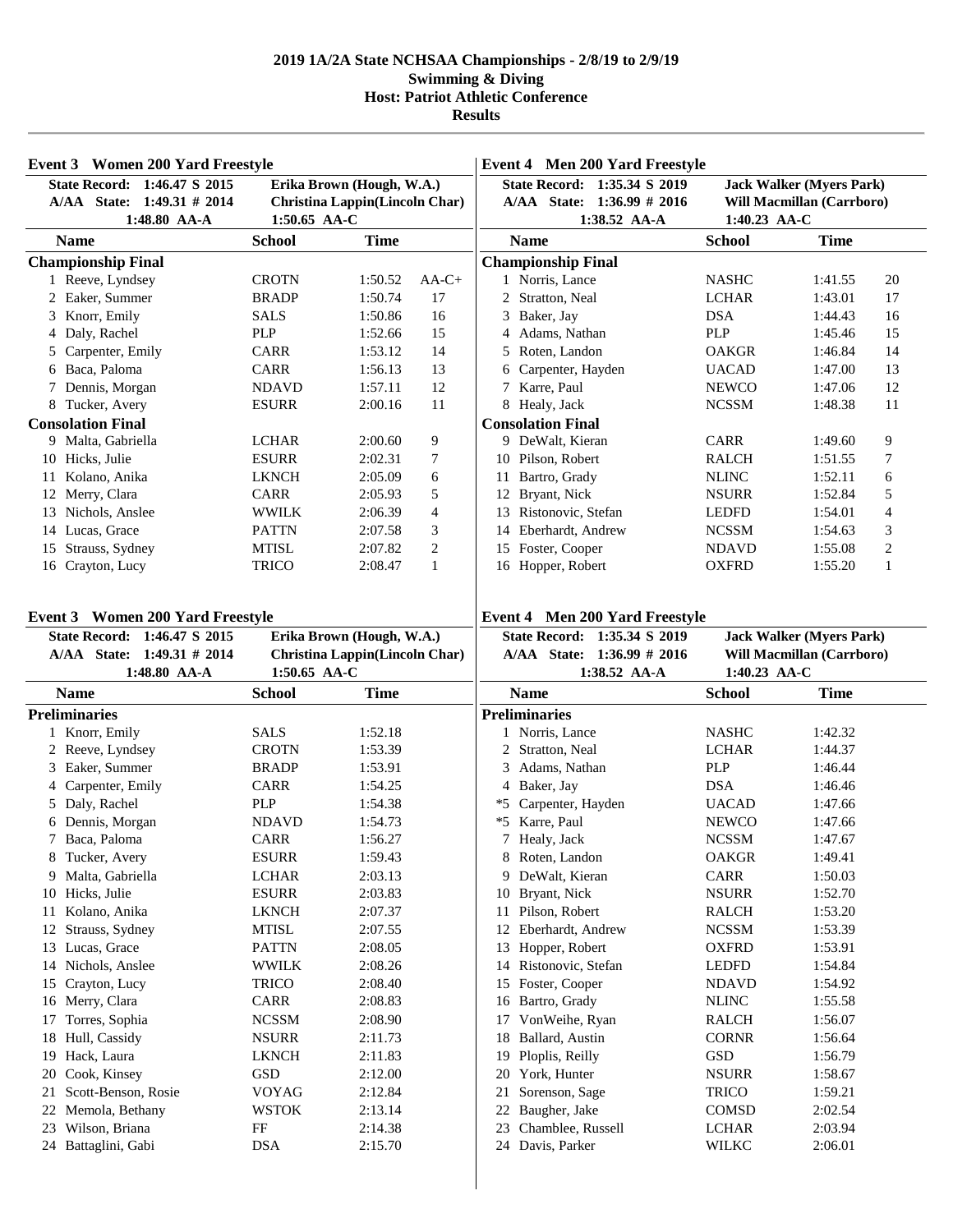| State Record: 1:57.93 S 2019<br><b>Brooke Zettel (Apex Friendship</b><br>State Record: 1:48.26 S 2009<br>Matt Houser (Rose, J.H.)<br>Emme Nelson (Comm. Davidson)<br>A/AA State: 2:02.01 # 2018<br>A/AA State: 1:51.99 # 2019<br><b>Baylor Nelson(Comm. Davidson)</b><br>2:01.69 AA-A<br>2:04.02 AA-C<br>1:49.83 AA-A<br>1:51.77 AA-C<br><b>School</b><br><b>Time</b><br><b>Name</b><br><b>School</b><br><b>Time</b><br><b>Name</b><br><b>Championship Final</b><br><b>Championship Final</b><br>1 Nelson, Emme<br>1 Nelson, Baylor<br><b>COMSD</b><br>$2:00.70#$ AA-A+<br><b>COMSD</b><br>$1:50.59#$ AA-C+<br>2 Harris, Chloe<br><b>LCHAR</b><br>2 Whipple, Zackary<br><b>LCHAR</b><br>2:03.27<br>$AA-C+$<br>1:55.10<br>17<br>3 Knorr, Katie<br>2:07.68<br>16<br>Shanahan, Matt<br>16<br><b>SALS</b><br>3<br><b>ENORV</b><br>1:57.16<br>4 Merry, Anneliese<br>CARR<br>15<br>Congiusta, Matthew<br><b>NCSSM</b><br>15<br>2:07.71<br>1:57.18<br>4<br><b>DSA</b><br>5 Hill, Kelsi<br><b>UACAD</b><br>2:10.15<br>14<br>5<br>Davis, Collin<br>14<br>1:59.04<br>6 Costley, Audrey<br>CARR<br>13<br>Jones, Ethan<br>13<br>2:12.27<br><b>CAMDN</b><br>2:01.22<br>6<br>2:14.13<br>12<br>Wurster, Lincoln<br>12<br>7 Fadely, Jennah<br>JORMA<br><b>CARR</b><br>2:01.74<br>7<br>8 Tucker, Hadly<br><b>ESURR</b><br>2:17.86<br>11<br>8 Duckworth, Ben<br><b>CTKNG</b><br>11<br>2:02.62<br><b>Consolation Final</b><br><b>Consolation Final</b><br>9 Ellison, Hannalee<br><b>RALCH</b><br>2:11.94<br>9<br>9 Prakken, Alex<br><b>CARR</b><br>2:03.49<br>9<br>10 Whitman, Ella<br><b>EDAVD</b><br>Smith, Sean<br><b>CDAVD</b><br>2:12.55<br>7<br>2:04.51<br>7<br>10<br>11 Schimmoller, Jennifer<br>6<br>Gilliam, Nolan<br><b>ESURR</b><br><b>LKNCH</b><br>2:14.50<br>2:04.78<br>6<br>11<br>5<br>12 Oliverio, Cailyn<br>5<br>12 Bausinger, Steven<br><b>MTISL</b><br>2:16.00<br><b>CATA</b><br>2:05.70<br>13 Ryen, Haley<br>4<br>Pake, Tristan<br>4<br><b>ENORV</b><br>2:16.33<br>13<br>WASHG<br>2:05.77<br>14 Roberts, Taylor<br>3<br>Thornburg, Nathan<br><b>PLP</b><br>3<br><b>FRKAC</b><br>2:18.53<br>2:07.45<br>14<br>McDonald, Ben<br>15 Lester, Ashton<br>2<br><b>CORNR</b><br>2<br><b>WDAVD</b><br>2:20.41<br>15<br>2:09.33<br>16 Herzberger, Katherine<br>2:23.11<br>$\mathbf{1}$<br>16 Barlow, Cameron<br><b>WWILK</b><br>$\mathbf{1}$<br><b>MCGNS</b><br>2:10.30<br>Event 5 Women 200 Yard IM<br>Event 6 Men 200 Yard IM<br>State Record: 1:57.93 S 2019<br><b>Brooke Zettel (Apex Friendship</b><br>State Record: 1:48.26 S 2009<br>Matt Houser (Rose, J.H.)<br>A/AA State: 2:02.01 # 2018<br>Emme Nelson (Comm. Davidson)<br>A/AA State: 1:51.99 # 2019<br><b>Baylor Nelson(Comm. Davidson)</b><br>2:04.02 AA-C<br>1:49.83 AA-A<br>1:51.77 AA-C<br>$2:01.69$ AA-A<br><b>School</b><br><b>Time</b><br><b>Name</b><br><b>School</b><br><b>Time</b><br><b>Name</b><br><b>Preliminaries</b><br><b>Preliminaries</b><br>1 Nelson, Emme<br><b>COMSD</b><br><b>COMSD</b><br>2:02.43<br>$AA-C+$<br>1 Nelson, Baylor<br>1:51.99#<br>2 Harris, Chloe<br>2 Whipple, Zackary<br><b>LCHAR</b><br><b>LCHAR</b><br>2:06.95<br>1:54.48<br>3 Merry, Anneliese<br>Congiusta, Matthew<br><b>NCSSM</b><br><b>CARR</b><br>2:08.55<br>3<br>1:58.63<br>4 Knorr, Katie<br><b>SALS</b><br>Shanahan, Matt<br><b>ENORV</b><br>2:08.76<br>1:59.33<br>4<br>5 Hill, Kelsi<br>Davis, Collin<br><b>DSA</b><br><b>UACAD</b><br>2:08.83<br>2:01.19<br>5<br>Jones, Ethan<br>6 Costley, Audrey<br><b>CARR</b><br>2:10.79<br><b>CAMDN</b><br>2:01.42<br>6<br>7 Tucker, Hadly<br><b>ESURR</b><br>2:12.84<br>7 Duckworth, Ben<br><b>CTKNG</b><br>2:02.22<br>8 Fadely, Jennah<br><b>JORMA</b><br>2:13.42<br>2:03.25<br>8 Wurster, Lincoln<br>CARR<br>9 Ellison, Hannalee<br><b>RALCH</b><br>2:13.72<br>9 Prakken, Alex<br>CARR<br>2:04.94<br>10 Whitman, Ella<br>2:13.89<br>Gilliam, Nolan<br><b>ESURR</b><br><b>EDAVD</b><br>2:05.71<br>10<br>11 Ryen, Haley<br>Bausinger, Steven<br><b>CATA</b><br><b>ENORV</b><br>2:15.05<br>2:06.25<br>11<br>12 Schimmoller, Jennifer<br>Pake, Tristan<br><b>LKNCH</b><br>2:16.32<br>12<br>WASHG<br>2:07.99<br>13 Oliverio, Cailyn<br>13<br>Hester, Trey<br><b>MTISL</b><br>2:17.99<br>RALCH<br>2:08.18<br>Barlow, Cameron<br>14 Roberts, Taylor<br>FRKAC<br>2:18.64<br>14<br>WWILK<br>2:08.36<br>15 Lester, Ashton<br>Smith, Sean<br><b>WDAVD</b><br>2:19.53<br>15<br>CDAVD<br>2:08.39<br>16 Herzberger, Katherine<br>Thornburg, Nathan<br>PLP<br><b>MCGNS</b><br>2:20.31<br>2:09.02<br>16<br>Cupples, Campbell<br><b>PLP</b><br>2:23.33<br>McDonald, Ben<br>17<br><b>CORNR</b><br>2:10.31<br>17<br>18 Poteat, Devin<br>Williams, Camden<br><b>ELINC</b><br>2:23.95<br>FORHL<br>2:12.27<br>18<br>19 Dontino, Mia<br>Amin, Roshen<br><b>PLP</b><br>2:24.94<br>SALS<br>2:15.80<br>19<br>Bruce, Abby<br>Gorski, Dakota<br><b>ESURR</b><br>2:26.44<br>20<br><b>NDAVD</b><br>2:16.04<br>20<br>Macon, Mia<br>Brooks, Sam<br><b>NEWCO</b><br>DQ<br><b>ELINC</b><br>2:19.21<br>21<br>Domitrovits, Lydia<br><b>DFS</b><br>Horton, Correy<br><b>CROTN</b><br>22<br>WILKC<br>2:19.76<br>Krol, Meghan<br><b>DFS</b><br>Franklin, Christopher<br>2:22.92<br><b>ALBEM</b><br>23<br><b>LKNCH</b><br>$---$<br>24 Cabe, Hunter<br>2:24.69<br><b>FRANK</b> | Event 5 Women 200 Yard IM |  | Event 6 Men 200 Yard IM |  |
|-------------------------------------------------------------------------------------------------------------------------------------------------------------------------------------------------------------------------------------------------------------------------------------------------------------------------------------------------------------------------------------------------------------------------------------------------------------------------------------------------------------------------------------------------------------------------------------------------------------------------------------------------------------------------------------------------------------------------------------------------------------------------------------------------------------------------------------------------------------------------------------------------------------------------------------------------------------------------------------------------------------------------------------------------------------------------------------------------------------------------------------------------------------------------------------------------------------------------------------------------------------------------------------------------------------------------------------------------------------------------------------------------------------------------------------------------------------------------------------------------------------------------------------------------------------------------------------------------------------------------------------------------------------------------------------------------------------------------------------------------------------------------------------------------------------------------------------------------------------------------------------------------------------------------------------------------------------------------------------------------------------------------------------------------------------------------------------------------------------------------------------------------------------------------------------------------------------------------------------------------------------------------------------------------------------------------------------------------------------------------------------------------------------------------------------------------------------------------------------------------------------------------------------------------------------------------------------------------------------------------------------------------------------------------------------------------------------------------------------------------------------------------------------------------------------------------------------------------------------------------------------------------------------------------------------------------------------------------------------------------------------------------------------------------------------------------------------------------------------------------------------------------------------------------------------------------------------------------------------------------------------------------------------------------------------------------------------------------------------------------------------------------------------------------------------------------------------------------------------------------------------------------------------------------------------------------------------------------------------------------------------------------------------------------------------------------------------------------------------------------------------------------------------------------------------------------------------------------------------------------------------------------------------------------------------------------------------------------------------------------------------------------------------------------------------------------------------------------------------------------------------------------------------------------------------------------------------------------------------------------------------------------------------------------------------------------------------------------------------------------------------------------------------------------------------------------------------------------------------------------------------------------------------------------------------------------------------------------------------------------------------------------------------------------------------------------------------------------------------------------------------------------------------------------------------------------------------------------------------------------------------------------------------------------------------------------------------------------------------------------------------------------------------------------------------------------------------------------------------------------------------------------------------------------------------------------------------------------------------|---------------------------|--|-------------------------|--|
|                                                                                                                                                                                                                                                                                                                                                                                                                                                                                                                                                                                                                                                                                                                                                                                                                                                                                                                                                                                                                                                                                                                                                                                                                                                                                                                                                                                                                                                                                                                                                                                                                                                                                                                                                                                                                                                                                                                                                                                                                                                                                                                                                                                                                                                                                                                                                                                                                                                                                                                                                                                                                                                                                                                                                                                                                                                                                                                                                                                                                                                                                                                                                                                                                                                                                                                                                                                                                                                                                                                                                                                                                                                                                                                                                                                                                                                                                                                                                                                                                                                                                                                                                                                                                                                                                                                                                                                                                                                                                                                                                                                                                                                                                                                                                                                                                                                                                                                                                                                                                                                                                                                                                                                                                                     |                           |  |                         |  |
|                                                                                                                                                                                                                                                                                                                                                                                                                                                                                                                                                                                                                                                                                                                                                                                                                                                                                                                                                                                                                                                                                                                                                                                                                                                                                                                                                                                                                                                                                                                                                                                                                                                                                                                                                                                                                                                                                                                                                                                                                                                                                                                                                                                                                                                                                                                                                                                                                                                                                                                                                                                                                                                                                                                                                                                                                                                                                                                                                                                                                                                                                                                                                                                                                                                                                                                                                                                                                                                                                                                                                                                                                                                                                                                                                                                                                                                                                                                                                                                                                                                                                                                                                                                                                                                                                                                                                                                                                                                                                                                                                                                                                                                                                                                                                                                                                                                                                                                                                                                                                                                                                                                                                                                                                                     |                           |  |                         |  |
|                                                                                                                                                                                                                                                                                                                                                                                                                                                                                                                                                                                                                                                                                                                                                                                                                                                                                                                                                                                                                                                                                                                                                                                                                                                                                                                                                                                                                                                                                                                                                                                                                                                                                                                                                                                                                                                                                                                                                                                                                                                                                                                                                                                                                                                                                                                                                                                                                                                                                                                                                                                                                                                                                                                                                                                                                                                                                                                                                                                                                                                                                                                                                                                                                                                                                                                                                                                                                                                                                                                                                                                                                                                                                                                                                                                                                                                                                                                                                                                                                                                                                                                                                                                                                                                                                                                                                                                                                                                                                                                                                                                                                                                                                                                                                                                                                                                                                                                                                                                                                                                                                                                                                                                                                                     |                           |  |                         |  |
|                                                                                                                                                                                                                                                                                                                                                                                                                                                                                                                                                                                                                                                                                                                                                                                                                                                                                                                                                                                                                                                                                                                                                                                                                                                                                                                                                                                                                                                                                                                                                                                                                                                                                                                                                                                                                                                                                                                                                                                                                                                                                                                                                                                                                                                                                                                                                                                                                                                                                                                                                                                                                                                                                                                                                                                                                                                                                                                                                                                                                                                                                                                                                                                                                                                                                                                                                                                                                                                                                                                                                                                                                                                                                                                                                                                                                                                                                                                                                                                                                                                                                                                                                                                                                                                                                                                                                                                                                                                                                                                                                                                                                                                                                                                                                                                                                                                                                                                                                                                                                                                                                                                                                                                                                                     |                           |  |                         |  |
|                                                                                                                                                                                                                                                                                                                                                                                                                                                                                                                                                                                                                                                                                                                                                                                                                                                                                                                                                                                                                                                                                                                                                                                                                                                                                                                                                                                                                                                                                                                                                                                                                                                                                                                                                                                                                                                                                                                                                                                                                                                                                                                                                                                                                                                                                                                                                                                                                                                                                                                                                                                                                                                                                                                                                                                                                                                                                                                                                                                                                                                                                                                                                                                                                                                                                                                                                                                                                                                                                                                                                                                                                                                                                                                                                                                                                                                                                                                                                                                                                                                                                                                                                                                                                                                                                                                                                                                                                                                                                                                                                                                                                                                                                                                                                                                                                                                                                                                                                                                                                                                                                                                                                                                                                                     |                           |  |                         |  |
|                                                                                                                                                                                                                                                                                                                                                                                                                                                                                                                                                                                                                                                                                                                                                                                                                                                                                                                                                                                                                                                                                                                                                                                                                                                                                                                                                                                                                                                                                                                                                                                                                                                                                                                                                                                                                                                                                                                                                                                                                                                                                                                                                                                                                                                                                                                                                                                                                                                                                                                                                                                                                                                                                                                                                                                                                                                                                                                                                                                                                                                                                                                                                                                                                                                                                                                                                                                                                                                                                                                                                                                                                                                                                                                                                                                                                                                                                                                                                                                                                                                                                                                                                                                                                                                                                                                                                                                                                                                                                                                                                                                                                                                                                                                                                                                                                                                                                                                                                                                                                                                                                                                                                                                                                                     |                           |  |                         |  |
|                                                                                                                                                                                                                                                                                                                                                                                                                                                                                                                                                                                                                                                                                                                                                                                                                                                                                                                                                                                                                                                                                                                                                                                                                                                                                                                                                                                                                                                                                                                                                                                                                                                                                                                                                                                                                                                                                                                                                                                                                                                                                                                                                                                                                                                                                                                                                                                                                                                                                                                                                                                                                                                                                                                                                                                                                                                                                                                                                                                                                                                                                                                                                                                                                                                                                                                                                                                                                                                                                                                                                                                                                                                                                                                                                                                                                                                                                                                                                                                                                                                                                                                                                                                                                                                                                                                                                                                                                                                                                                                                                                                                                                                                                                                                                                                                                                                                                                                                                                                                                                                                                                                                                                                                                                     |                           |  |                         |  |
|                                                                                                                                                                                                                                                                                                                                                                                                                                                                                                                                                                                                                                                                                                                                                                                                                                                                                                                                                                                                                                                                                                                                                                                                                                                                                                                                                                                                                                                                                                                                                                                                                                                                                                                                                                                                                                                                                                                                                                                                                                                                                                                                                                                                                                                                                                                                                                                                                                                                                                                                                                                                                                                                                                                                                                                                                                                                                                                                                                                                                                                                                                                                                                                                                                                                                                                                                                                                                                                                                                                                                                                                                                                                                                                                                                                                                                                                                                                                                                                                                                                                                                                                                                                                                                                                                                                                                                                                                                                                                                                                                                                                                                                                                                                                                                                                                                                                                                                                                                                                                                                                                                                                                                                                                                     |                           |  |                         |  |
|                                                                                                                                                                                                                                                                                                                                                                                                                                                                                                                                                                                                                                                                                                                                                                                                                                                                                                                                                                                                                                                                                                                                                                                                                                                                                                                                                                                                                                                                                                                                                                                                                                                                                                                                                                                                                                                                                                                                                                                                                                                                                                                                                                                                                                                                                                                                                                                                                                                                                                                                                                                                                                                                                                                                                                                                                                                                                                                                                                                                                                                                                                                                                                                                                                                                                                                                                                                                                                                                                                                                                                                                                                                                                                                                                                                                                                                                                                                                                                                                                                                                                                                                                                                                                                                                                                                                                                                                                                                                                                                                                                                                                                                                                                                                                                                                                                                                                                                                                                                                                                                                                                                                                                                                                                     |                           |  |                         |  |
|                                                                                                                                                                                                                                                                                                                                                                                                                                                                                                                                                                                                                                                                                                                                                                                                                                                                                                                                                                                                                                                                                                                                                                                                                                                                                                                                                                                                                                                                                                                                                                                                                                                                                                                                                                                                                                                                                                                                                                                                                                                                                                                                                                                                                                                                                                                                                                                                                                                                                                                                                                                                                                                                                                                                                                                                                                                                                                                                                                                                                                                                                                                                                                                                                                                                                                                                                                                                                                                                                                                                                                                                                                                                                                                                                                                                                                                                                                                                                                                                                                                                                                                                                                                                                                                                                                                                                                                                                                                                                                                                                                                                                                                                                                                                                                                                                                                                                                                                                                                                                                                                                                                                                                                                                                     |                           |  |                         |  |
|                                                                                                                                                                                                                                                                                                                                                                                                                                                                                                                                                                                                                                                                                                                                                                                                                                                                                                                                                                                                                                                                                                                                                                                                                                                                                                                                                                                                                                                                                                                                                                                                                                                                                                                                                                                                                                                                                                                                                                                                                                                                                                                                                                                                                                                                                                                                                                                                                                                                                                                                                                                                                                                                                                                                                                                                                                                                                                                                                                                                                                                                                                                                                                                                                                                                                                                                                                                                                                                                                                                                                                                                                                                                                                                                                                                                                                                                                                                                                                                                                                                                                                                                                                                                                                                                                                                                                                                                                                                                                                                                                                                                                                                                                                                                                                                                                                                                                                                                                                                                                                                                                                                                                                                                                                     |                           |  |                         |  |
|                                                                                                                                                                                                                                                                                                                                                                                                                                                                                                                                                                                                                                                                                                                                                                                                                                                                                                                                                                                                                                                                                                                                                                                                                                                                                                                                                                                                                                                                                                                                                                                                                                                                                                                                                                                                                                                                                                                                                                                                                                                                                                                                                                                                                                                                                                                                                                                                                                                                                                                                                                                                                                                                                                                                                                                                                                                                                                                                                                                                                                                                                                                                                                                                                                                                                                                                                                                                                                                                                                                                                                                                                                                                                                                                                                                                                                                                                                                                                                                                                                                                                                                                                                                                                                                                                                                                                                                                                                                                                                                                                                                                                                                                                                                                                                                                                                                                                                                                                                                                                                                                                                                                                                                                                                     |                           |  |                         |  |
|                                                                                                                                                                                                                                                                                                                                                                                                                                                                                                                                                                                                                                                                                                                                                                                                                                                                                                                                                                                                                                                                                                                                                                                                                                                                                                                                                                                                                                                                                                                                                                                                                                                                                                                                                                                                                                                                                                                                                                                                                                                                                                                                                                                                                                                                                                                                                                                                                                                                                                                                                                                                                                                                                                                                                                                                                                                                                                                                                                                                                                                                                                                                                                                                                                                                                                                                                                                                                                                                                                                                                                                                                                                                                                                                                                                                                                                                                                                                                                                                                                                                                                                                                                                                                                                                                                                                                                                                                                                                                                                                                                                                                                                                                                                                                                                                                                                                                                                                                                                                                                                                                                                                                                                                                                     |                           |  |                         |  |
|                                                                                                                                                                                                                                                                                                                                                                                                                                                                                                                                                                                                                                                                                                                                                                                                                                                                                                                                                                                                                                                                                                                                                                                                                                                                                                                                                                                                                                                                                                                                                                                                                                                                                                                                                                                                                                                                                                                                                                                                                                                                                                                                                                                                                                                                                                                                                                                                                                                                                                                                                                                                                                                                                                                                                                                                                                                                                                                                                                                                                                                                                                                                                                                                                                                                                                                                                                                                                                                                                                                                                                                                                                                                                                                                                                                                                                                                                                                                                                                                                                                                                                                                                                                                                                                                                                                                                                                                                                                                                                                                                                                                                                                                                                                                                                                                                                                                                                                                                                                                                                                                                                                                                                                                                                     |                           |  |                         |  |
|                                                                                                                                                                                                                                                                                                                                                                                                                                                                                                                                                                                                                                                                                                                                                                                                                                                                                                                                                                                                                                                                                                                                                                                                                                                                                                                                                                                                                                                                                                                                                                                                                                                                                                                                                                                                                                                                                                                                                                                                                                                                                                                                                                                                                                                                                                                                                                                                                                                                                                                                                                                                                                                                                                                                                                                                                                                                                                                                                                                                                                                                                                                                                                                                                                                                                                                                                                                                                                                                                                                                                                                                                                                                                                                                                                                                                                                                                                                                                                                                                                                                                                                                                                                                                                                                                                                                                                                                                                                                                                                                                                                                                                                                                                                                                                                                                                                                                                                                                                                                                                                                                                                                                                                                                                     |                           |  |                         |  |
|                                                                                                                                                                                                                                                                                                                                                                                                                                                                                                                                                                                                                                                                                                                                                                                                                                                                                                                                                                                                                                                                                                                                                                                                                                                                                                                                                                                                                                                                                                                                                                                                                                                                                                                                                                                                                                                                                                                                                                                                                                                                                                                                                                                                                                                                                                                                                                                                                                                                                                                                                                                                                                                                                                                                                                                                                                                                                                                                                                                                                                                                                                                                                                                                                                                                                                                                                                                                                                                                                                                                                                                                                                                                                                                                                                                                                                                                                                                                                                                                                                                                                                                                                                                                                                                                                                                                                                                                                                                                                                                                                                                                                                                                                                                                                                                                                                                                                                                                                                                                                                                                                                                                                                                                                                     |                           |  |                         |  |
|                                                                                                                                                                                                                                                                                                                                                                                                                                                                                                                                                                                                                                                                                                                                                                                                                                                                                                                                                                                                                                                                                                                                                                                                                                                                                                                                                                                                                                                                                                                                                                                                                                                                                                                                                                                                                                                                                                                                                                                                                                                                                                                                                                                                                                                                                                                                                                                                                                                                                                                                                                                                                                                                                                                                                                                                                                                                                                                                                                                                                                                                                                                                                                                                                                                                                                                                                                                                                                                                                                                                                                                                                                                                                                                                                                                                                                                                                                                                                                                                                                                                                                                                                                                                                                                                                                                                                                                                                                                                                                                                                                                                                                                                                                                                                                                                                                                                                                                                                                                                                                                                                                                                                                                                                                     |                           |  |                         |  |
|                                                                                                                                                                                                                                                                                                                                                                                                                                                                                                                                                                                                                                                                                                                                                                                                                                                                                                                                                                                                                                                                                                                                                                                                                                                                                                                                                                                                                                                                                                                                                                                                                                                                                                                                                                                                                                                                                                                                                                                                                                                                                                                                                                                                                                                                                                                                                                                                                                                                                                                                                                                                                                                                                                                                                                                                                                                                                                                                                                                                                                                                                                                                                                                                                                                                                                                                                                                                                                                                                                                                                                                                                                                                                                                                                                                                                                                                                                                                                                                                                                                                                                                                                                                                                                                                                                                                                                                                                                                                                                                                                                                                                                                                                                                                                                                                                                                                                                                                                                                                                                                                                                                                                                                                                                     |                           |  |                         |  |
|                                                                                                                                                                                                                                                                                                                                                                                                                                                                                                                                                                                                                                                                                                                                                                                                                                                                                                                                                                                                                                                                                                                                                                                                                                                                                                                                                                                                                                                                                                                                                                                                                                                                                                                                                                                                                                                                                                                                                                                                                                                                                                                                                                                                                                                                                                                                                                                                                                                                                                                                                                                                                                                                                                                                                                                                                                                                                                                                                                                                                                                                                                                                                                                                                                                                                                                                                                                                                                                                                                                                                                                                                                                                                                                                                                                                                                                                                                                                                                                                                                                                                                                                                                                                                                                                                                                                                                                                                                                                                                                                                                                                                                                                                                                                                                                                                                                                                                                                                                                                                                                                                                                                                                                                                                     |                           |  |                         |  |
|                                                                                                                                                                                                                                                                                                                                                                                                                                                                                                                                                                                                                                                                                                                                                                                                                                                                                                                                                                                                                                                                                                                                                                                                                                                                                                                                                                                                                                                                                                                                                                                                                                                                                                                                                                                                                                                                                                                                                                                                                                                                                                                                                                                                                                                                                                                                                                                                                                                                                                                                                                                                                                                                                                                                                                                                                                                                                                                                                                                                                                                                                                                                                                                                                                                                                                                                                                                                                                                                                                                                                                                                                                                                                                                                                                                                                                                                                                                                                                                                                                                                                                                                                                                                                                                                                                                                                                                                                                                                                                                                                                                                                                                                                                                                                                                                                                                                                                                                                                                                                                                                                                                                                                                                                                     |                           |  |                         |  |
|                                                                                                                                                                                                                                                                                                                                                                                                                                                                                                                                                                                                                                                                                                                                                                                                                                                                                                                                                                                                                                                                                                                                                                                                                                                                                                                                                                                                                                                                                                                                                                                                                                                                                                                                                                                                                                                                                                                                                                                                                                                                                                                                                                                                                                                                                                                                                                                                                                                                                                                                                                                                                                                                                                                                                                                                                                                                                                                                                                                                                                                                                                                                                                                                                                                                                                                                                                                                                                                                                                                                                                                                                                                                                                                                                                                                                                                                                                                                                                                                                                                                                                                                                                                                                                                                                                                                                                                                                                                                                                                                                                                                                                                                                                                                                                                                                                                                                                                                                                                                                                                                                                                                                                                                                                     |                           |  |                         |  |
|                                                                                                                                                                                                                                                                                                                                                                                                                                                                                                                                                                                                                                                                                                                                                                                                                                                                                                                                                                                                                                                                                                                                                                                                                                                                                                                                                                                                                                                                                                                                                                                                                                                                                                                                                                                                                                                                                                                                                                                                                                                                                                                                                                                                                                                                                                                                                                                                                                                                                                                                                                                                                                                                                                                                                                                                                                                                                                                                                                                                                                                                                                                                                                                                                                                                                                                                                                                                                                                                                                                                                                                                                                                                                                                                                                                                                                                                                                                                                                                                                                                                                                                                                                                                                                                                                                                                                                                                                                                                                                                                                                                                                                                                                                                                                                                                                                                                                                                                                                                                                                                                                                                                                                                                                                     |                           |  |                         |  |
|                                                                                                                                                                                                                                                                                                                                                                                                                                                                                                                                                                                                                                                                                                                                                                                                                                                                                                                                                                                                                                                                                                                                                                                                                                                                                                                                                                                                                                                                                                                                                                                                                                                                                                                                                                                                                                                                                                                                                                                                                                                                                                                                                                                                                                                                                                                                                                                                                                                                                                                                                                                                                                                                                                                                                                                                                                                                                                                                                                                                                                                                                                                                                                                                                                                                                                                                                                                                                                                                                                                                                                                                                                                                                                                                                                                                                                                                                                                                                                                                                                                                                                                                                                                                                                                                                                                                                                                                                                                                                                                                                                                                                                                                                                                                                                                                                                                                                                                                                                                                                                                                                                                                                                                                                                     |                           |  |                         |  |
|                                                                                                                                                                                                                                                                                                                                                                                                                                                                                                                                                                                                                                                                                                                                                                                                                                                                                                                                                                                                                                                                                                                                                                                                                                                                                                                                                                                                                                                                                                                                                                                                                                                                                                                                                                                                                                                                                                                                                                                                                                                                                                                                                                                                                                                                                                                                                                                                                                                                                                                                                                                                                                                                                                                                                                                                                                                                                                                                                                                                                                                                                                                                                                                                                                                                                                                                                                                                                                                                                                                                                                                                                                                                                                                                                                                                                                                                                                                                                                                                                                                                                                                                                                                                                                                                                                                                                                                                                                                                                                                                                                                                                                                                                                                                                                                                                                                                                                                                                                                                                                                                                                                                                                                                                                     |                           |  |                         |  |
|                                                                                                                                                                                                                                                                                                                                                                                                                                                                                                                                                                                                                                                                                                                                                                                                                                                                                                                                                                                                                                                                                                                                                                                                                                                                                                                                                                                                                                                                                                                                                                                                                                                                                                                                                                                                                                                                                                                                                                                                                                                                                                                                                                                                                                                                                                                                                                                                                                                                                                                                                                                                                                                                                                                                                                                                                                                                                                                                                                                                                                                                                                                                                                                                                                                                                                                                                                                                                                                                                                                                                                                                                                                                                                                                                                                                                                                                                                                                                                                                                                                                                                                                                                                                                                                                                                                                                                                                                                                                                                                                                                                                                                                                                                                                                                                                                                                                                                                                                                                                                                                                                                                                                                                                                                     |                           |  |                         |  |
|                                                                                                                                                                                                                                                                                                                                                                                                                                                                                                                                                                                                                                                                                                                                                                                                                                                                                                                                                                                                                                                                                                                                                                                                                                                                                                                                                                                                                                                                                                                                                                                                                                                                                                                                                                                                                                                                                                                                                                                                                                                                                                                                                                                                                                                                                                                                                                                                                                                                                                                                                                                                                                                                                                                                                                                                                                                                                                                                                                                                                                                                                                                                                                                                                                                                                                                                                                                                                                                                                                                                                                                                                                                                                                                                                                                                                                                                                                                                                                                                                                                                                                                                                                                                                                                                                                                                                                                                                                                                                                                                                                                                                                                                                                                                                                                                                                                                                                                                                                                                                                                                                                                                                                                                                                     |                           |  |                         |  |
|                                                                                                                                                                                                                                                                                                                                                                                                                                                                                                                                                                                                                                                                                                                                                                                                                                                                                                                                                                                                                                                                                                                                                                                                                                                                                                                                                                                                                                                                                                                                                                                                                                                                                                                                                                                                                                                                                                                                                                                                                                                                                                                                                                                                                                                                                                                                                                                                                                                                                                                                                                                                                                                                                                                                                                                                                                                                                                                                                                                                                                                                                                                                                                                                                                                                                                                                                                                                                                                                                                                                                                                                                                                                                                                                                                                                                                                                                                                                                                                                                                                                                                                                                                                                                                                                                                                                                                                                                                                                                                                                                                                                                                                                                                                                                                                                                                                                                                                                                                                                                                                                                                                                                                                                                                     |                           |  |                         |  |
|                                                                                                                                                                                                                                                                                                                                                                                                                                                                                                                                                                                                                                                                                                                                                                                                                                                                                                                                                                                                                                                                                                                                                                                                                                                                                                                                                                                                                                                                                                                                                                                                                                                                                                                                                                                                                                                                                                                                                                                                                                                                                                                                                                                                                                                                                                                                                                                                                                                                                                                                                                                                                                                                                                                                                                                                                                                                                                                                                                                                                                                                                                                                                                                                                                                                                                                                                                                                                                                                                                                                                                                                                                                                                                                                                                                                                                                                                                                                                                                                                                                                                                                                                                                                                                                                                                                                                                                                                                                                                                                                                                                                                                                                                                                                                                                                                                                                                                                                                                                                                                                                                                                                                                                                                                     |                           |  |                         |  |
|                                                                                                                                                                                                                                                                                                                                                                                                                                                                                                                                                                                                                                                                                                                                                                                                                                                                                                                                                                                                                                                                                                                                                                                                                                                                                                                                                                                                                                                                                                                                                                                                                                                                                                                                                                                                                                                                                                                                                                                                                                                                                                                                                                                                                                                                                                                                                                                                                                                                                                                                                                                                                                                                                                                                                                                                                                                                                                                                                                                                                                                                                                                                                                                                                                                                                                                                                                                                                                                                                                                                                                                                                                                                                                                                                                                                                                                                                                                                                                                                                                                                                                                                                                                                                                                                                                                                                                                                                                                                                                                                                                                                                                                                                                                                                                                                                                                                                                                                                                                                                                                                                                                                                                                                                                     |                           |  |                         |  |
|                                                                                                                                                                                                                                                                                                                                                                                                                                                                                                                                                                                                                                                                                                                                                                                                                                                                                                                                                                                                                                                                                                                                                                                                                                                                                                                                                                                                                                                                                                                                                                                                                                                                                                                                                                                                                                                                                                                                                                                                                                                                                                                                                                                                                                                                                                                                                                                                                                                                                                                                                                                                                                                                                                                                                                                                                                                                                                                                                                                                                                                                                                                                                                                                                                                                                                                                                                                                                                                                                                                                                                                                                                                                                                                                                                                                                                                                                                                                                                                                                                                                                                                                                                                                                                                                                                                                                                                                                                                                                                                                                                                                                                                                                                                                                                                                                                                                                                                                                                                                                                                                                                                                                                                                                                     |                           |  |                         |  |
|                                                                                                                                                                                                                                                                                                                                                                                                                                                                                                                                                                                                                                                                                                                                                                                                                                                                                                                                                                                                                                                                                                                                                                                                                                                                                                                                                                                                                                                                                                                                                                                                                                                                                                                                                                                                                                                                                                                                                                                                                                                                                                                                                                                                                                                                                                                                                                                                                                                                                                                                                                                                                                                                                                                                                                                                                                                                                                                                                                                                                                                                                                                                                                                                                                                                                                                                                                                                                                                                                                                                                                                                                                                                                                                                                                                                                                                                                                                                                                                                                                                                                                                                                                                                                                                                                                                                                                                                                                                                                                                                                                                                                                                                                                                                                                                                                                                                                                                                                                                                                                                                                                                                                                                                                                     |                           |  |                         |  |
|                                                                                                                                                                                                                                                                                                                                                                                                                                                                                                                                                                                                                                                                                                                                                                                                                                                                                                                                                                                                                                                                                                                                                                                                                                                                                                                                                                                                                                                                                                                                                                                                                                                                                                                                                                                                                                                                                                                                                                                                                                                                                                                                                                                                                                                                                                                                                                                                                                                                                                                                                                                                                                                                                                                                                                                                                                                                                                                                                                                                                                                                                                                                                                                                                                                                                                                                                                                                                                                                                                                                                                                                                                                                                                                                                                                                                                                                                                                                                                                                                                                                                                                                                                                                                                                                                                                                                                                                                                                                                                                                                                                                                                                                                                                                                                                                                                                                                                                                                                                                                                                                                                                                                                                                                                     |                           |  |                         |  |
|                                                                                                                                                                                                                                                                                                                                                                                                                                                                                                                                                                                                                                                                                                                                                                                                                                                                                                                                                                                                                                                                                                                                                                                                                                                                                                                                                                                                                                                                                                                                                                                                                                                                                                                                                                                                                                                                                                                                                                                                                                                                                                                                                                                                                                                                                                                                                                                                                                                                                                                                                                                                                                                                                                                                                                                                                                                                                                                                                                                                                                                                                                                                                                                                                                                                                                                                                                                                                                                                                                                                                                                                                                                                                                                                                                                                                                                                                                                                                                                                                                                                                                                                                                                                                                                                                                                                                                                                                                                                                                                                                                                                                                                                                                                                                                                                                                                                                                                                                                                                                                                                                                                                                                                                                                     |                           |  |                         |  |
|                                                                                                                                                                                                                                                                                                                                                                                                                                                                                                                                                                                                                                                                                                                                                                                                                                                                                                                                                                                                                                                                                                                                                                                                                                                                                                                                                                                                                                                                                                                                                                                                                                                                                                                                                                                                                                                                                                                                                                                                                                                                                                                                                                                                                                                                                                                                                                                                                                                                                                                                                                                                                                                                                                                                                                                                                                                                                                                                                                                                                                                                                                                                                                                                                                                                                                                                                                                                                                                                                                                                                                                                                                                                                                                                                                                                                                                                                                                                                                                                                                                                                                                                                                                                                                                                                                                                                                                                                                                                                                                                                                                                                                                                                                                                                                                                                                                                                                                                                                                                                                                                                                                                                                                                                                     |                           |  |                         |  |
|                                                                                                                                                                                                                                                                                                                                                                                                                                                                                                                                                                                                                                                                                                                                                                                                                                                                                                                                                                                                                                                                                                                                                                                                                                                                                                                                                                                                                                                                                                                                                                                                                                                                                                                                                                                                                                                                                                                                                                                                                                                                                                                                                                                                                                                                                                                                                                                                                                                                                                                                                                                                                                                                                                                                                                                                                                                                                                                                                                                                                                                                                                                                                                                                                                                                                                                                                                                                                                                                                                                                                                                                                                                                                                                                                                                                                                                                                                                                                                                                                                                                                                                                                                                                                                                                                                                                                                                                                                                                                                                                                                                                                                                                                                                                                                                                                                                                                                                                                                                                                                                                                                                                                                                                                                     |                           |  |                         |  |
|                                                                                                                                                                                                                                                                                                                                                                                                                                                                                                                                                                                                                                                                                                                                                                                                                                                                                                                                                                                                                                                                                                                                                                                                                                                                                                                                                                                                                                                                                                                                                                                                                                                                                                                                                                                                                                                                                                                                                                                                                                                                                                                                                                                                                                                                                                                                                                                                                                                                                                                                                                                                                                                                                                                                                                                                                                                                                                                                                                                                                                                                                                                                                                                                                                                                                                                                                                                                                                                                                                                                                                                                                                                                                                                                                                                                                                                                                                                                                                                                                                                                                                                                                                                                                                                                                                                                                                                                                                                                                                                                                                                                                                                                                                                                                                                                                                                                                                                                                                                                                                                                                                                                                                                                                                     |                           |  |                         |  |
|                                                                                                                                                                                                                                                                                                                                                                                                                                                                                                                                                                                                                                                                                                                                                                                                                                                                                                                                                                                                                                                                                                                                                                                                                                                                                                                                                                                                                                                                                                                                                                                                                                                                                                                                                                                                                                                                                                                                                                                                                                                                                                                                                                                                                                                                                                                                                                                                                                                                                                                                                                                                                                                                                                                                                                                                                                                                                                                                                                                                                                                                                                                                                                                                                                                                                                                                                                                                                                                                                                                                                                                                                                                                                                                                                                                                                                                                                                                                                                                                                                                                                                                                                                                                                                                                                                                                                                                                                                                                                                                                                                                                                                                                                                                                                                                                                                                                                                                                                                                                                                                                                                                                                                                                                                     |                           |  |                         |  |
|                                                                                                                                                                                                                                                                                                                                                                                                                                                                                                                                                                                                                                                                                                                                                                                                                                                                                                                                                                                                                                                                                                                                                                                                                                                                                                                                                                                                                                                                                                                                                                                                                                                                                                                                                                                                                                                                                                                                                                                                                                                                                                                                                                                                                                                                                                                                                                                                                                                                                                                                                                                                                                                                                                                                                                                                                                                                                                                                                                                                                                                                                                                                                                                                                                                                                                                                                                                                                                                                                                                                                                                                                                                                                                                                                                                                                                                                                                                                                                                                                                                                                                                                                                                                                                                                                                                                                                                                                                                                                                                                                                                                                                                                                                                                                                                                                                                                                                                                                                                                                                                                                                                                                                                                                                     |                           |  |                         |  |
|                                                                                                                                                                                                                                                                                                                                                                                                                                                                                                                                                                                                                                                                                                                                                                                                                                                                                                                                                                                                                                                                                                                                                                                                                                                                                                                                                                                                                                                                                                                                                                                                                                                                                                                                                                                                                                                                                                                                                                                                                                                                                                                                                                                                                                                                                                                                                                                                                                                                                                                                                                                                                                                                                                                                                                                                                                                                                                                                                                                                                                                                                                                                                                                                                                                                                                                                                                                                                                                                                                                                                                                                                                                                                                                                                                                                                                                                                                                                                                                                                                                                                                                                                                                                                                                                                                                                                                                                                                                                                                                                                                                                                                                                                                                                                                                                                                                                                                                                                                                                                                                                                                                                                                                                                                     |                           |  |                         |  |
|                                                                                                                                                                                                                                                                                                                                                                                                                                                                                                                                                                                                                                                                                                                                                                                                                                                                                                                                                                                                                                                                                                                                                                                                                                                                                                                                                                                                                                                                                                                                                                                                                                                                                                                                                                                                                                                                                                                                                                                                                                                                                                                                                                                                                                                                                                                                                                                                                                                                                                                                                                                                                                                                                                                                                                                                                                                                                                                                                                                                                                                                                                                                                                                                                                                                                                                                                                                                                                                                                                                                                                                                                                                                                                                                                                                                                                                                                                                                                                                                                                                                                                                                                                                                                                                                                                                                                                                                                                                                                                                                                                                                                                                                                                                                                                                                                                                                                                                                                                                                                                                                                                                                                                                                                                     |                           |  |                         |  |
|                                                                                                                                                                                                                                                                                                                                                                                                                                                                                                                                                                                                                                                                                                                                                                                                                                                                                                                                                                                                                                                                                                                                                                                                                                                                                                                                                                                                                                                                                                                                                                                                                                                                                                                                                                                                                                                                                                                                                                                                                                                                                                                                                                                                                                                                                                                                                                                                                                                                                                                                                                                                                                                                                                                                                                                                                                                                                                                                                                                                                                                                                                                                                                                                                                                                                                                                                                                                                                                                                                                                                                                                                                                                                                                                                                                                                                                                                                                                                                                                                                                                                                                                                                                                                                                                                                                                                                                                                                                                                                                                                                                                                                                                                                                                                                                                                                                                                                                                                                                                                                                                                                                                                                                                                                     |                           |  |                         |  |
|                                                                                                                                                                                                                                                                                                                                                                                                                                                                                                                                                                                                                                                                                                                                                                                                                                                                                                                                                                                                                                                                                                                                                                                                                                                                                                                                                                                                                                                                                                                                                                                                                                                                                                                                                                                                                                                                                                                                                                                                                                                                                                                                                                                                                                                                                                                                                                                                                                                                                                                                                                                                                                                                                                                                                                                                                                                                                                                                                                                                                                                                                                                                                                                                                                                                                                                                                                                                                                                                                                                                                                                                                                                                                                                                                                                                                                                                                                                                                                                                                                                                                                                                                                                                                                                                                                                                                                                                                                                                                                                                                                                                                                                                                                                                                                                                                                                                                                                                                                                                                                                                                                                                                                                                                                     |                           |  |                         |  |
|                                                                                                                                                                                                                                                                                                                                                                                                                                                                                                                                                                                                                                                                                                                                                                                                                                                                                                                                                                                                                                                                                                                                                                                                                                                                                                                                                                                                                                                                                                                                                                                                                                                                                                                                                                                                                                                                                                                                                                                                                                                                                                                                                                                                                                                                                                                                                                                                                                                                                                                                                                                                                                                                                                                                                                                                                                                                                                                                                                                                                                                                                                                                                                                                                                                                                                                                                                                                                                                                                                                                                                                                                                                                                                                                                                                                                                                                                                                                                                                                                                                                                                                                                                                                                                                                                                                                                                                                                                                                                                                                                                                                                                                                                                                                                                                                                                                                                                                                                                                                                                                                                                                                                                                                                                     |                           |  |                         |  |
|                                                                                                                                                                                                                                                                                                                                                                                                                                                                                                                                                                                                                                                                                                                                                                                                                                                                                                                                                                                                                                                                                                                                                                                                                                                                                                                                                                                                                                                                                                                                                                                                                                                                                                                                                                                                                                                                                                                                                                                                                                                                                                                                                                                                                                                                                                                                                                                                                                                                                                                                                                                                                                                                                                                                                                                                                                                                                                                                                                                                                                                                                                                                                                                                                                                                                                                                                                                                                                                                                                                                                                                                                                                                                                                                                                                                                                                                                                                                                                                                                                                                                                                                                                                                                                                                                                                                                                                                                                                                                                                                                                                                                                                                                                                                                                                                                                                                                                                                                                                                                                                                                                                                                                                                                                     |                           |  |                         |  |
|                                                                                                                                                                                                                                                                                                                                                                                                                                                                                                                                                                                                                                                                                                                                                                                                                                                                                                                                                                                                                                                                                                                                                                                                                                                                                                                                                                                                                                                                                                                                                                                                                                                                                                                                                                                                                                                                                                                                                                                                                                                                                                                                                                                                                                                                                                                                                                                                                                                                                                                                                                                                                                                                                                                                                                                                                                                                                                                                                                                                                                                                                                                                                                                                                                                                                                                                                                                                                                                                                                                                                                                                                                                                                                                                                                                                                                                                                                                                                                                                                                                                                                                                                                                                                                                                                                                                                                                                                                                                                                                                                                                                                                                                                                                                                                                                                                                                                                                                                                                                                                                                                                                                                                                                                                     |                           |  |                         |  |
|                                                                                                                                                                                                                                                                                                                                                                                                                                                                                                                                                                                                                                                                                                                                                                                                                                                                                                                                                                                                                                                                                                                                                                                                                                                                                                                                                                                                                                                                                                                                                                                                                                                                                                                                                                                                                                                                                                                                                                                                                                                                                                                                                                                                                                                                                                                                                                                                                                                                                                                                                                                                                                                                                                                                                                                                                                                                                                                                                                                                                                                                                                                                                                                                                                                                                                                                                                                                                                                                                                                                                                                                                                                                                                                                                                                                                                                                                                                                                                                                                                                                                                                                                                                                                                                                                                                                                                                                                                                                                                                                                                                                                                                                                                                                                                                                                                                                                                                                                                                                                                                                                                                                                                                                                                     |                           |  |                         |  |
|                                                                                                                                                                                                                                                                                                                                                                                                                                                                                                                                                                                                                                                                                                                                                                                                                                                                                                                                                                                                                                                                                                                                                                                                                                                                                                                                                                                                                                                                                                                                                                                                                                                                                                                                                                                                                                                                                                                                                                                                                                                                                                                                                                                                                                                                                                                                                                                                                                                                                                                                                                                                                                                                                                                                                                                                                                                                                                                                                                                                                                                                                                                                                                                                                                                                                                                                                                                                                                                                                                                                                                                                                                                                                                                                                                                                                                                                                                                                                                                                                                                                                                                                                                                                                                                                                                                                                                                                                                                                                                                                                                                                                                                                                                                                                                                                                                                                                                                                                                                                                                                                                                                                                                                                                                     |                           |  |                         |  |
|                                                                                                                                                                                                                                                                                                                                                                                                                                                                                                                                                                                                                                                                                                                                                                                                                                                                                                                                                                                                                                                                                                                                                                                                                                                                                                                                                                                                                                                                                                                                                                                                                                                                                                                                                                                                                                                                                                                                                                                                                                                                                                                                                                                                                                                                                                                                                                                                                                                                                                                                                                                                                                                                                                                                                                                                                                                                                                                                                                                                                                                                                                                                                                                                                                                                                                                                                                                                                                                                                                                                                                                                                                                                                                                                                                                                                                                                                                                                                                                                                                                                                                                                                                                                                                                                                                                                                                                                                                                                                                                                                                                                                                                                                                                                                                                                                                                                                                                                                                                                                                                                                                                                                                                                                                     |                           |  |                         |  |
|                                                                                                                                                                                                                                                                                                                                                                                                                                                                                                                                                                                                                                                                                                                                                                                                                                                                                                                                                                                                                                                                                                                                                                                                                                                                                                                                                                                                                                                                                                                                                                                                                                                                                                                                                                                                                                                                                                                                                                                                                                                                                                                                                                                                                                                                                                                                                                                                                                                                                                                                                                                                                                                                                                                                                                                                                                                                                                                                                                                                                                                                                                                                                                                                                                                                                                                                                                                                                                                                                                                                                                                                                                                                                                                                                                                                                                                                                                                                                                                                                                                                                                                                                                                                                                                                                                                                                                                                                                                                                                                                                                                                                                                                                                                                                                                                                                                                                                                                                                                                                                                                                                                                                                                                                                     |                           |  |                         |  |
|                                                                                                                                                                                                                                                                                                                                                                                                                                                                                                                                                                                                                                                                                                                                                                                                                                                                                                                                                                                                                                                                                                                                                                                                                                                                                                                                                                                                                                                                                                                                                                                                                                                                                                                                                                                                                                                                                                                                                                                                                                                                                                                                                                                                                                                                                                                                                                                                                                                                                                                                                                                                                                                                                                                                                                                                                                                                                                                                                                                                                                                                                                                                                                                                                                                                                                                                                                                                                                                                                                                                                                                                                                                                                                                                                                                                                                                                                                                                                                                                                                                                                                                                                                                                                                                                                                                                                                                                                                                                                                                                                                                                                                                                                                                                                                                                                                                                                                                                                                                                                                                                                                                                                                                                                                     |                           |  |                         |  |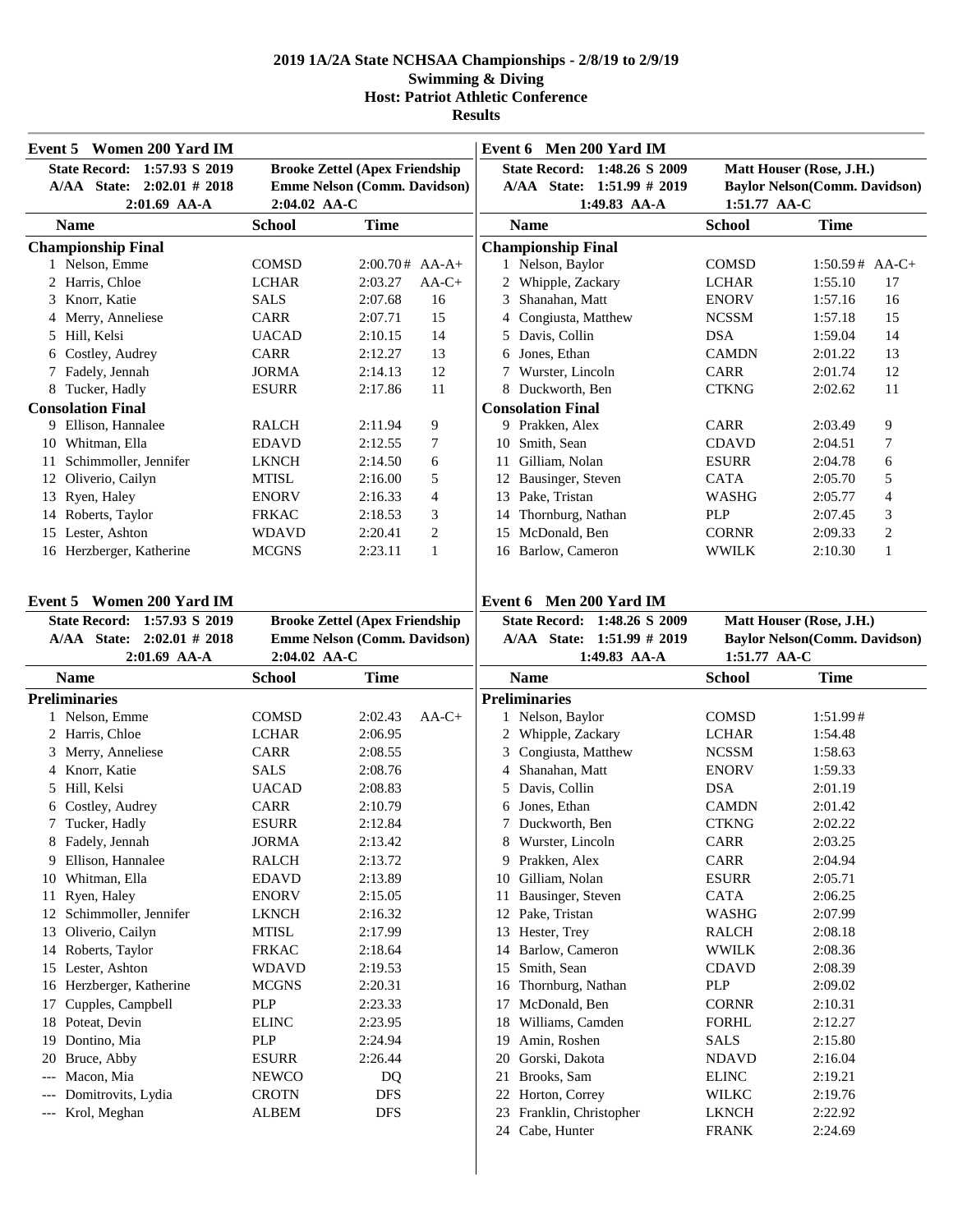**Results**

| <b>Event 7 Women 50 Yard Freestyle</b>                                 |                             |                                                                               |                | <b>Event 8 Men 50 Yard Freestyle</b>                                   |                             |                                                                         |                |
|------------------------------------------------------------------------|-----------------------------|-------------------------------------------------------------------------------|----------------|------------------------------------------------------------------------|-----------------------------|-------------------------------------------------------------------------|----------------|
| <b>State Record:</b><br>22.54 S 2018<br>$22.75 \# 2016$<br>A/AA State: |                             | <b>Grace Countie (Leesville Road)</b><br><b>Alyssa Marsh (Pine Lake Prep)</b> |                | <b>State Record:</b><br>19.92 S 2019<br>A/AA State:<br>$20.46 \# 2012$ |                             | <b>Noah Henderson (W.Alamance)</b><br><b>Joe Bonk (Raleigh Charter)</b> |                |
| 23.23 AA-A<br><b>Name</b>                                              | 23.58 AA-C<br><b>School</b> | <b>Time</b>                                                                   |                | 20.60 AA-A<br><b>Name</b>                                              | 20.96 AA-C<br><b>School</b> | <b>Time</b>                                                             |                |
| <b>Championship Final</b>                                              |                             |                                                                               |                | <b>Championship Final</b>                                              |                             |                                                                         |                |
| 1 Accordino, Allyson                                                   | <b>PLP</b>                  | 23.66                                                                         | 20             | 1 Connery, Tim                                                         | <b>CTKNG</b>                | 20.49                                                                   | $AA-A+$        |
| 2 Olson, Sarah                                                         | <b>WILKC</b>                | 23.71                                                                         | 17             | 2 Heidkamp, George                                                     | <b>NCSSM</b>                | 21.50                                                                   | 17             |
| 3 Wen, Melody                                                          | <b>NCSSM</b>                | 23.75                                                                         | 16             | 3 Loveless, Colby                                                      | <b>CROTN</b>                | 21.60                                                                   | 16             |
| 4 Hegland, Kate                                                        | CARR                        | 24.36                                                                         | 15             | 4 Miller, Reid                                                         | <b>BRADP</b>                | 21.61                                                                   | 15             |
| 5 Lamoreux, Jordan                                                     | <b>CTKNG</b>                | 24.41                                                                         | 14             | Burton, Roarke<br>5                                                    | <b>SALS</b>                 | 21.67                                                                   | 14             |
| 6 Fritz, Katie                                                         | <b>WHEAT</b>                | 24.56                                                                         | 13             | Starbuck, Jason<br>6                                                   | <b>RALCH</b>                | 21.81                                                                   | 13             |
| 7 Erhart, Calista                                                      | <b>SALS</b>                 | 25.14                                                                         | 12             | Nowacek, Jackson                                                       | <b>ECART</b>                | 21.95                                                                   | 12             |
| 8 McClure, Kadira                                                      | <b>PATTN</b>                | 25.30                                                                         | 11             | 8 Das, AJ                                                              | <b>PLP</b>                  | 22.46                                                                   | 11             |
| <b>Consolation Final</b>                                               |                             |                                                                               |                | <b>Consolation Final</b>                                               |                             |                                                                         |                |
| 9 Lucas, Caroline                                                      | <b>PATTN</b>                | 25.68                                                                         | 9              | 9 Charles, Emile                                                       | <b>NCSSM</b>                | 22.08                                                                   | 9              |
| 10 Ayscue, Riggan                                                      | <b>LKNCH</b>                | 25.70                                                                         | 7              | Cheifetz, Adam<br>10                                                   | <b>VOYAG</b>                | 22.35                                                                   | 7              |
| 11 Wiley, Keara                                                        | <b>MTISL</b>                | 25.71                                                                         | 6              | 11 Tubaugh, Hodges                                                     | <b>WASHG</b>                | 22.38                                                                   | 6              |
| 12 Acome, Brianne                                                      | <b>ENORV</b>                | 25.85                                                                         | 5              | 12 Airheart, Hayden                                                    | <b>MTPLS</b>                | 22.39                                                                   | 5              |
| 13 Fulford, Hanna                                                      | <b>NCSSM</b>                | 25.89                                                                         | $\overline{4}$ | Haut, Isaac<br>13                                                      | <b>LEXSR</b>                | 22.45                                                                   | 4              |
| 14 Lane, Kathleen                                                      | <b>RALCH</b>                | 26.01                                                                         | 3              | Nelson, Blake<br>14                                                    | <b>LCHAR</b>                | 22.80                                                                   | 3              |
| 15 Goulding, Georgia                                                   | <b>DRAUG</b>                | 26.28                                                                         | $\sqrt{2}$     | Tant, Garrett<br>15                                                    | <b>RAPID</b>                | 22.96                                                                   | $\mathfrak{2}$ |
| 16 Godwin, Emma                                                        | <b>WHEAT</b>                | 26.72                                                                         | 1              | 16 Bumgarner, Blaise                                                   | <b>SROWN</b>                | 23.09                                                                   | $\mathbf{1}$   |
| <b>Event 7 Women 50 Yard Freestyle</b>                                 |                             |                                                                               |                | Event 8 Men 50 Yard Freestyle                                          |                             |                                                                         |                |
| <b>Name</b>                                                            | <b>School</b>               | <b>Time</b>                                                                   |                | <b>Name</b>                                                            | <b>School</b>               | <b>Time</b>                                                             |                |
| <b>Preliminaries</b>                                                   |                             |                                                                               |                | <b>Preliminaries</b>                                                   |                             |                                                                         |                |
| 1 Olson, Sarah                                                         | <b>WILKC</b>                | 23.82                                                                         |                | 1 Connery, Tim                                                         | <b>CTKNG</b>                | 20.90                                                                   | AA-C           |
| 2 Wen, Melody                                                          | <b>NCSSM</b>                | 23.86                                                                         |                | 2 Heidkamp, George                                                     | <b>NCSSM</b>                | 21.39                                                                   |                |
| 3 Accordino, Allyson                                                   | PLP                         | 24.10                                                                         |                | Miller, Reid<br>3                                                      | <b>BRADP</b>                | 21.57                                                                   |                |
| 4 Lamoreux, Jordan                                                     | <b>CTKNG</b>                | 24.48                                                                         |                | Starbuck, Jason<br>4                                                   | <b>RALCH</b>                | 21.83                                                                   |                |
| 5 Hegland, Kate                                                        | CARR                        | 24.50                                                                         |                | Burton, Roarke<br>5                                                    | <b>SALS</b>                 | 21.91                                                                   |                |
| 6 Fritz, Katie                                                         | <b>WHEAT</b>                | 24.81                                                                         |                | 6 Loveless, Colby                                                      | <b>CROTN</b>                | 22.00                                                                   |                |
| McClure, Kadira<br>7                                                   | <b>PATTN</b>                | 25.21                                                                         |                | Nowacek, Jackson<br>7                                                  | <b>ECART</b>                | 22.05                                                                   |                |
| Erhart, Calista<br>8                                                   | <b>SALS</b>                 | 25.27                                                                         |                | 8<br>Das, AJ                                                           | PLP                         | 22.14                                                                   |                |
| Ayscue, Riggan<br>9                                                    | <b>LKNCH</b>                | 25.52                                                                         |                | Charles, Emile<br>9                                                    | <b>NCSSM</b>                | 22.19                                                                   |                |
| 10 Acome, Brianne                                                      | <b>ENORV</b>                | 25.63                                                                         |                | Haut, Isaac<br>$*10$                                                   | LEXSR                       | 22.24                                                                   |                |
| 11 Lucas, Caroline                                                     | <b>PATTN</b>                | 25.64                                                                         |                | $*10$<br>Cheifetz, Adam                                                | <b>VOYAG</b>                | 22.24                                                                   |                |
| 12 Wiley, Keara                                                        | <b>MTISL</b>                | 25.76                                                                         |                | 12 Tubaugh, Hodges                                                     | <b>WASHG</b>                | 22.57                                                                   |                |
| 13 Fulford, Hanna                                                      | <b>NCSSM</b>                | 25.85                                                                         |                | Airheart, Hayden<br>13                                                 | <b>MTPLS</b>                | 22.59                                                                   |                |
| 14 Goulding, Georgia                                                   | <b>DRAUG</b>                | 25.88                                                                         |                | Nelson, Blake<br>14                                                    | <b>LCHAR</b>                | 22.65                                                                   |                |
| 15 Godwin, Emma                                                        | <b>WHEAT</b>                | 25.95                                                                         |                | Bumgarner, Blaise<br>15                                                | <b>SROWN</b>                | 22.81                                                                   |                |
| 16 Lane, Kathleen                                                      | RALCH                       | 26.05                                                                         |                | Tant, Garrett<br>16                                                    | <b>RAPID</b>                | 22.97                                                                   |                |
| 17 Fyler, Liz                                                          | <b>OAKGR</b>                | 26.25                                                                         |                | Russell, Ethan<br>17                                                   | <b>COMSD</b>                | 22.99                                                                   |                |
| 18 Macfee, Caroline                                                    | <b>LKNCH</b>                | 26.25                                                                         |                | Shugart, Brady<br>18                                                   | <b>ELKIN</b>                | 23.02                                                                   |                |
| 19 Sheaffer, Lorianna                                                  | <b>NSURR</b>                | 26.26                                                                         |                | Gillespie, Gage<br>19                                                  | <b>ANDRW</b>                | 23.53                                                                   |                |
| 20 Collins, Sara                                                       | <b>SURRC</b>                | 26.28                                                                         |                | Fuller, Matthew<br>20                                                  | <b>LCHAR</b>                | 23.63                                                                   |                |
| 21 Blackwell, Madeline                                                 | LEXSR                       | 26.31                                                                         |                | Hinson, Jake<br>21                                                     | <b>WSTAN</b>                | 23.87                                                                   |                |
| 22 Hicks, Sarah                                                        | <b>NASHC</b>                | 26.43                                                                         |                | Hall, Bobby<br>22                                                      | <b>CORNR</b>                | 23.97                                                                   |                |
| 23 Desai, Rhea                                                         | <b>NCSSM</b>                | 26.46                                                                         |                | Angel, Phillip<br>23                                                   | <b>FRANK</b>                | 24.44                                                                   |                |
| 24 Klaumann, MJ                                                        | <b>CROTN</b>                | 27.25                                                                         |                | --- Ayers, AJ                                                          | AVERY                       | DQ                                                                      |                |
| <b>Women 50 Yard Freestyle Swim-off</b><br>Event 7S                    |                             |                                                                               |                |                                                                        |                             |                                                                         |                |
| <b>Name</b>                                                            | <b>School</b>               | <b>Time</b>                                                                   |                |                                                                        |                             |                                                                         |                |
| - Swim-off                                                             |                             |                                                                               |                |                                                                        |                             |                                                                         |                |

Fyler, Liz OAKGR 25.72

2 Macfee, Caroline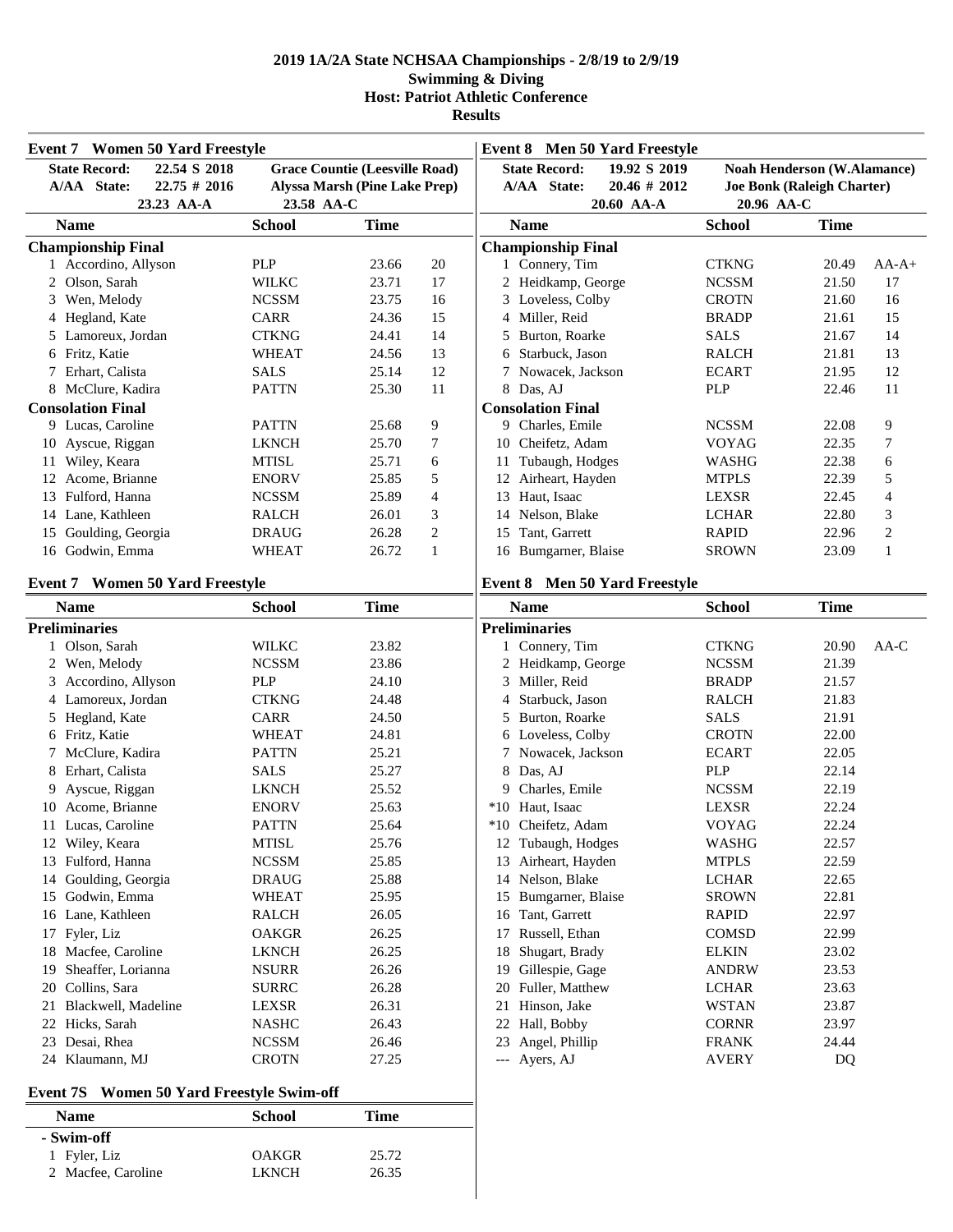| <b>Women 1 mtr Diving</b><br>Event 9                                                    |                                                                   |              |        | Event 10 Men 1 mtr Diving                                                            |               |                                                                                |
|-----------------------------------------------------------------------------------------|-------------------------------------------------------------------|--------------|--------|--------------------------------------------------------------------------------------|---------------|--------------------------------------------------------------------------------|
| <b>State Record:</b><br>511.60 S 2015<br>A/AA State:<br>$490.60 \# 2018$<br>375.00 AA-C | Nikki Canale (Marvin Ridge)<br><b>Kyndal Knight (East Gaston)</b> |              |        | <b>State Record:</b><br>637.30 S 2008<br>553.30 # 2017<br>A/AA State:<br>375.00 AA-C |               | <b>Nick McCroy(East Chapel Hill)</b><br><b>Nick Garberina (Pine Lake Prep)</b> |
| <b>Name</b>                                                                             | <b>School</b>                                                     | <b>Score</b> |        | <b>Name</b>                                                                          | <b>School</b> | <b>Score</b>                                                                   |
| Oakley, Joslyn                                                                          | LNGTR                                                             | 472.60       | $AA-C$ | 1 Campbell, Austin                                                                   | <b>PLP</b>    | 484.70<br>AA-C                                                                 |
| Canady, Jade                                                                            | <b>PLP</b>                                                        | 327.35       | 17     | 2 Bjugan, Kolbein                                                                    | <b>PLP</b>    | 449.70<br>AA-C                                                                 |
| 3 Lorch, Tatum                                                                          | <b>CTKNG</b>                                                      | 321.05       | 16     | 3 Hutchinson, Davis                                                                  | <b>LCHAR</b>  | 385.15<br>$AA-C$                                                               |
| Austin, Sadie                                                                           | <b>ATKIN</b>                                                      | 302.15       | 15     | 4 Givens, Alex                                                                       | <b>LCHAR</b>  | 381.90<br>$AA-C$                                                               |
| Diorio, Bria<br>5.                                                                      | <b>PLP</b>                                                        | 291.85       | 14     | 5 O'Dell, Sean                                                                       | <b>LKNCH</b>  | 14<br>344.85                                                                   |
| 6 Lasarsky, Emma                                                                        | <b>LCHAR</b>                                                      | 265.20       | 13     | 6 Gibson, Zackery                                                                    | <b>FRANK</b>  | 13<br>234.95                                                                   |
| 7 Jackson, Bethany                                                                      | <b>CTKNG</b>                                                      | 261.20       | 12     | 7 Shaw, Traveler                                                                     | <b>FRANK</b>  | 221.10<br>12                                                                   |
| 8 Lesniak, Emily                                                                        | <b>LCHAR</b>                                                      | 247.90       | 11     | 8 Reber, Gavin                                                                       | <b>LCHAR</b>  | 203.60<br>11                                                                   |
| Livers, Jenna<br>9                                                                      | <b>CARR</b>                                                       | 240.05       | 9      | Woods, Max<br>9.                                                                     | <b>DSA</b>    | 9<br>198.25                                                                    |
| Pharr, Charlie<br>10                                                                    | <b>SHELB</b>                                                      | 238.95       | 7      |                                                                                      |               |                                                                                |
| Chura, Georgia                                                                          | <b>LKNCH</b>                                                      | 222.25       | 6      |                                                                                      |               |                                                                                |
| 12 Aganad, Jillian                                                                      | <b>LCHAR</b>                                                      | 220.20       | 5      |                                                                                      |               |                                                                                |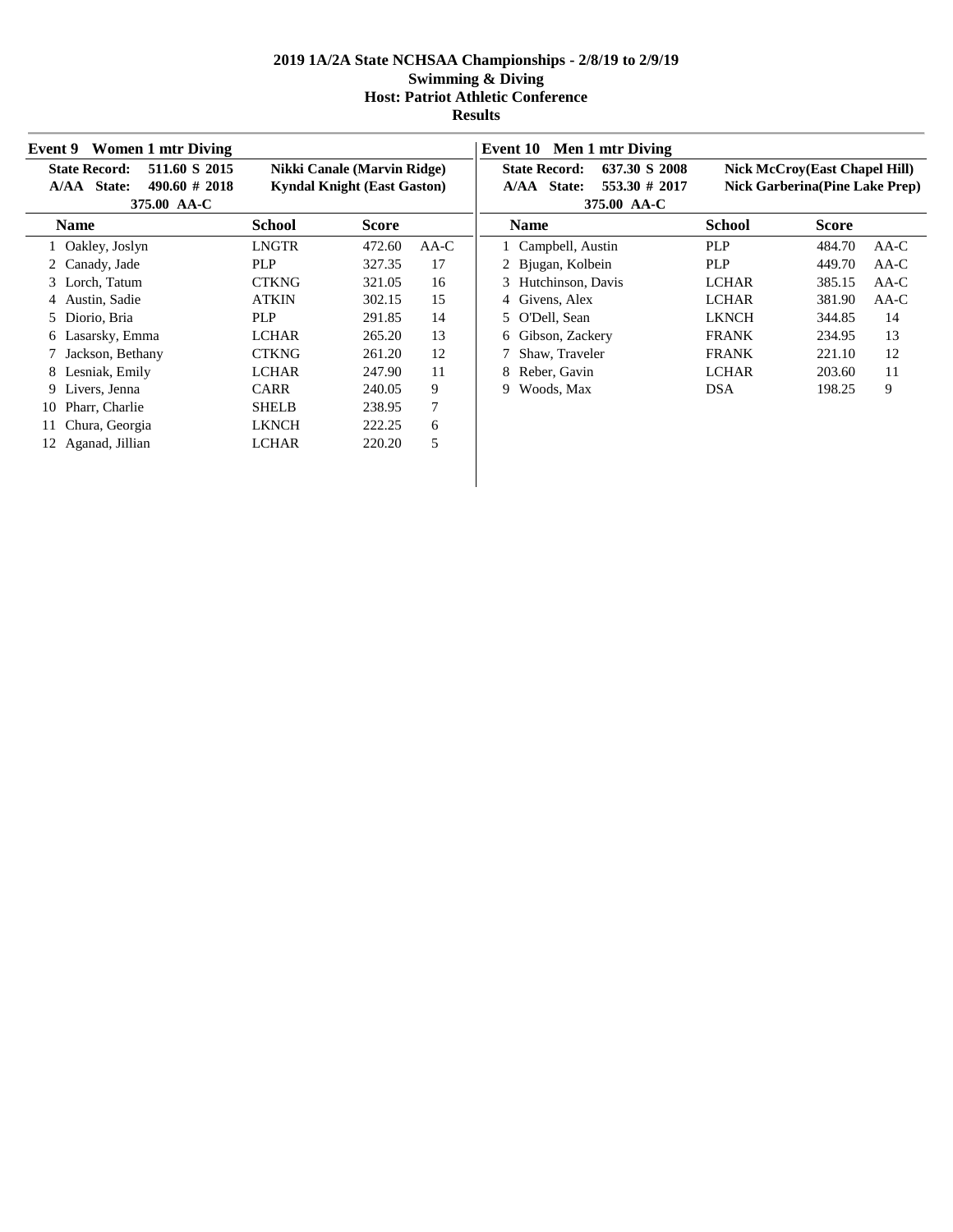| <b>Event 11 Women 100 Yard Butterfly</b>                               |                             |                                                                        |              | <b>Event 12 Men 100 Yard Butterfly</b>                                 |                              |                                                                 |                |  |
|------------------------------------------------------------------------|-----------------------------|------------------------------------------------------------------------|--------------|------------------------------------------------------------------------|------------------------------|-----------------------------------------------------------------|----------------|--|
| <b>State Record:</b><br>51.60 S 2019<br>A/AA State:<br>$53.23 \# 2016$ |                             | <b>Claire Curzan (Cardinal Gibbon</b><br>Alyssa Marsh (Pine Lake Prep) |              | <b>State Record:</b><br>47.01 S 2019<br>A/AA State:<br>$48.26 \# 2016$ |                              | <b>Max Edwards (Reagan)</b><br><b>Will Macmillan (Carrboro)</b> |                |  |
| 54.45 AA-A                                                             | 55.63 AA-C                  |                                                                        |              | 48.96 AA-A                                                             | 50.03 AA-C                   |                                                                 |                |  |
| <b>Name</b>                                                            | <b>School</b>               | <b>Time</b>                                                            |              | <b>Name</b>                                                            | <b>School</b>                | <b>Time</b>                                                     |                |  |
| <b>Championship Final</b>                                              |                             |                                                                        |              | <b>Championship Final</b>                                              |                              |                                                                 |                |  |
| 1 Bridges, Jenna                                                       | <b>CHASE</b>                | 55.84                                                                  | 20           | 1 Hamlet, Thomas                                                       | <b>MCGNS</b>                 | 48.80                                                           | $AA-A+$        |  |
| 2 Harris, Chloe                                                        | <b>LCHAR</b>                | 56.03                                                                  | 17           | 2 Nelson, Baylor                                                       | <b>COMSD</b>                 | 49.83                                                           | $AA-C+$        |  |
| Hoffman, Amanda<br>3                                                   | <b>CTKNG</b>                | 56.29                                                                  | 16           | 3 McCosh, Ethan                                                        | <b>FOARD</b>                 | 50.83                                                           | 16             |  |
| 4 Cortez, Cecilia                                                      | FF                          | 56.83                                                                  | 15           | 4 Whipple, Zackary                                                     | <b>LCHAR</b>                 | 51.29                                                           | 15             |  |
| Burton, Piper<br>5                                                     | <b>EDAVD</b><br><b>CARR</b> | 57.00<br>57.53                                                         | 14<br>13     | Setzer, Xander<br>5<br>6 Miller, Reid                                  | <b>LEDFD</b><br><b>BRADP</b> | 52.79<br>52.92                                                  | 14             |  |
| 6 Bilden, Lindy                                                        | <b>LKNCH</b>                | 58.40                                                                  | 12           |                                                                        |                              | 54.22                                                           | 13<br>12       |  |
| 7 Hopper, Ariel<br>8 Luther, Mattie                                    | <b>LKNCH</b>                | 59.68                                                                  | 11           | Sacchetti, Mario<br>8 Gilliam, Nolan                                   | <b>PATTN</b><br><b>ESURR</b> | 55.47                                                           | 11             |  |
| <b>Consolation Final</b>                                               |                             |                                                                        |              | <b>Consolation Final</b>                                               |                              |                                                                 |                |  |
| 9 Tucker, Hadly                                                        | <b>ESURR</b>                | 1:00.56                                                                | 9            | Pake, Tristan<br>*9                                                    | <b>WASHG</b>                 | 56.80                                                           | 8              |  |
| 10 Niebel, Tink                                                        | <b>CROTN</b>                | 1:00.78                                                                | 7            | Jones, Chandler<br>*9                                                  | <b>HIGHT</b>                 | 56.80                                                           | 8              |  |
| 11 Hunsberger, Eliot                                                   | <b>CARR</b>                 | 1:02.53                                                                | 6            | Amin, Roshen<br>11                                                     | <b>SALS</b>                  | 57.02                                                           | 6              |  |
| 12 Erhart, Calista                                                     | <b>SALS</b>                 | 1:02.67                                                                | 5            | 12 Hancock, Isaac                                                      | <b>RALCH</b>                 | 57.53                                                           | 5              |  |
| 13 Beck, Sydney                                                        | <b>ESURR</b>                | 1:02.70                                                                | 4            | 13 Lyon, Jack                                                          | <b>RWOOD</b>                 | 57.83                                                           | 4              |  |
| 14 Murray, Cordi                                                       | <b>VOYAG</b>                | 1:03.18                                                                | 3            | Agosto, Eli<br>14                                                      | <b>LKNCH</b>                 | 58.48                                                           | 3              |  |
| 15 Carew, Sammy                                                        | <b>RTPCH</b>                | 1:03.48                                                                | $\mathbf{2}$ | Zagar, Matthew<br>15                                                   | <b>CTKNG</b>                 | 1:00.09                                                         | $\overline{c}$ |  |
| 16 Collins, Sara                                                       | <b>SURRC</b>                | 1:03.59                                                                | $\mathbf{1}$ | Wiebelhaus, Exander<br>16                                              | <b>SHELB</b>                 | 1:00.63                                                         | 1              |  |
|                                                                        |                             |                                                                        |              |                                                                        |                              |                                                                 |                |  |
| <b>Event 11 Women 100 Yard Butterfly</b>                               |                             |                                                                        |              | <b>Event 12 Men 100 Yard Butterfly</b>                                 |                              |                                                                 |                |  |
| <b>State Record:</b><br>51.60 S 2019                                   |                             | <b>Claire Curzan (Cardinal Gibbon</b>                                  |              | <b>State Record:</b><br>47.01 S 2019                                   |                              | <b>Max Edwards (Reagan)</b>                                     |                |  |
| A/AA State:<br>$53.23 \# 2016$                                         |                             | Alyssa Marsh (Pine Lake Prep)                                          |              | A/AA State:<br>$48.26 \# 2016$                                         |                              | Will Macmillan (Carrboro)                                       |                |  |
|                                                                        |                             |                                                                        |              |                                                                        |                              |                                                                 |                |  |
| 54.45 AA-A                                                             | 55.63 AA-C                  |                                                                        |              | 48.96 AA-A                                                             | 50.03 AA-C                   |                                                                 |                |  |
| <b>Name</b>                                                            | <b>School</b>               | <b>Time</b>                                                            |              | <b>Name</b>                                                            | <b>School</b>                | <b>Time</b>                                                     |                |  |
| <b>Preliminaries</b>                                                   |                             |                                                                        |              | <b>Preliminaries</b>                                                   |                              |                                                                 |                |  |
| 1 Bridges, Jenna                                                       | <b>CHASE</b>                | 56.28                                                                  |              | 1 Hamlet, Thomas                                                       | <b>MCGNS</b>                 | 49.63                                                           | AA-C           |  |
| 2 Hoffman, Amanda                                                      | <b>CTKNG</b>                | 56.51                                                                  |              | 2 Nelson, Baylor                                                       | <b>COMSD</b>                 | 50.23                                                           |                |  |
| Cortez, Cecilia<br>3                                                   | FF                          | 57.30                                                                  |              | McCosh, Ethan<br>3                                                     | <b>FOARD</b>                 | 51.28                                                           |                |  |
| Harris, Chloe<br>4                                                     | <b>LCHAR</b>                | 57.71                                                                  |              | Whipple, Zackary<br>4                                                  | <b>LCHAR</b>                 | 51.58                                                           |                |  |
| Burton, Piper<br>5                                                     | <b>EDAVD</b>                | 57.89                                                                  |              | Setzer, Xander<br>5                                                    | <b>LEDFD</b>                 | 53.24                                                           |                |  |
| 6 Bilden, Lindy                                                        | CARR                        | 58.42                                                                  |              | Miller, Reid<br>6                                                      | <b>BRADP</b>                 | 53.75                                                           |                |  |
| 7 Hopper, Ariel                                                        | <b>LKNCH</b>                | 59.03                                                                  |              | Sacchetti, Mario                                                       | <b>PATTN</b>                 | 54.76                                                           |                |  |
| 8 Luther, Mattie                                                       | <b>LKNCH</b>                | 59.38                                                                  |              | 8 Gilliam, Nolan                                                       | <b>ESURR</b>                 | 55.33                                                           |                |  |
| 9 Niebel, Tink                                                         | <b>CROTN</b>                | 59.55                                                                  |              | Amin, Roshen<br>9                                                      | <b>SALS</b>                  | 56.65                                                           |                |  |
| 10 Tucker, Hadly                                                       | <b>ESURR</b>                | 1:00.53                                                                |              | Pake, Tristan<br>10                                                    | <b>WASHG</b>                 | 56.82                                                           |                |  |
| Hunsberger, Eliot<br>11                                                | CARR                        | 1:02.15                                                                |              | Lyon, Jack<br>11                                                       | <b>RWOOD</b>                 | 57.18                                                           |                |  |
| 12 Beck, Sydney                                                        | <b>ESURR</b>                | 1:02.20                                                                |              | 12<br>Agosto, Eli                                                      | <b>LKNCH</b>                 | 57.59                                                           |                |  |
| 13 Collins, Sara                                                       | <b>SURRC</b>                | 1:02.32                                                                |              | Lancaster, Jack<br>13                                                  | TARBR                        | 57.93                                                           |                |  |
| 14 Murray, Cordi                                                       | <b>VOYAG</b>                | 1:02.56                                                                |              | Hancock, Isaac<br>14                                                   | RALCH                        | 58.24                                                           |                |  |
| 15 Carew, Sammy                                                        | <b>RTPCH</b>                | 1:02.58                                                                |              | Jones, Chandler<br>15                                                  | <b>HIGHT</b>                 | 58.29                                                           |                |  |
| 16 Erhart, Calista                                                     | <b>SALS</b>                 | 1:02.62                                                                |              | Zagar, Matthew<br>16                                                   | <b>CTKNG</b>                 | 58.59                                                           |                |  |
| Curtis, Heidi<br>17                                                    | RALCH                       | 1:02.93                                                                |              | Wiebelhaus, Exander<br>17                                              | <b>SHELB</b>                 | 58.94                                                           |                |  |
| Thompson, Caitie<br>18                                                 | <b>PATTN</b>                | 1:03.72                                                                |              | Chapel, Alex<br>18                                                     | <b>OAKGR</b>                 | 59.41                                                           |                |  |
| Herzberger, Katherine<br>19<br>20                                      | <b>MCGNS</b>                | 1:04.19                                                                |              | Blackerby, Charlie<br>19<br>20                                         | LEXSR                        | 59.77                                                           |                |  |
| Salvaggio, Mia<br>Erickson, Grace<br>21                                | <b>HENDV</b><br><b>DSA</b>  | 1:04.89                                                                |              | Burleson, Cameron                                                      | <b>ELKIN</b><br><b>NCSSM</b> | 59.84                                                           |                |  |
| 22 Donahue, Annie                                                      | <b>CTKNG</b>                | 1:04.97<br>1:05.00                                                     |              | Chiu, Steven<br>21<br>Patel, Sahil<br>22                               | RALCH                        | 1:00.29<br>1:00.62                                              |                |  |
| Goulding, Georgia<br>23                                                | <b>DRAUG</b>                | 1:05.10                                                                |              | Moore, Nicholas<br>23                                                  | CARR                         | 1:01.25                                                         |                |  |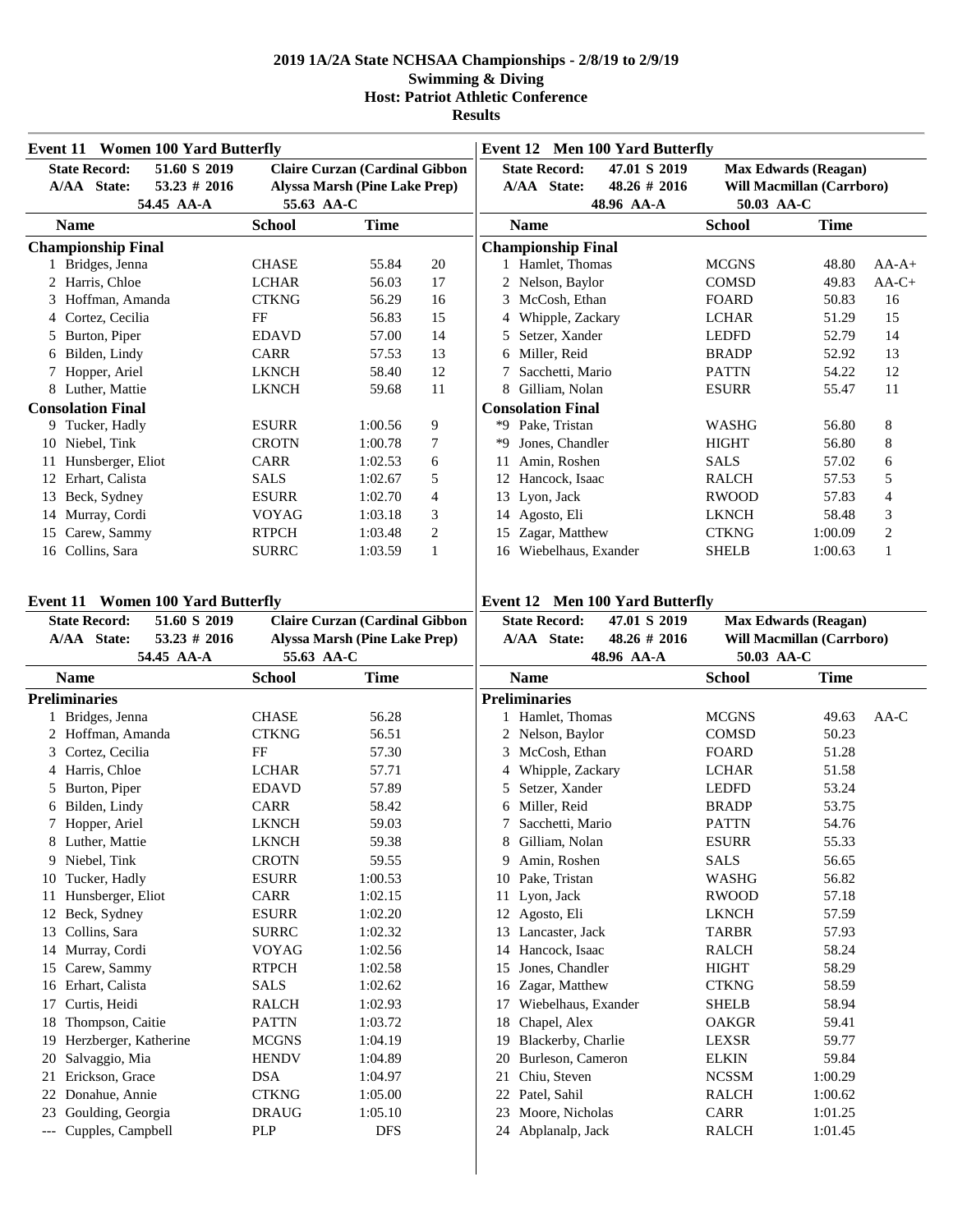|    | Event 13 Women 100 Yard Freestyle                                                    |              |                                                             |         | <b>Event 14 Men 100 Yard Freestyle</b> |                                     |                                               |               |                                                                      |    |
|----|--------------------------------------------------------------------------------------|--------------|-------------------------------------------------------------|---------|----------------------------------------|-------------------------------------|-----------------------------------------------|---------------|----------------------------------------------------------------------|----|
|    | <b>State Record:</b><br>49.68 S 2014<br>A/AA State:<br>$50.64 \# 2016$<br>50.29 AA-A | 51.13 AA-C   | Emily Allen (Hough, W.A.)<br>Christina Lappin(Lincoln Char) |         |                                        | <b>State Record:</b><br>A/AA State: | 44.62 S 2019<br>$45.12 \# 2012$<br>44.99 AA-A | 45.78 AA-C    | <b>Sam Hoover (Chapel Hill)</b><br><b>Joe Bonk (Raleigh Charter)</b> |    |
|    | <b>Name</b>                                                                          | School       | <b>Time</b>                                                 |         |                                        | <b>Name</b>                         |                                               | <b>School</b> | Time                                                                 |    |
|    | <b>Championship Final</b>                                                            |              |                                                             |         |                                        | <b>Championship Final</b>           |                                               |               |                                                                      |    |
|    | 1 Accordino, Allyson                                                                 | <b>PLP</b>   | 51.09                                                       | $AA-C+$ |                                        | 1 Barker, Will                      |                                               | <b>CROTN</b>  | 46.31                                                                | 20 |
|    | Olson, Sarah                                                                         | <b>WILKC</b> | 51.51                                                       | 17      |                                        | 2 Heidkamp, George                  |                                               | <b>NCSSM</b>  | 46.82                                                                | 17 |
| 3  | Wen, Melody                                                                          | <b>NCSSM</b> | 52.77                                                       | 16      |                                        | 3 Burton, Roarke                    |                                               | <b>SALS</b>   | 47.75                                                                | 16 |
|    | 4 Merry, Anneliese                                                                   | <b>CARR</b>  | 52.82                                                       | 15      |                                        | 4 Powe, Harrison                    |                                               | <b>LKNCH</b>  | 47.81                                                                | 15 |
| 5. | Daly, Rachel                                                                         | <b>PLP</b>   | 52.98                                                       | 14      | 5.                                     | Stratton, Neal                      |                                               | <b>LCHAR</b>  | 48.03                                                                | 14 |
| 6  | Kosik, Ede                                                                           | <b>VOYAG</b> | 53.04                                                       | 13      |                                        | 6 Das, AJ                           |                                               | PLP           | 48.23                                                                | 13 |
|    | Dennis, Morgan                                                                       | <b>NDAVD</b> | 53.77                                                       | 12      |                                        | 7 Nowacek, Jackson                  |                                               | <b>ECART</b>  | 48.53                                                                | 12 |
| 8  | Tucker, Avery                                                                        | <b>ESURR</b> | 55.17                                                       | 11      |                                        | 8 Tubaugh, Hodges                   |                                               | WASHG         | 49.03                                                                | 11 |
|    | <b>Consolation Final</b>                                                             |              |                                                             |         |                                        | <b>Consolation Final</b>            |                                               |               |                                                                      |    |
| 9  | Fritz, Katie                                                                         | <b>WHEAT</b> | 54.40                                                       | 9       | 9.                                     | Adams, Nathan                       |                                               | <b>PLP</b>    | 48.39                                                                | 9  |
| 10 | Domitrovits, Lydia                                                                   | <b>CROTN</b> | 55.23                                                       |         | 10                                     | Charles, Emile                      |                                               | <b>NCSSM</b>  | 48.81                                                                | 7  |
|    | Rubel, Anna                                                                          | <b>LKNCH</b> | 55.83                                                       | 6       | 11                                     | Storie, Jonathan                    |                                               | <b>PLP</b>    | 48.92                                                                | 6  |
|    | 12 Lucas, Caroline                                                                   | <b>PATTN</b> | 56.61                                                       | 5       | 12                                     | Loveless, Colby                     |                                               | <b>CROTN</b>  | 49.00                                                                | 5  |
| 13 | McClure, Kadira                                                                      | <b>PATTN</b> | 56.62                                                       | 4       | 13                                     | Chase, Ethan                        |                                               | <b>MCGNS</b>  | 49.58                                                                | 4  |
| 14 | Wolff, Emilia                                                                        | <b>RALCH</b> | 56.64                                                       | 3       | 14                                     | Airheart, Hayden                    |                                               | <b>MTPLS</b>  | 50.13                                                                | 3  |
| 15 | Sheaffer, Lorianna                                                                   | <b>NSURR</b> | 56.89                                                       | 2       | 15                                     | Gurney, Seth                        |                                               | <b>FRANK</b>  | 50.55                                                                | 2  |
|    | 16 Carroll, Lucy                                                                     | <b>CARR</b>  | 56.97                                                       |         |                                        | 16 Gimpl, Glen                      |                                               | <b>RALCH</b>  | 50.83                                                                |    |

#### **Event 13 Women 100 Yard Freestyle**

**Event 14 Men 100 Yard Freestyle**

|    | <b>Name</b>          | <b>School</b> | <b>Time</b> |    | <b>Name</b>                                         | <b>School</b> | <b>Time</b> |
|----|----------------------|---------------|-------------|----|-----------------------------------------------------|---------------|-------------|
|    | <b>Preliminaries</b> |               |             |    | <b>Preliminaries</b>                                |               |             |
|    | Accordino, Allyson   | PLP           | 51.73       |    | 1 Barker, Will                                      | <b>CROTN</b>  | 46.40       |
| 2  | Olson, Sarah         | <b>WILKC</b>  | 51.75       |    | Heidkamp, George                                    | <b>NCSSM</b>  | 46.99       |
| 3  | Daly, Rachel         | <b>PLP</b>    | 52.53       | 3  | Burton, Roarke                                      | <b>SALS</b>   | 47.69       |
|    | 4 Wen, Melody        | <b>NCSSM</b>  | 53.01       | 4  | Powe, Harrison                                      | <b>LKNCH</b>  | 47.98       |
| 5  | Dennis, Morgan       | <b>NDAVD</b>  | 53.08       | 5  | Stratton, Neal                                      | <b>LCHAR</b>  | 48.03       |
|    | 6 Merry, Anneliese   | <b>CARR</b>   | 53.43       | 6  | Das, AJ                                             | <b>PLP</b>    | 48.40       |
|    | Kosik, Ede           | <b>VOYAG</b>  | 53.58       |    | Nowacek, Jackson                                    | <b>ECART</b>  | 48.43       |
| 8  | Tucker, Avery        | <b>ESURR</b>  | 54.65       | 8  | Tubaugh, Hodges                                     | <b>WASHG</b>  | 48.82       |
|    | 9 Fritz, Katie       | <b>WHEAT</b>  | 55.22       | 9  | Adams, Nathan                                       | <b>PLP</b>    | 48.84       |
| 10 | Domitrovits, Lydia   | <b>CROTN</b>  | 55.42       | 10 | Loveless, Colby                                     | <b>CROTN</b>  | 48.84       |
|    | McClure, Kadira      | <b>PATTN</b>  | 55.43       | 11 | Storie, Jonathan                                    | <b>PLP</b>    | 49.05       |
|    | Rubel, Anna          | <b>LKNCH</b>  | 55.58       | 12 | Chase, Ethan                                        | <b>MCGNS</b>  | 49.41       |
| 13 | Wolff, Emilia        | <b>RALCH</b>  | 55.86       | 13 | Charles, Emile                                      | <b>NCSSM</b>  | 49.45       |
| 14 | Lucas, Caroline      | <b>PATTN</b>  | 55.91       | 14 | Airheart, Hayden                                    | <b>MTPLS</b>  | 50.19       |
| 15 | Sheaffer, Lorianna   | <b>NSURR</b>  | 56.78       | 15 | Gurney, Seth                                        | <b>FRANK</b>  | 50.79       |
| 16 | Carroll, Lucy        | <b>CARR</b>   | 57.23       | 16 | Gimpl, Glen                                         | <b>RALCH</b>  | 50.87       |
|    | Fulford, Hanna       | <b>NCSSM</b>  | 57.26       |    | Eberhardt, Andrew                                   | <b>NCSSM</b>  | 51.31       |
| 18 | Koh, Hannah          | <b>LEDFD</b>  | 57.84       | 18 | Smith, Jaxon                                        | <b>DRAUG</b>  | 51.33       |
| 19 | Macfee, Caroline     | <b>LKNCH</b>  | 57.91       | 19 | Price, Garrett                                      | <b>MCGNS</b>  | 51.84       |
| 20 | Krol, Meghan         | <b>ALBEM</b>  | 58.05       | 20 | York, Hunter                                        | <b>NSURR</b>  | 52.26       |
| 21 | Credle, Bailey       | <b>VOYAG</b>  | 58.17       | 21 | Nelson, Blake                                       | <b>LCHAR</b>  | 52.62       |
|    | Crayton, Lucy        | TRICO         | 58.24       | 22 | Ballard, Austin                                     | <b>CORNR</b>  | 52.65       |
| 23 | Fyler, Liz           | <b>OAKGR</b>  | 58.98       | 23 | Ploplis, Reilly                                     | <b>GSD</b>    | 52.67       |
|    | 24 Holshouser, Maci  | <b>GSD</b>    | 59.01       |    | 24 Ward, Jamie                                      | <b>NDAVD</b>  | 54.13       |
|    |                      |               |             |    | <b>Men 100 Yard Freestyle Swim-off</b><br>Event 14S |               |             |

 $\overline{a}$ 

| Event 150 Then 100 Taru I restyle by the only |              |       |  |  |  |  |  |  |
|-----------------------------------------------|--------------|-------|--|--|--|--|--|--|
| <b>Name</b>                                   | School       | Time  |  |  |  |  |  |  |
| - Swim-off                                    |              |       |  |  |  |  |  |  |
| 1 Adams, Nathan                               | PL P         | 48.20 |  |  |  |  |  |  |
| 2 Loveless, Colby                             | <b>CROTN</b> | 48.58 |  |  |  |  |  |  |
|                                               |              |       |  |  |  |  |  |  |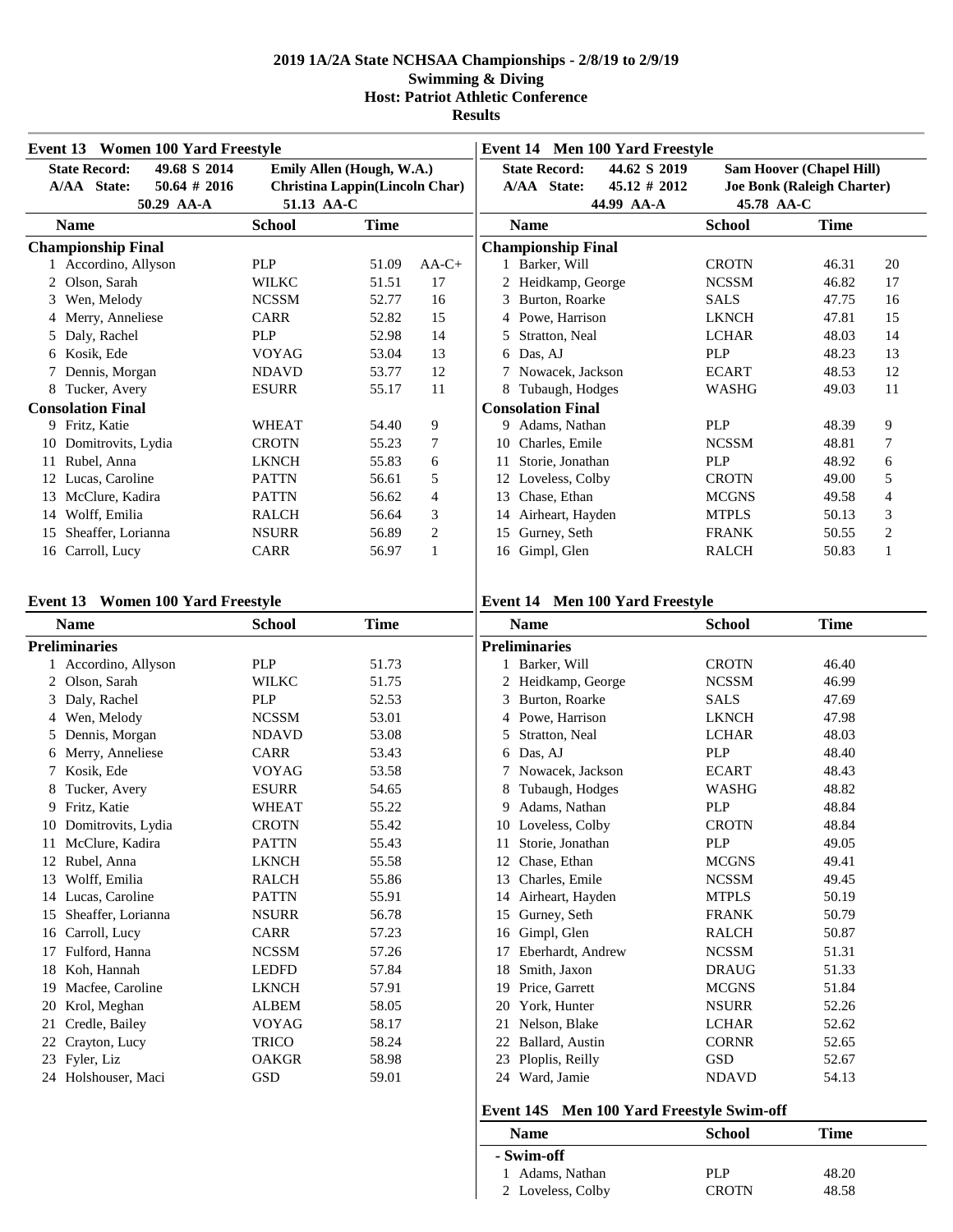|    | Event 15 Women 500 Yard Freestyle                                                                                                                                                 |               |                                                                            |                                                                                      | Event 16 Men 500 Yard Freestyle |               |                |                |
|----|-----------------------------------------------------------------------------------------------------------------------------------------------------------------------------------|---------------|----------------------------------------------------------------------------|--------------------------------------------------------------------------------------|---------------------------------|---------------|----------------|----------------|
|    | <b>State Record:</b><br>4:40.98 S 2014<br><b>Hannah Moore (Green Hope)</b><br>A/AA State: 4:49.20 # 2010<br><b>Kelly Ann Baird (W Davidson)</b><br>4:57.09 AA-C<br>$4:52.26$ AA-A |               | State Record: 4:20.67 S 2019<br>A/AA State: 4:26.97 # 2018<br>4:28.75 AA-A | <b>Jack Walker (Myers Park)</b><br><b>Ross Dant (Newton-Conover)</b><br>4:33.39 AA-C |                                 |               |                |                |
|    | <b>Name</b>                                                                                                                                                                       | <b>School</b> | <b>Time</b>                                                                |                                                                                      | <b>Name</b>                     | <b>School</b> | <b>Time</b>    |                |
|    | 1 Knorr, Emily                                                                                                                                                                    | <b>SALS</b>   | 4:52.73                                                                    | $AA-C+$                                                                              | 1 Dant. Ross                    | <b>NEWCO</b>  | 4:18.70 S AA-A |                |
| 2  | Eaker, Summer                                                                                                                                                                     | <b>BRADP</b>  | 4:56.94                                                                    | $AA-C+$                                                                              | 2 Norris, Lance                 | <b>NASHC</b>  | 4:32.23        | $AA-C+$        |
| 3  | Carpenter, Emily                                                                                                                                                                  | <b>CARR</b>   | 5:01.68                                                                    | 16                                                                                   | 3<br>McCosh, Ethan              | <b>FOARD</b>  | 4:43.24        | 16             |
| 4  | Reeve, Lyndsey                                                                                                                                                                    | <b>CROTN</b>  | 5:02.47                                                                    | 15                                                                                   | 4 Karre, Paul                   | <b>NEWCO</b>  | 4:45.69        | 15             |
| 5  | Bridges, Jenna                                                                                                                                                                    | <b>CHASE</b>  | 5:07.86                                                                    | 14                                                                                   | 5<br>Carpenter, Hayden          | <b>UACAD</b>  | 4:48.36        | 14             |
| 6  | Baca, Paloma                                                                                                                                                                      | <b>CARR</b>   | 5:07.94                                                                    | 13                                                                                   | 6 Smith, Sean                   | <b>CDAVD</b>  | 4:54.50        | 13             |
|    | Hoffman, Amanda                                                                                                                                                                   | <b>CTKNG</b>  | 5:08.28                                                                    | 12                                                                                   | 7 DeWalt, Kieran                | <b>CARR</b>   | 4:56.74        | 12             |
|    | Ellison, Hannalee                                                                                                                                                                 | <b>RALCH</b>  | 5:13.29                                                                    | 11                                                                                   | 8 Healy, Jack                   | <b>NCSSM</b>  | 4:57.19        | 11             |
| 9  | Lamoreux, Jordan                                                                                                                                                                  | <b>CTKNG</b>  | 5:17.69                                                                    | 9                                                                                    | Thornburg, Nathan<br>9          | <b>PLP</b>    | 4:57.56        | 9              |
| 10 | Schimmoller, Jennifer                                                                                                                                                             | <b>LKNCH</b>  | 5:18.63                                                                    | 7                                                                                    | 10<br>Bausinger, Steven         | <b>CATA</b>   | 5:03.29        | 7              |
| 11 | Kosik, Ede                                                                                                                                                                        | <b>VOYAG</b>  | 5:20.33                                                                    | 6                                                                                    | Roten, Landon<br>11             | <b>OAKGR</b>  | 5:03.88        | 6              |
| 12 | Whitman, Ella                                                                                                                                                                     | <b>EDAVD</b>  | 5:21.13                                                                    | 5                                                                                    | Pilson, Robert<br>12            | <b>RALCH</b>  | 5:04.65        | 5              |
| 13 | Ryen, Haley                                                                                                                                                                       | <b>ENORV</b>  | 5:29.46                                                                    | $\overline{4}$                                                                       | VonWeihe, Ryan                  | <b>RALCH</b>  | 5:07.17        | $\overline{4}$ |
|    | 14 Roberts, Taylor                                                                                                                                                                | <b>FRKAC</b>  | 5:32.29                                                                    | 3                                                                                    | Bryant, Nick<br>14              | <b>NSURR</b>  | 5:14.48        | 3              |
| 15 | Hunsberger, Eliot                                                                                                                                                                 | <b>CARR</b>   | 5:34.55                                                                    | $\overline{2}$                                                                       | Ristonovic, Stefan<br>15        | <b>LEDFD</b>  | 5:15.33        | 2              |
| 16 | Lester, Ashton                                                                                                                                                                    | <b>WDAVD</b>  | 5:35.82                                                                    | $\mathbf{1}$                                                                         | 16<br>Hunter, Corbin            | <b>CARR</b>   | 5:15.77        | $\mathbf{1}$   |
| 17 | Hicks, Julie                                                                                                                                                                      | <b>ESURR</b>  | 5:35.95                                                                    |                                                                                      | Zagar, Matthew<br>17            | <b>CTKNG</b>  | 5:24.05        |                |
| 18 | DeCann, Abby                                                                                                                                                                      | <b>LCHAR</b>  | 5:36.94                                                                    |                                                                                      | Overby, Mason<br>18             | <b>ENORV</b>  | 5:24.23        |                |
| 19 | Wiley, Keara                                                                                                                                                                      | <b>MTISL</b>  | 5:37.07                                                                    |                                                                                      | 19<br>Sorenson, Sage            | <b>TRICO</b>  | 5:25.15        |                |
| 20 | Lucas, Grace                                                                                                                                                                      | <b>PATTN</b>  | 5:42.26                                                                    |                                                                                      | Mercer, Cameron<br>20           | <b>NDAVD</b>  | 5:26.77        |                |
| 21 | Strauss, Sydney                                                                                                                                                                   | <b>MTISL</b>  | 5:44.52                                                                    |                                                                                      | 21<br>Baugher, Jake             | <b>COMSD</b>  | 5:27.05        |                |
| 22 | Blackwell, Madeline                                                                                                                                                               | <b>LEXSR</b>  | 5:47.61                                                                    |                                                                                      | 22<br>Haas, Dylan               | <b>FOARD</b>  | 5:31.16        |                |
|    | 23 Lester, Sydney                                                                                                                                                                 | <b>SPNT</b>   | 5:57.13                                                                    |                                                                                      | 23<br>Wilson, Lucas             | <b>RALCH</b>  | 5:31.61        |                |
|    | 24 Sullivan, Regan                                                                                                                                                                | <b>PLP</b>    | 6:03.10                                                                    |                                                                                      | Wiebelhaus, Exander<br>24       | <b>SHELB</b>  | 5:35.77        |                |
|    |                                                                                                                                                                                   |               |                                                                            |                                                                                      |                                 |               |                |                |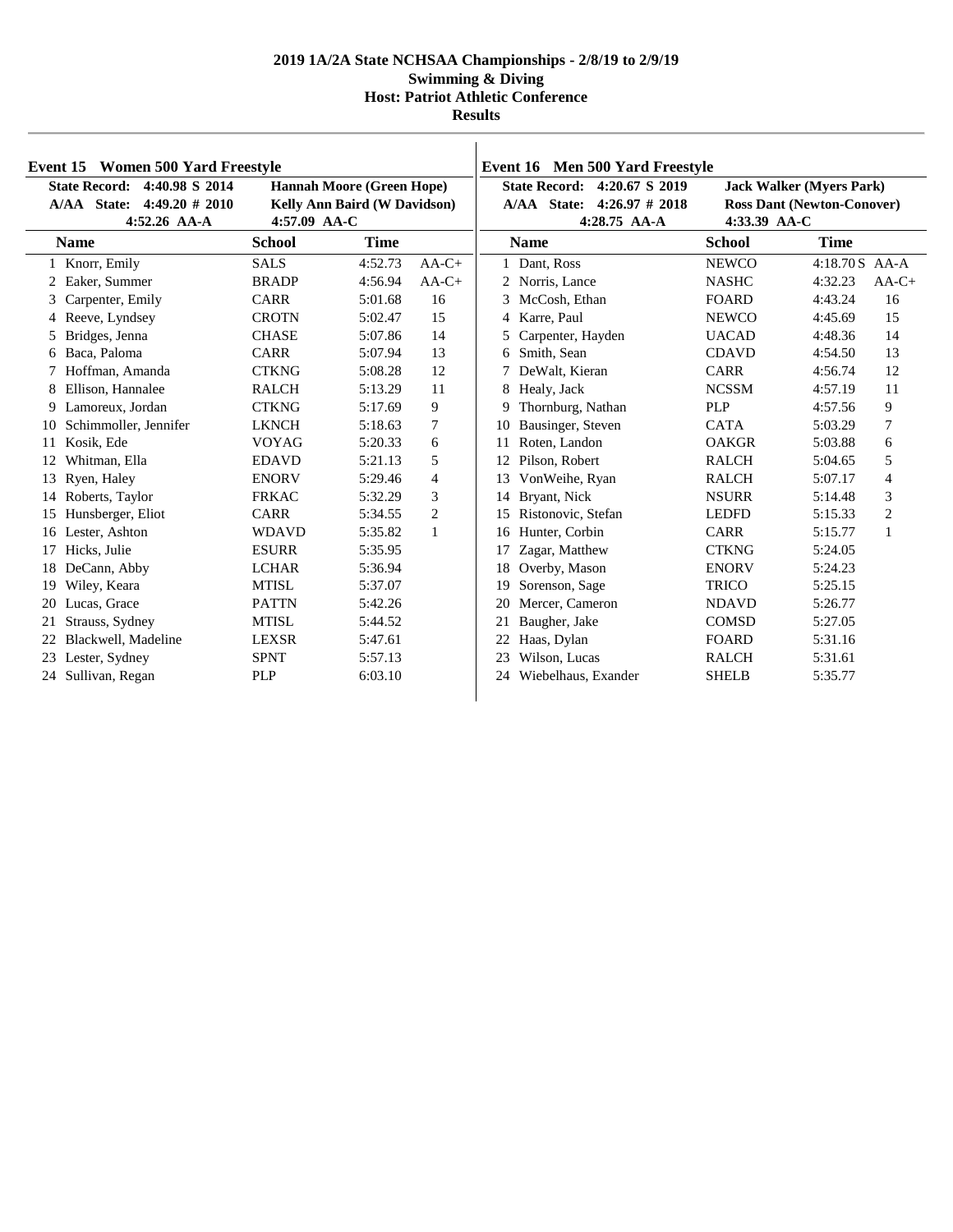|    | <b>Event 17 Women 200 Yard Freestyle Relay</b> |       |                           |                         |                       |                |
|----|------------------------------------------------|-------|---------------------------|-------------------------|-----------------------|----------------|
|    | <b>State Record:</b><br>1:33.22 S 2014         |       | <b>Charlotte Catholic</b> |                         |                       |                |
|    | A/AA State:<br>$1:36.84$ #                     | 2016  | <b>Pine Lake Prep</b>     |                         |                       |                |
|    | 1:35.50 AA-A                                   |       | 1:37.16 AA-C              |                         |                       |                |
|    | <b>Team</b>                                    |       | <b>Relay</b>              | <b>Prelim Time</b>      | <b>Finals Time</b>    | <b>Points</b>  |
|    | <b>Championship Final</b>                      |       |                           |                         |                       |                |
|    | 1 Carrboro                                     |       |                           | 1:39.65                 | 1:38.01               | 40             |
|    | 1) Hegland, Kate                               |       | 2) Bilden, Lindy          | 3) Baca, Paloma         | 4) Carpenter, Emily   |                |
|    | 24.37<br>25.00                                 | 24.55 | 24.09                     |                         |                       |                |
|    | 2 Pine Lake Prep                               |       |                           | 1:40.14                 | 1:38.84               | 34             |
|    | 1) Daly, Rachel                                |       | 2) Cupples, Campbell      | 3) Sullivan, Regan      | 4) Accordino, Allyson |                |
|    | 24.87<br>25.30                                 | 25.57 | 23.10                     |                         |                       |                |
|    | 3 Lake Norman Charter                          |       |                           | 1:40.67                 | 1:40.49               | 32             |
|    | 1) Hopper, Ariel                               |       | 2) Luther, Mattie         | 3) Ayscue, Riggan       | 4) Rubel, Anna        |                |
|    | 24.38<br>25.23                                 | 25.43 | 25.45                     |                         |                       |                |
|    | 4 East Surry                                   |       |                           | 1:43.14                 | 1:42.74               | 30             |
|    | 1) Tucker, Avery                               |       | 2) Bruce, Abby            | 3) Beck, Sydney         | 4) Tucker, Hadly      |                |
|    | 25.30<br>26.77                                 | 26.21 | 24.46                     |                         |                       |                |
|    | 5 NC School of Science & Math                  |       |                           | 1:43.15                 | 1:43.20               | 28             |
|    | 1) Wen, Melody                                 |       | 2) Desai, Rhea            | 3) Torres, Sophia       | 4) Fulford, Hanna     |                |
|    | 24.11<br>26.46                                 | 26.67 | 25.96                     |                         |                       |                |
|    | 6 Patton                                       |       |                           | 1:44.79                 | 1:43.96               | 26             |
|    | 1) Lucas, Caroline                             |       | 2) Lucas, Grace           | 3) Thompson, Caitie     | 4) McClure, Kadira    |                |
|    | 25.63<br>26.78                                 | 26.65 | 24.90                     |                         |                       |                |
|    | 7 Community School of Davidson                 |       |                           | 1:45.02                 | 1:45.20               | 24             |
|    | 1) Poslinski, Katelyn                          |       | 2) Tolone, Katie          | 3) McMillan, Amelia     | 4) Nelson, Emme       |                |
|    | 27.04<br>26.52                                 | 28.11 | 23.53                     |                         |                       |                |
|    | 8 Lincoln Charter                              |       |                           | 1:44.98                 | 1:45.46               | 22             |
|    | 1) Carey, Madeline                             |       | 2) Watson, Mariah         | 3) DeCann, Abby         | 4) Malta, Gabriella   |                |
|    | 26.30<br>27.25                                 | 26.24 | 25.67                     |                         |                       |                |
|    | <b>Consolation Final</b>                       |       |                           |                         |                       |                |
|    | 9 North Stanly                                 |       |                           | 1:45.64                 | 1:45.70               | 18             |
|    | 1) Lentz, Colbie                               |       | 2) Almond, Emily          | 3) Childress, Alexandra | 4) Gibson, Rachel     |                |
|    | 26.85<br>26.59                                 | 26.49 | 25.77                     |                         |                       |                |
|    | 10 Voyager Academy                             |       |                           | 1:47.22                 | 1:46.59               | 14             |
|    | 1) Hibbard, Alice                              |       | 2) Scott-Benson, Rosie    | 3) Credle, Bailey       | 4) Kosik, Ede         |                |
|    | 27.64<br>27.86                                 | 26.44 | 24.65                     |                         |                       |                |
|    | 11 Christ the King                             |       |                           | 1:46.52                 | 1:47.10               | 12             |
|    | 1) Filiault, Sophie                            |       | 2) Setzer, Cara           | 3) Patterson, Maranda   | 4) Mosher, Kaylee     |                |
|    | 26.97<br>26.68                                 | 27.77 | 25.68                     |                         |                       |                |
| 12 | South Point                                    |       |                           | 1:47.65                 | 1:48.15               | 10             |
|    | 1) Walker, Mary                                |       | 2) Hyde, Olivia           | 3) Blanchard, Allie     | 4) Wagner, Macie      |                |
|    | 27.08<br>28.87                                 | 26.06 | 26.14                     |                         |                       |                |
|    | 13 Wheatmore                                   |       |                           | 1:48.65                 | 1:49.31               | 8              |
|    | 1) Godwin, Emma                                |       | 2) Lambeth, Erin          | 3) Fritz, Kyndall       | 4) Fritz, Katie       |                |
|    | 26.78<br>29.00                                 | 27.90 | 25.63                     |                         |                       |                |
|    | 14 Bishop McGuinness                           |       |                           | 1:49.37                 | 1:51.37               | 6              |
|    | 1) Barr, Bridget                               |       | 2) Herzberger, Katherine  | 3) Bourgeois, Megan     | 4) Agarwala, Sunita   |                |
|    | 28.51<br>27.07                                 | 28.33 | 27.46                     |                         |                       |                |
|    | 15 First Flight                                |       |                           | 1:48.30                 | 1:53.29               | 4              |
|    | 1) Holcomb, Anne                               |       | 2) Cooper, Bella          | 3) Wilson, Briana       | 4) Bembridge, Erin    |                |
|    | 27.79<br>28.94                                 | 27.82 | 28.74                     |                         |                       |                |
|    | 16 North Davidson                              |       |                           | 1:47.17                 | 1:55.61               | $\overline{c}$ |
|    | 1) Yarbrough, Peyton                           |       | 2) Hartsell, Claire       | 3) Collins, Emily       | 4) Greene, Kathryn    |                |
|    | 28.43<br>27.72                                 | 29.98 | 29.48                     |                         |                       |                |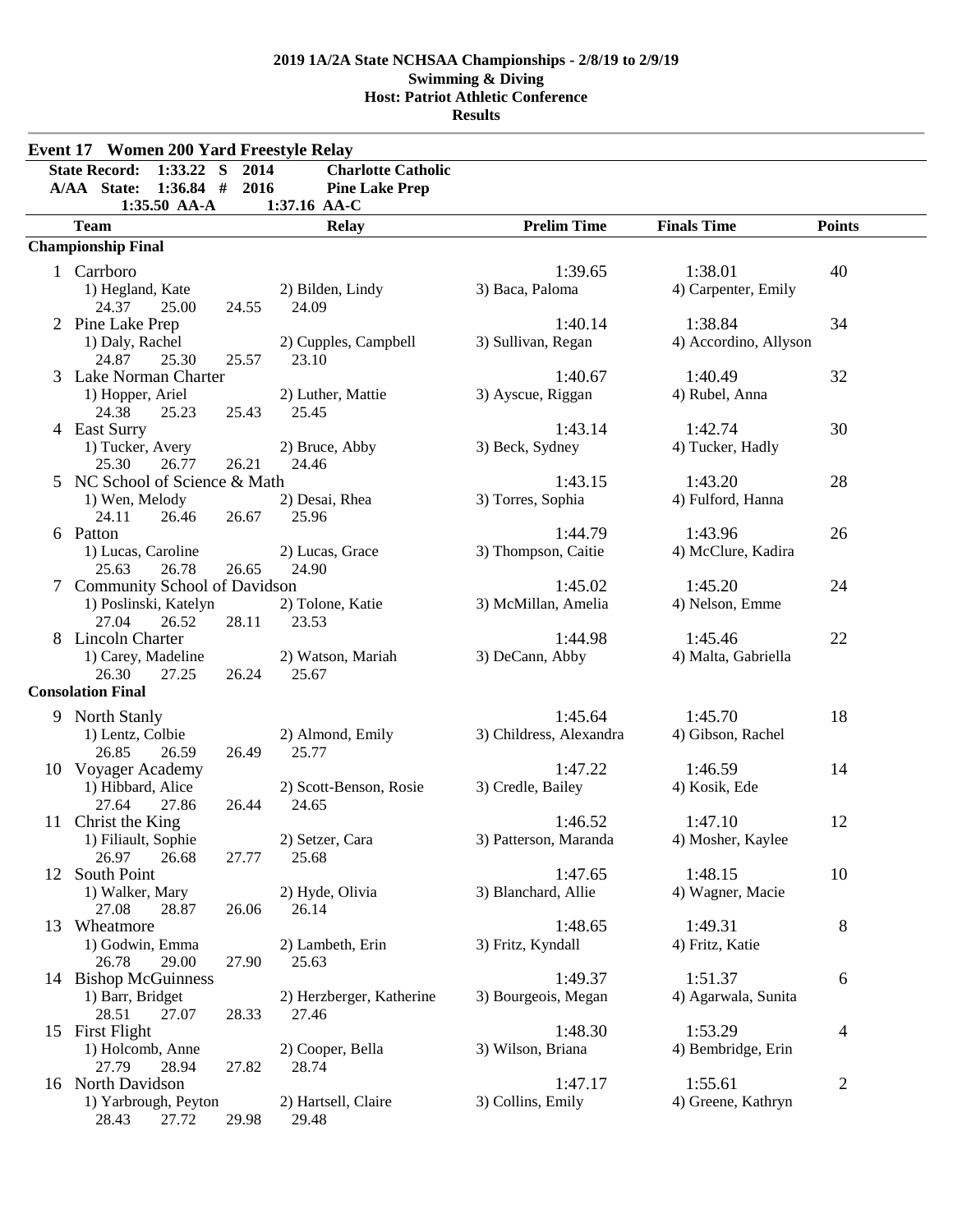|    | Event 17 Women 200 Yard Freestyle Relay                      |       |                           |                         |                       |  |
|----|--------------------------------------------------------------|-------|---------------------------|-------------------------|-----------------------|--|
|    | $1:33.22$ S<br><b>State Record:</b>                          | 2014  | <b>Charlotte Catholic</b> |                         |                       |  |
|    | $1:36.84$ # 2016<br>A/AA State:                              |       | <b>Pine Lake Prep</b>     |                         |                       |  |
|    | 1:35.50 AA-A                                                 |       | 1:37.16 AA-C              |                         |                       |  |
|    | <b>Team</b>                                                  |       | <b>Relay</b>              | <b>Seed Time</b>        | <b>Prelim Time</b>    |  |
|    | <b>Preliminaries</b>                                         |       |                           |                         |                       |  |
|    | 1 Carrboro                                                   |       |                           |                         | 1:39.65               |  |
|    |                                                              |       |                           |                         |                       |  |
|    | 1) Hegland, Kate<br>24.36                                    |       | 2) Bilden, Lindy<br>24.93 | 3) Baca, Paloma         | 4) Carpenter, Emily   |  |
|    | 2 Pine Lake Prep                                             |       |                           |                         | 1:40.14               |  |
|    | 1) Daly, Rachel                                              |       | 2) Cupples, Campbell      | 3) Sullivan, Regan      | 4) Accordino, Allyson |  |
|    | 25.23                                                        |       | 23.53                     |                         |                       |  |
| 3  | Lake Norman Charter                                          |       |                           |                         | 1:40.67               |  |
|    | 1) Hopper, Ariel                                             |       | 2) Luther, Mattie         | 3) Ayscue, Riggan       | 4) Rubel, Anna        |  |
|    | 24.56<br>25.15                                               | 25.45 | 25.51                     |                         |                       |  |
|    | 4 East Surry                                                 |       |                           |                         | 1:43.14               |  |
|    | 1) Tucker, Avery                                             |       | 2) Bruce, Abby            | 3) Beck, Sydney         | 4) Tucker, Hadly      |  |
|    | 25.43<br>27.07                                               | 25.67 | 24.97                     |                         |                       |  |
| 5  | NC School of Science & Math                                  |       |                           |                         | 1:43.15               |  |
|    | 1) Wen, Melody                                               |       | 2) Desai, Rhea            | 3) Torres, Sophia       | 4) Fulford, Hanna     |  |
|    | 23.98<br>26.50                                               | 26.65 | 26.02                     |                         |                       |  |
|    | 6 Patton                                                     |       |                           |                         | 1:44.79               |  |
|    | 1) Lucas, Caroline                                           |       | 2) Lucas, Grace           | 3) Thompson, Caitie     | 4) McClure, Kadira    |  |
|    | 25.74<br>26.65                                               | 26.73 | 25.67                     |                         |                       |  |
| 7  | <b>Lincoln Charter</b>                                       |       |                           |                         | 1:44.98               |  |
|    | 1) Carey, Madeline                                           |       | 2) Watson, Mariah         | 3) DeCann, Abby         | 4) Malta, Gabriella   |  |
|    | 25.79<br>26.86                                               | 27.02 | 25.31                     |                         | 1:45.02               |  |
| 8  | <b>Community School of Davidson</b><br>1) Poslinski, Katelyn |       | 2) Tolone, Katie          | 3) McMillan, Amelia     | 4) Nelson, Emme       |  |
|    | 26.66<br>26.49                                               | 28.10 | 23.77                     |                         |                       |  |
| 9  | <b>North Stanly</b>                                          |       |                           |                         | 1:45.64               |  |
|    | 1) Lentz, Colbie                                             |       | 2) Almond, Emily          | 3) Childress, Alexandra | 4) Gibson, Rachel     |  |
|    | 26.85<br>26.56                                               | 26.25 | 25.98                     |                         |                       |  |
|    | 10 Christ the King                                           |       |                           |                         | 1:46.52               |  |
|    | 1) Patterson, Maranda                                        |       | 2) Setzer, Cara           | 3) Mosher, Kaylee       | 4) Filiault, Sophie   |  |
|    | 27.37<br>26.88                                               | 25.59 | 26.68                     |                         |                       |  |
| 11 | North Davidson                                               |       |                           |                         | 1:47.17               |  |
|    | 1) Dennis, Morgan                                            |       | 2) Berrier, Emma          | 3) Hartsell, Claire     | 4) Yarbrough, Peyton  |  |
|    | 25.52 26.97                                                  | 27.00 | 27.68                     |                         |                       |  |
|    | 12 Voyager Academy                                           |       |                           |                         | 1:47.22               |  |
|    | 1) Hibbard, Alice                                            |       | 2) Scott-Benson, Rosie    | 3) Credle, Bailey       | 4) Kosik, Ede         |  |
|    | 27.59<br>27.68                                               | 27.04 | 24.91                     |                         |                       |  |
| 13 | South Point                                                  |       |                           |                         | 1:47.65               |  |
|    | 1) Walker, Mary                                              |       | 2) Hyde, Olivia           | 3) Blanchard, Allie     | 4) Wagner, Macie      |  |
|    | 26.96<br>28.64<br>14 First Flight                            | 26.30 | 25.75                     |                         | 1:48.30               |  |
|    | 1) Holcomb, Anne                                             |       | 2) Cooper, Bella          | 3) Wilson, Briana       | 4) Cortez, Cecilia    |  |
|    | 27.66<br>28.59                                               | 28.05 | 24.00                     |                         |                       |  |
|    | 15 Wheatmore                                                 |       |                           |                         | 1:48.65               |  |
|    | 1) Godwin, Emma                                              |       | 2) Lambeth, Erin          | 3) Fritz, Kyndall       | 4) Fritz, Katie       |  |
|    | 26.55<br>29.02                                               | 27.74 | 25.34                     |                         |                       |  |
|    | 16 Bishop McGuinness                                         |       |                           |                         | 1:49.37               |  |
|    | 1) Barr, Bridget                                             |       | 2) Herzberger, Katherine  | 3) Bourgeois, Megan     | 4) Agarwala, Sunita   |  |
|    | 28.32<br>26.45                                               | 27.63 | 26.97                     |                         |                       |  |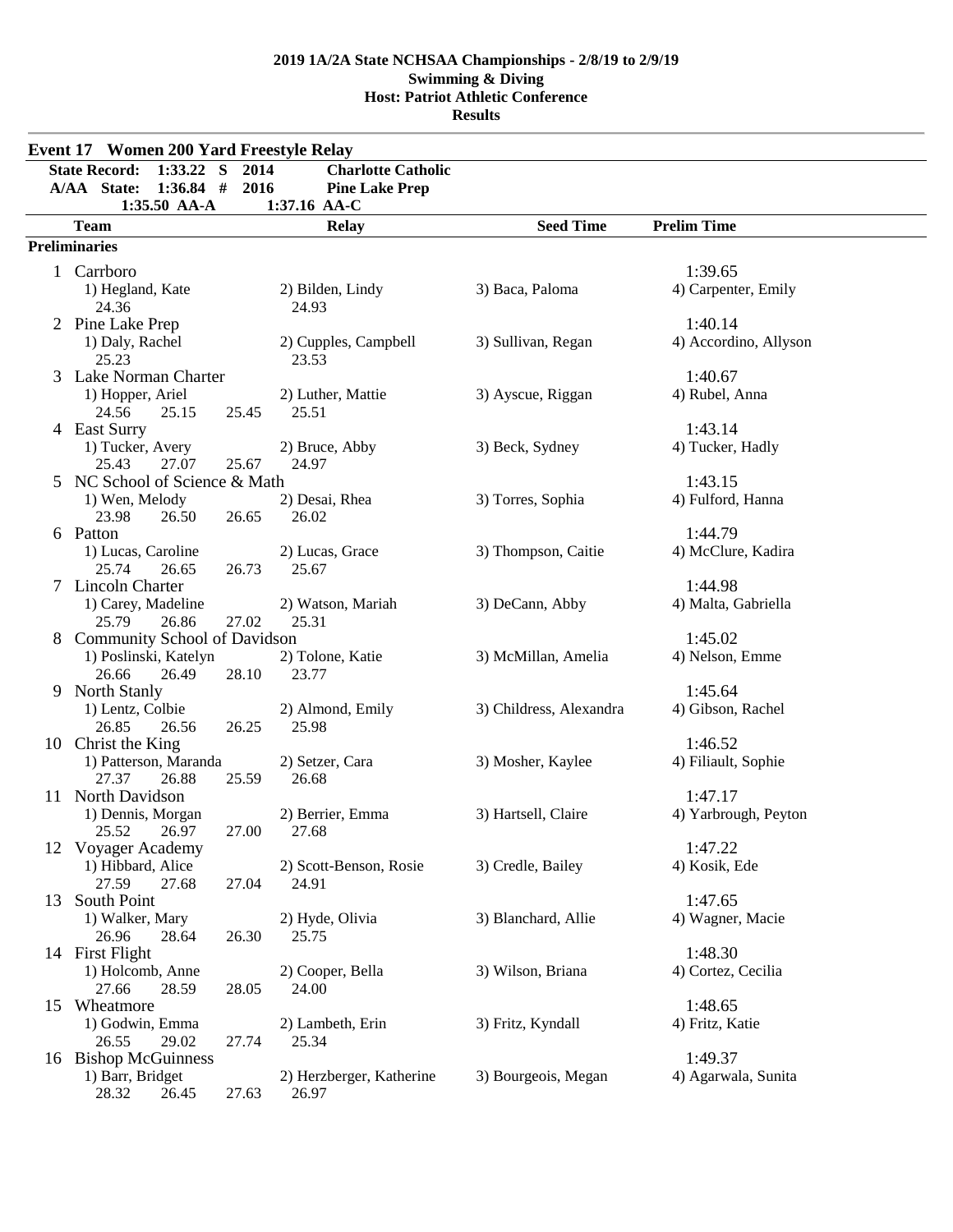**Results**

| 17  | Gray Stone Day          |                |                     |                       | 1:49.72                |
|-----|-------------------------|----------------|---------------------|-----------------------|------------------------|
|     | 1) Carpenter, Katheryne |                | 2) Cook, Kinsey     | 3) Matney, Zoe        | 4) Buechler, Abby      |
|     | 27.03                   | 28.54<br>27.85 | 26.30               |                       |                        |
| 18. | Franklin Academy        |                |                     |                       | 1:50.29                |
|     | 1) Roberts, Taylor      |                | 2) Stephan, Ashlynn | 3) Allen, Julia       | 4) Stephan, Niamh      |
|     | 26.97                   | 28.83<br>26.62 | 27.87               |                       |                        |
| 19. | Chase                   |                |                     |                       | 1:50.81                |
|     | 1) Hollifield, Meredith |                | 2) Moneyham, Anna   | 3) Horton, Liliana    | 4) Bridges, Jenna      |
|     | 27.39                   | 28.34<br>29.60 | 25.48               |                       |                        |
| 20  | <b>Lexington Senior</b> |                |                     |                       | 1:51.13                |
|     | 1) Callicutt, Mary      |                | 2) Zehmer, Mollie   | 3) Blackwell, Waverly | 4) Blackwell, Madeline |
|     | 28.05                   | 28.01<br>28.50 | 26.57               |                       |                        |
| 21  | Washington              |                |                     |                       | 1:54.06                |
|     | 1) Spruill, Grayson     |                | 2) VanCura, Tianna  | 3) Yoder, Anna        | 4) Shepherd, Claire    |
|     | 29.32                   | 29.41<br>28.86 | 26.47               |                       |                        |
| 22  | <b>Raleigh Charter</b>  |                |                     |                       | 1:56.12                |
|     | 1) Philips, Tessa       |                | 2) Busick, Mia      | 3) Busick, Avery      | 4) Lane, Kathleen      |
|     | 29.41                   | 29.36<br>30.30 | 27.05               |                       |                        |
|     | Nash Central            |                |                     |                       | DQ                     |
|     | 1) Billups, Kylie Grace |                | 2) Winston, Rachel  | 3) Smith, Allison     | 4) Hicks, Sarah        |
|     | 28.40                   | 29.54<br>27.88 | 25.96               |                       |                        |
|     | Mountain Island Charter |                |                     |                       | D <sub>Q</sub>         |
|     | 1) Oliverio, Cailyn     |                | 2) Harris, Brooke   | 3) Strauss, Sydney    | 4) Wiley, Keara        |
|     | 26.95                   | 29.49<br>27.85 | 25.92               |                       |                        |
|     |                         |                |                     |                       |                        |

## **Event 18 Men 200 Yard Freestyle Relay**

| State Record: 1:23.66 S 2014             |       | Rose, J. H.                   |                      |                     |               |
|------------------------------------------|-------|-------------------------------|----------------------|---------------------|---------------|
| A/AA State: 1:27.15 #                    | 2012  | <b>Carrboro</b>               |                      |                     |               |
| 1:24.92 AA-A                             |       | 1:26.03 AA-C                  |                      |                     |               |
| <b>Team</b>                              |       | <b>Relay</b>                  | <b>Prelim Time</b>   | <b>Finals Time</b>  | <b>Points</b> |
| <b>Championship Final</b>                |       |                               |                      |                     |               |
| 1 NC School of Science & Math            |       |                               | 1:28.93              | 1:28.25             | 40            |
| 1) Charles, Emile                        |       | 2) Li, Jason                  | 3) Eberhardt, Andrew | 4) Heidkamp, George |               |
| 22.19<br>22.42                           | 22.66 | 20.98                         |                      |                     |               |
| <b>Bishop McGuinness</b>                 |       |                               | 1:29.54              | 1:29.27             | 34            |
| 1) McDonald, Samuel                      |       | 2) Chase, Ethan               | 3) Kohl, Isaac       | 4) Hamlet, Thomas   |               |
| 23.53<br>22.24                           | 23.35 | 20.15                         |                      |                     |               |
| Lincoln Charter<br>3                     |       |                               | 1:30.95              | 1:30.19             | 32            |
| 1) Stratton, Neal                        |       | 2) Fuller, Matthew            | 3) Nelson, Blake     | 4) Whipple, Zackary |               |
| 22.37<br>23.86                           | 22.60 | 21.36                         |                      |                     |               |
| <b>Community School of Davidson</b><br>4 |       |                               | 1:30.85              | 1:30.27             | 30            |
| 1) MacIntyre, Wilson                     |       | 2) Burrows, Matty             | 3) Russell, Ethan    | 4) Nelson, Baylor   |               |
| 22.39<br>24.24                           | 22.69 | 20.95                         |                      |                     |               |
| Roanoke Rapids                           |       |                               | 1:33.55              | 1:33.52             | 28            |
| 1) Glasgow, Michael                      |       | 2) King, Nick                 | 3) Moriarty, Elijah  | 4) Tant, Garrett    |               |
| 23.40<br>23.45                           | 24.50 | 22.17                         |                      |                     |               |
| 6 Lexington Senior                       |       |                               | 1:34.62              | 1:34.17             | 26            |
| 1) Blackerby, Charlie                    |       | 2) Kelly-Rajan, Kiran         | 3) Blackerby, Liam   | 4) Haut, Isaac      |               |
| 24.44 23.67                              | 23.67 | 22.39                         |                      |                     |               |
| Pine Lake Prep<br>7                      |       |                               | 1:34.99              | 1:35.04             | 24            |
| 1) Storie, Jonathan                      |       | 2) Shelley, Matthew           | 3) Gonzalez, Joshua  | $4)$ Das, AJ        |               |
| 24.65<br>22.91                           | 25.41 | 22.07                         | 1:34.78              |                     |               |
| Christ the King<br>8                     |       |                               |                      | 1:36.03             | 22            |
| 1) Zagar, Matthew                        |       | 2) Merryman, Charlie<br>21.75 | 3) McNamee, Tommy    | 4) Connery, Tim     |               |
| 25.34<br>24.56                           | 24.38 |                               |                      |                     |               |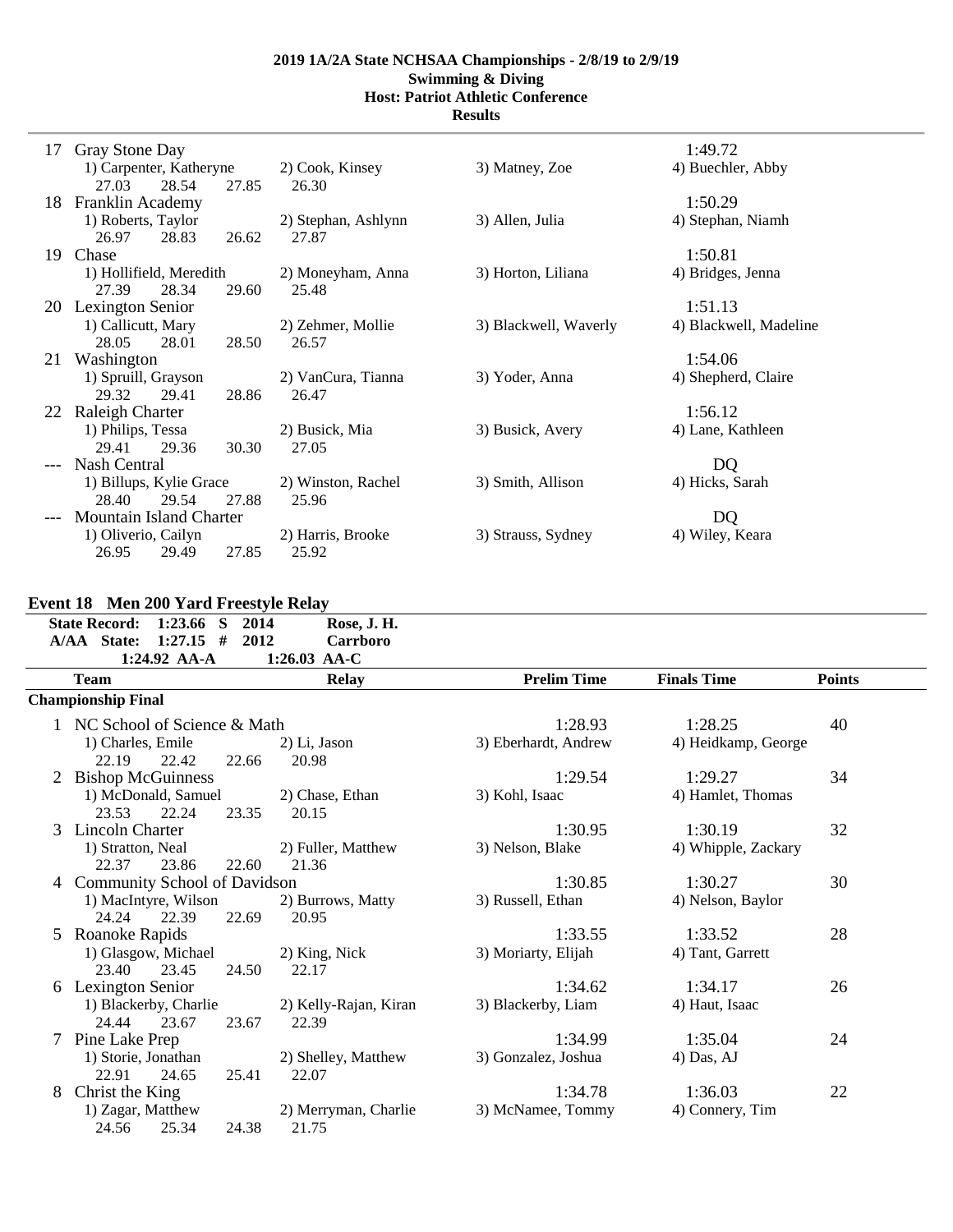**Results**

|    | <b>Consolation Final</b> |       |       |                    |                        |                       |    |
|----|--------------------------|-------|-------|--------------------|------------------------|-----------------------|----|
| 9  | Raleigh Charter          |       |       |                    | 1:35.09                | 1:33.53               | 18 |
|    | 1) Patel, Sahil          |       |       | 2) Abplanalp, Jack | 3) Pilson, Robert      | 4) McSorley, Duncan   |    |
|    | 23.86                    | 23.51 | 23.22 | 22.94              |                        |                       |    |
| 10 | Carrboro                 |       |       |                    | 1:35.07                | 1:34.79               | 14 |
|    | 1) Ward, Ian             |       |       | 2) Lee, Jackson    | 3) McCallion, Maxwell  | 4) O'Donnell, Kevin   |    |
|    | 23.18                    | 23.68 | 24.05 | 23.88              |                        |                       |    |
| 11 | Voyager Academy          |       |       |                    | 1:35.93                | 1:35.29               | 12 |
|    | 1) Kijrattanakam, Tom    |       |       | 2) Dail, Adyn      | 3) Wilson, Zack        | 4) Cheifetz, Adam     |    |
|    | 24.89                    | 24.91 | 23.82 | 21.67              |                        |                       |    |
| 12 | Lake Norman Charter      |       |       |                    | 1:36.73                | 1:35.72               | 10 |
|    | 1) Powe, Harrison        |       |       | 2) Alkins, Adam    | 3) Atkins, Eric        | 4) Agosto, Eli        |    |
|    | 22.06                    | 26.04 | 24.15 | 23.47              |                        |                       |    |
| 13 | Ledford                  |       |       |                    | 1:36.04                | 1:36.23               | 8  |
|    | 1) Estrada, Alejandro    |       |       | 2) Vanhoy, John    | 3) Ristonovic, Stefan  | 4) Setzer, Xander     |    |
|    | 25.08                    | 24.91 | 24.23 | 22.01              |                        |                       |    |
| 14 | South Rowan              |       |       |                    | 1:36.16                | 1:36.50               | 6  |
|    | 1) Hurd, Cameron         |       |       | 2) Severt, Noah    | 3) Reynolds, Christian | 4) Bumgarner, Blaise  |    |
|    | 24.11                    | 25.17 | 24.53 | 22.69              |                        |                       |    |
| 15 | Elkin                    |       |       |                    | 1:35.82                | 1:36.61               | 4  |
|    | 1) Zamudio, Jack         |       |       | 2) Baker, Cason    | 3) Burleson, Cameron   | 4) Shugart, Brady     |    |
|    | 24.79                    | 24.47 | 24.39 | 22.96              |                        |                       |    |
| 16 | Washington               |       |       |                    | 1:36.05                | 1:36.86               | 2  |
|    | 1) Beach, Braeden        |       |       | 2) Crisp, Allen    | 3) Pippin, Tripp       | 4) Lovenberg, Patrick |    |
|    | 24.58                    | 25.48 | 23.78 | 23.02              |                        |                       |    |

# **Event 18 Men 200 Yard Freestyle Relay**

|                | <b>State Record:</b><br>1:23.66<br>2014<br>-S<br>A/AA State:<br>#<br>2012<br>1:27.15 | Rose, J. H.<br><b>Carrboro</b> |                      |                     |  |
|----------------|--------------------------------------------------------------------------------------|--------------------------------|----------------------|---------------------|--|
|                | 1:24.92 AA-A                                                                         | 1:26.03 AA-C                   |                      |                     |  |
|                | <b>Team</b>                                                                          | <b>Relay</b>                   | <b>Seed Time</b>     | <b>Prelim Time</b>  |  |
|                | <b>Preliminaries</b>                                                                 |                                |                      |                     |  |
|                | NC School of Science & Math                                                          |                                |                      | 1:28.93             |  |
|                | 1) Charles, Emile                                                                    | 2) Li, Jason                   | 3) Eberhardt, Andrew | 4) Heidkamp, George |  |
|                | 22.43<br>22.46<br>22.76                                                              | 21.28                          |                      |                     |  |
| 2              | <b>Bishop McGuinness</b>                                                             |                                |                      | 1:29.54             |  |
|                | 1) McDonald, Samuel                                                                  | 2) Chase, Ethan                | 3) Kohl, Isaac       | 4) Hamlet, Thomas   |  |
|                | 23.60<br>22.13<br>23.39                                                              | 20.42                          |                      |                     |  |
| 3              | <b>Community School of Davidson</b>                                                  |                                |                      | 1:30.85             |  |
|                | 1) MacIntyre, Wilson                                                                 | 2) Burrows, Matty              | 3) Russell, Ethan    | 4) Nelson, Baylor   |  |
|                | 24.65<br>22.35<br>22.70                                                              | 21.15                          |                      |                     |  |
| $\overline{4}$ | <b>Lincoln Charter</b>                                                               |                                |                      | 1:30.95             |  |
|                | 1) Stratton, Neal                                                                    | 2) Fuller, Matthew             | 3) Nelson, Blake     | 4) Whipple, Zackary |  |
|                | 22.80<br>23.53<br>22.85                                                              | 21.77                          |                      |                     |  |
|                | 5 Roanoke Rapids                                                                     |                                |                      | 1:33.55             |  |
|                | 1) Glasgow, Michael                                                                  | 2) King, Nick                  | 3) Moriarty, Elijah  | 4) Tant, Garrett    |  |
|                | 23.52<br>23.59<br>24.21                                                              | 22.23                          |                      |                     |  |
| 6              | <b>Lexington Senior</b>                                                              |                                |                      | 1:34.62             |  |
|                | 1) Blackerby, Charlie                                                                | 2) Kelly-Rajan, Kiran          | 3) Blackerby, Liam   | 4) Haut, Isaac      |  |
| 7              | 23.93<br>23.86<br>24.44                                                              | 22.39                          |                      | 1:34.78             |  |
|                | Christ the King                                                                      |                                | 3) McNamee, Tommy    |                     |  |
|                | 1) Zagar, Matthew<br>24.34<br>25.54<br>24.18                                         | 2) Merryman, Charlie<br>20.72  |                      | 4) Connery, Tim     |  |
| 8              | Pine Lake Prep                                                                       |                                |                      | 1:34.99             |  |
|                | 1) Storie, Jonathan                                                                  | 2) Shelley, Matthew            | 3) Gonzalez, Joshua  | 4) Das, AJ          |  |
|                | 24.85<br>22.80<br>25.13                                                              | 22.21                          |                      |                     |  |
|                |                                                                                      |                                |                      |                     |  |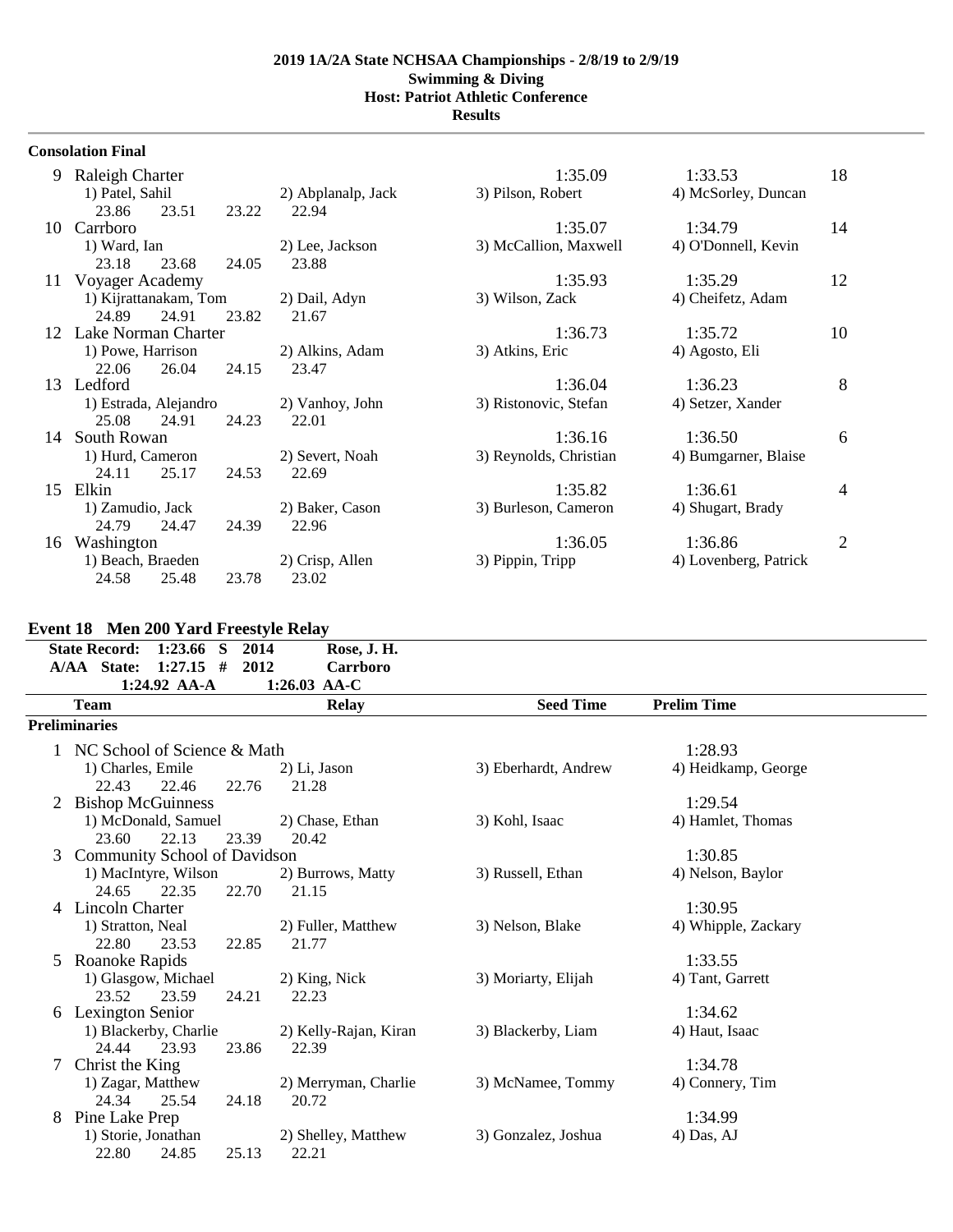## **2019 1A/2A State NCHSAA Championships - 2/8/19 to 2/9/19 Swimming & Diving**

**Host: Patriot Athletic Conference Results**

|       | 9 Carrboro<br>1) Ward, Ian                              | 2) Moore, Nicholas          | 3) McCallion, Maxwell  | 1:35.07<br>4) O'Donnell, Kevin |
|-------|---------------------------------------------------------|-----------------------------|------------------------|--------------------------------|
|       | 22.98<br>24.38<br>24.02<br>10 Raleigh Charter           | 23.69                       |                        | 1:35.09                        |
|       | 1) Patel, Sahil<br>24.26<br>24.19<br>23.39              | 2) Abplanalp, Jack<br>23.25 | 3) Pilson, Robert      | 4) McSorley, Duncan            |
|       | 11 Elkin                                                |                             |                        | 1:35.82                        |
|       | 1) Zamudio, Jack<br>24.42<br>23.94<br>24.46             | 2) Baker, Cason<br>23.00    | 3) Burleson, Cameron   | 4) Shugart, Brady              |
|       | 12 Voyager Academy                                      |                             |                        | 1:35.93                        |
|       | 1) Kijrattanakam, Tom<br>23.47<br>25.36<br>25.44        | 2) Dail, Adyn<br>21.66      | 3) Wilson, Zack        | 4) Cheifetz, Adam              |
|       | 13 Ledford                                              |                             |                        | 1:36.04                        |
|       | 1) Setzer, Xander<br>24.87<br>22.46<br>25.09            | 2) Vanhoy, John<br>23.62    | 3) Estrada, Alejandro  | 4) Ristonovic, Stefan          |
|       | 14 Washington                                           |                             |                        | 1:36.05                        |
|       | 1) Beach, Braeden<br>23.81<br>24.48<br>25.10            | 2) Crisp, Allen<br>22.66    | 3) Pippin, Tripp       | 4) Lovenberg, Patrick          |
| 15    | South Rowan                                             |                             |                        | 1:36.16                        |
|       | 1) Hurd, Cameron<br>25.00<br>25.06<br>24.14             | 2) Severt, Noah<br>21.96    | 3) Reynolds, Christian | 4) Bumgarner, Blaise           |
|       | 16 Lake Norman Charter                                  |                             |                        | 1:36.73                        |
|       | 1) Powe, Harrison                                       | 2) Alkins, Adam             | 3) Atkins, Eric        | 4) Agosto, Eli                 |
|       | 25.39<br>22.05<br>25.78                                 | 23.51                       |                        |                                |
|       | *17 North Davidson                                      |                             |                        | 1:38.85                        |
|       | 1) Ward, Jamie                                          | 2) Cooke, Aaron             | 3) Davies, Nathan      | 4) Foster, Cooper              |
|       | 24.90<br>25.17<br>25.20                                 | 23.58                       |                        |                                |
| $*17$ | <b>Cornerstone Charter Academy</b><br>1) McArthur, Owen | 2) Hall, Bobby              | 3) McDonald, Ben       | 1:38.85<br>4) Ballard, Austin  |
|       | 25.67<br>23.85<br>25.47                                 | 23.86                       |                        |                                |
|       | *19 Franklin                                            |                             |                        | 1:38.89                        |
|       | 1) Angel, Phillip                                       | 2) Cabe, Hunter             | 3) Frazier, Michael    | 4) Gurney, Seth                |
|       | 24.07<br>25.52<br>26.17                                 | 23.13                       |                        |                                |
|       | *19 Rosewood                                            |                             |                        | 1:38.89                        |
|       | 1) Merritt, Damon                                       | 2) Rigdon, Nathan           | 3) Daniels, Cameron    | 4) Lyon, Jack                  |
|       | 24.68<br>24.71<br>25.92                                 | 23.58                       |                        |                                |
|       | 21 Central Academy of Technology                        |                             |                        | 1:40.45                        |
|       | 1) Bausinger, Steven                                    | 2) Brackenbush, Carson      | 3) Likes, Josh         | 4) Wild, Jack                  |
|       | 23.87<br>25.15<br>26.35<br>22 Jimmy C. Draughn          | 25.08                       |                        | 1:40.48                        |
|       | 1) Goulding, Nick                                       | 2) Blackwell, Tommy         | 3) Curry, Braydon      | 4) Smith, Jaxon                |
|       | 24.83<br>26.12<br>25.79                                 | 23.74                       |                        |                                |
| 23    | Clinton                                                 |                             |                        | 1:41.37                        |
|       | 1) Taylor, Reid                                         | 2) Westerbeek, Spencer      | 3) Cowand, John        | 4) Pike, Justin                |
|       | 25.18<br>25.78<br>25.88                                 | 24.53                       |                        |                                |
|       | 24 Patton                                               |                             |                        | 1:43.74                        |
|       | 1) Roper, Grayson                                       | 2) Seagle, Harrison         | 3) Kearson, Zachary    | 4) Sacchetti, Mario            |
|       | 27.74<br>25.99<br>27.43                                 | 22.58                       |                        |                                |

# **Event 18S Men 200 Yard Freestyle Relay Swim-off**

 $\overline{a}$ 

| <b>Team</b>                   | <b>Relay</b>    | <b>Finals Time</b> |                    |  |  |
|-------------------------------|-----------------|--------------------|--------------------|--|--|
| - Swim-off                    |                 |                    |                    |  |  |
| North Davidson                |                 |                    | 1:36.52            |  |  |
| 1) Mercer, Cameron            | 2) Cooke, Aaron | 3) Davies, Nathan  | 4) Foster, Cooper  |  |  |
| 23.97<br>24.98<br>24.24       | 23.33           |                    |                    |  |  |
| 2 Cornerstone Charter Academy |                 |                    | 1:36.72            |  |  |
| 1) McArthur, Owen             | 2) Hall, Bobby  | 3) McDonald, Ben   | 4) Ballard, Austin |  |  |
| 26.00<br>23.44<br>24.12       | 23.16           |                    |                    |  |  |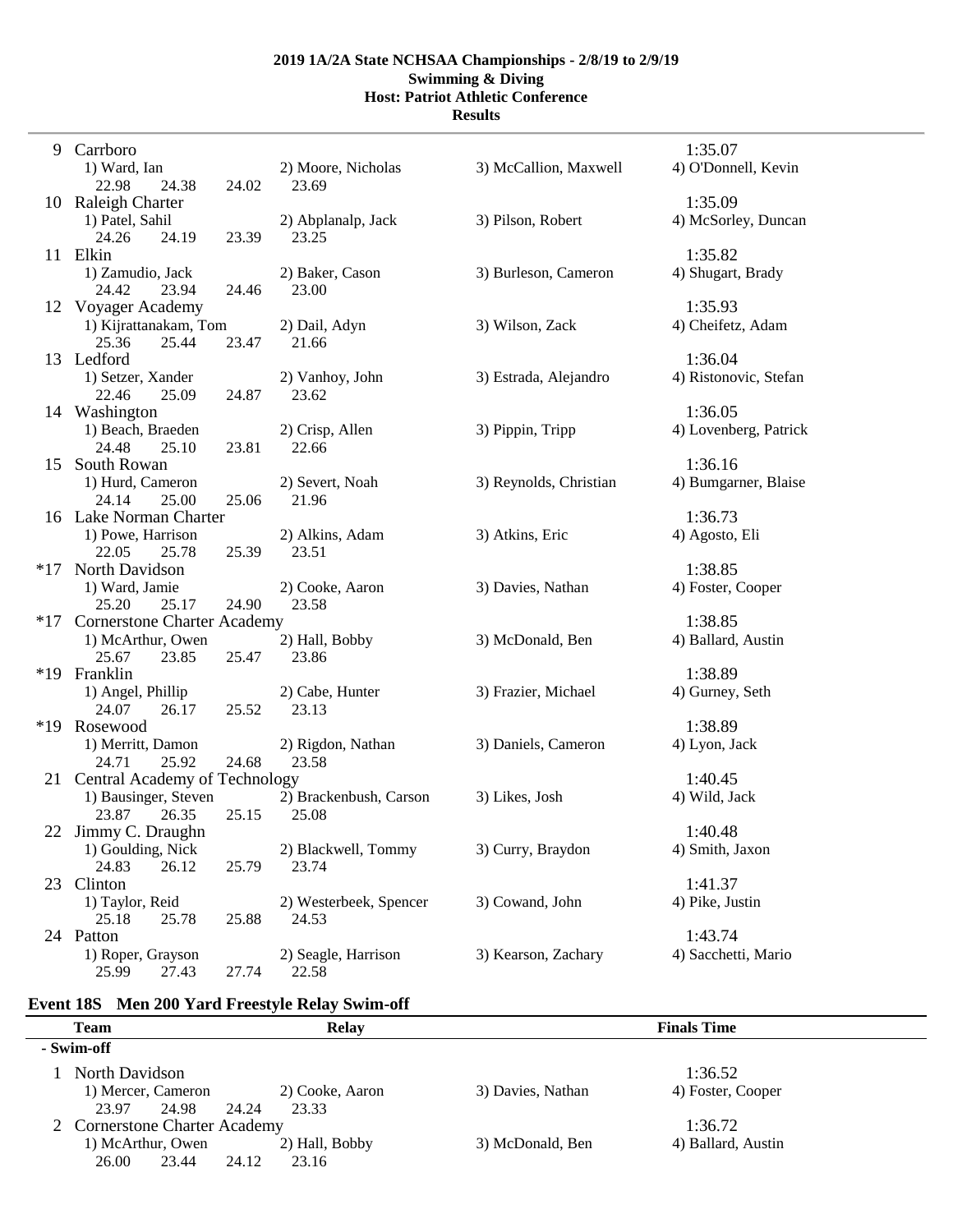| Event 19 Women 100 Yard Backstroke        |                     |                                       |                                           | Event 20 Men 100 Yard Backstroke            |                                    |                                    |         |  |  |
|-------------------------------------------|---------------------|---------------------------------------|-------------------------------------------|---------------------------------------------|------------------------------------|------------------------------------|---------|--|--|
| <b>State Record:</b><br>51.88 S 2019      |                     | <b>Claire Curzan (Cardinal Gibbon</b> | <b>State Record:</b>                      | 48.44 S 2019                                | David Wahlen (Athens Drive)        |                                    |         |  |  |
| 54.64 # 2016<br>A/AA State:               |                     | <b>Lexi Souther (Parkwood)</b>        | A/AA State:                               | $48.58 \# 2019$                             |                                    | <b>Thomas Hamlet(Bish.McGuinn)</b> |         |  |  |
| 54.89 AA-A                                | 56.11 AA-C          |                                       |                                           | 49.53 AA-A                                  | 50.64 AA-C                         |                                    |         |  |  |
| <b>Name</b>                               | <b>School</b>       | <b>Time</b>                           | <b>Name</b>                               |                                             | <b>School</b>                      | <b>Time</b>                        |         |  |  |
| <b>Championship Final</b>                 |                     |                                       | <b>Championship Final</b>                 |                                             |                                    |                                    |         |  |  |
| 1 Hegland, Kate                           | <b>CARR</b>         | 20<br>56.68                           | 1 Hamlet, Thomas                          |                                             | <b>MCGNS</b>                       | 47.82 S AA-A                       |         |  |  |
| 2 Cortez, Cecilia                         | FF                  | 57.22<br>17                           | 2 Dant, Ross                              |                                             | <b>NEWCO</b>                       | 49.16                              | $AA-A+$ |  |  |
| 3 Hopper, Ariel                           | <b>LKNCH</b>        | 57.70<br>16                           | 3 Barker, Will                            |                                             | <b>CROTN</b>                       | 50.05                              | $AA-C+$ |  |  |
| 4 Knorr, Katie                            | <b>SALS</b>         | 58.84<br>15                           | 4 Congiusta, Matthew                      |                                             | <b>NCSSM</b>                       | 52.71                              | 15      |  |  |
| 5 Beck, Sydney                            | <b>ESURR</b>        | 1:00.28<br>14                         | Davis, Collin<br>5                        |                                             | <b>DSA</b>                         | 52.80                              | 14      |  |  |
| 6 Luther, Mattie                          | <b>LKNCH</b>        | 1:00.86<br>13                         | 6 Jones, Ethan                            |                                             | <b>CAMDN</b>                       | 53.90                              | 13      |  |  |
| 7 Tolone, Katie                           | COMSD               | 1:01.73<br>12                         | 7 Setzer, Xander                          |                                             | <b>LEDFD</b>                       | 54.20                              | 12      |  |  |
| 8 Niebel, Tink                            | <b>CROTN</b>        | 1:02.84<br>11                         | 8 Shanahan, Matt                          |                                             | <b>ENORV</b>                       | 54.70                              | 11      |  |  |
| <b>Consolation Final</b>                  |                     |                                       | <b>Consolation Final</b>                  |                                             |                                    |                                    |         |  |  |
| 9 Rubel, Anna                             | <b>LKNCH</b>        | 1:00.94<br>9                          | 9 Wurster, Lincoln                        |                                             | <b>CARR</b>                        | 54.87                              | 9       |  |  |
| 10 Donahue, Annie                         | <b>CTKNG</b>        | 1:02.51<br>7                          | 10 Jones, Chandler                        |                                             | <b>HIGHT</b>                       | 56.19                              | 7       |  |  |
| Bruce, Abby<br>11                         | <b>ESURR</b>        | 1:04.03<br>6                          | 11 Bartro, Grady                          |                                             | <b>NLINC</b>                       | 57.09                              | 6       |  |  |
| 12 Wolff, Emilia                          | <b>RALCH</b>        | 5<br>1:04.60                          | 12 Richardson, Zach                       |                                             | <b>NCSSM</b>                       | 57.12                              | 5       |  |  |
| 13 Rivas, Miletzy                         | TRICO               | 1:04.78<br>4                          | Bumgarner, Blaise<br>13                   |                                             | <b>SROWN</b>                       | 57.42                              | 4       |  |  |
| 14 Deng, Grace                            | <b>NCSSM</b>        | 3<br>1:04.88                          | 14 Hester, Trey                           |                                             | RALCH                              | 57.53                              | 3       |  |  |
| 15 Filiault, Sophie                       | <b>CTKNG</b>        | $\boldsymbol{2}$<br>1:05.34           | Smith, Jaxon<br>15                        |                                             | <b>DRAUG</b>                       | 58.34                              | 2       |  |  |
| 16 McClure, Anika                         | <b>PATTN</b>        | 1:05.95<br>$\mathbf{1}$               | 16 Haut, Isaac                            |                                             | <b>LEXSR</b>                       | 58.98                              | 1       |  |  |
|                                           |                     |                                       |                                           |                                             |                                    |                                    |         |  |  |
| <b>Event 19 Women 100 Yard Backstroke</b> |                     |                                       | Event 20 Men 100 Yard Backstroke          |                                             |                                    |                                    |         |  |  |
| <b>State Record:</b><br>51.88 S 2019      |                     | <b>Claire Curzan (Cardinal Gibbon</b> | <b>State Record:</b>                      | 48.44 S 2019<br>David Wahlen (Athens Drive) |                                    |                                    |         |  |  |
| A/AA State:<br>54.64 # 2016               |                     | Lexi Souther (Parkwood)               | A/AA State:                               | $48.58 \# 2019$                             | <b>Thomas Hamlet(Bish.McGuinn)</b> |                                    |         |  |  |
|                                           |                     |                                       |                                           |                                             |                                    |                                    |         |  |  |
| 54.89 AA-A                                | 56.11 AA-C          |                                       |                                           | 49.53 AA-A                                  | 50.64 AA-C                         |                                    |         |  |  |
| <b>Name</b>                               | <b>School</b>       | <b>Time</b>                           | <b>Name</b>                               |                                             | <b>School</b>                      | <b>Time</b>                        |         |  |  |
| <b>Preliminaries</b>                      |                     |                                       | <b>Preliminaries</b>                      |                                             |                                    |                                    |         |  |  |
| 1 Hegland, Kate                           | <b>CARR</b>         | 56.04<br>$AA-C+$                      | 1 Hamlet, Thomas                          |                                             | <b>MCGNS</b>                       | $48.58#$ AA-A                      |         |  |  |
| 2 Cortez, Cecilia                         | FF                  | 57.90                                 | 2 Dant, Ross                              |                                             | <b>NEWCO</b>                       | 49.09                              | $AA-A+$ |  |  |
| Knorr, Katie<br>3                         | <b>SALS</b>         | 58.42                                 | 3<br>Barker, Will                         |                                             | <b>CROTN</b>                       | 50.12                              | $AA-C+$ |  |  |
| Hopper, Ariel<br>4                        | <b>LKNCH</b>        | 58.64                                 | Congiusta, Matthew<br>4                   |                                             | <b>NCSSM</b>                       | 53.21                              |         |  |  |
| 5 Beck, Sydney                            | <b>ESURR</b>        | 1:00.25                               | Jones, Ethan<br>5                         |                                             | <b>CAMDN</b>                       | 53.33                              |         |  |  |
| 6 Luther, Mattie                          | <b>LKNCH</b>        | 1:00.40                               | Davis, Collin<br>6                        |                                             | <b>DSA</b>                         | 53.66                              |         |  |  |
| 7 Tolone, Katie                           | <b>COMSD</b>        | 1:00.98                               | 7 Setzer, Xander                          |                                             | <b>LEDFD</b>                       | 55.12                              |         |  |  |
| 8 Niebel, Tink                            | <b>CROTN</b>        | 1:01.14                               | 8 Shanahan, Matt                          |                                             | <b>ENORV</b>                       | 55.37                              |         |  |  |
| 9 Rubel, Anna                             | <b>LKNCH</b>        | 1:01.49                               | Wurster, Lincoln<br>9                     |                                             | CARR                               | 56.11                              |         |  |  |
| 10 Donahue, Annie                         | <b>CTKNG</b>        | 1:02.24                               | 10 Richardson, Zach                       |                                             | <b>NCSSM</b>                       | 56.92                              |         |  |  |
| 11 Wolff, Emilia                          | RALCH               | 1:03.23                               | Jones, Chandler<br>11                     |                                             | <b>HIGHT</b>                       | 57.35                              |         |  |  |
| 12 Rivas, Miletzy                         | TRICO               | 1:04.14                               | Smith, Jaxon<br>12                        |                                             | <b>DRAUG</b>                       | 57.52                              |         |  |  |
| *13 Deng, Grace                           | <b>NCSSM</b>        | 1:04.59                               | Bumgarner, Blaise<br>13                   |                                             | <b>SROWN</b>                       | 57.54                              |         |  |  |
| *13 Filiault, Sophie                      | <b>CTKNG</b>        | 1:04.59                               | Bartro, Grady<br>14                       |                                             | <b>NLINC</b>                       | 57.66                              |         |  |  |
| Bruce, Abby<br>15                         | <b>ESURR</b>        | 1:04.62                               | Haut, Isaac<br>15                         |                                             | LEXSR                              | 57.75                              |         |  |  |
| 16 McClure, Anika                         | <b>PATTN</b>        | 1:04.76                               | Hester, Trey<br>16                        |                                             | <b>RALCH</b>                       | 57.99                              |         |  |  |
| Dontino, Mia<br>17                        | PLP                 | 1:05.59                               | Williams, Camden<br>17                    |                                             | <b>FORHL</b>                       | 58.75                              |         |  |  |
| Swartz, Sydney<br>18                      | <b>NJOHN</b>        | 1:05.74                               | Kohl, Isaac<br>18                         |                                             | <b>MCGNS</b>                       | 1:00.96                            |         |  |  |
| Erickson, Grace<br>19                     | <b>DSA</b>          | 1:05.76                               | Lennex, Alex<br>19                        |                                             | <b>EBURK</b>                       | 1:01.08                            |         |  |  |
| Catahan, Marian<br>20                     | <b>PLP</b>          | 1:06.88                               | Young, CT<br>20                           |                                             | <b>NDAVD</b>                       | 1:01.20                            |         |  |  |
| Maddock, Emma<br>21                       | <b>OAKGR</b>        | 1:07.38                               | 21 Brooks, Sam                            |                                             | <b>ELINC</b>                       | 1:01.52                            |         |  |  |
| Buechler, Abby<br>22                      | GSD                 | 1:08.05                               | Horton, Correy<br>22                      |                                             | <b>WILKC</b>                       | 1:03.05                            |         |  |  |
| Cole, Darah<br>23<br>24 Holshouser, Maci  | <b>SSIDE</b><br>GSD | 1:08.36<br>1:09.57                    | Hall, Spencer<br>23<br>24 Blackwood, Trey |                                             | <b>WHEAT</b><br><b>EBURK</b>       | 1:03.48<br>1:05.54                 |         |  |  |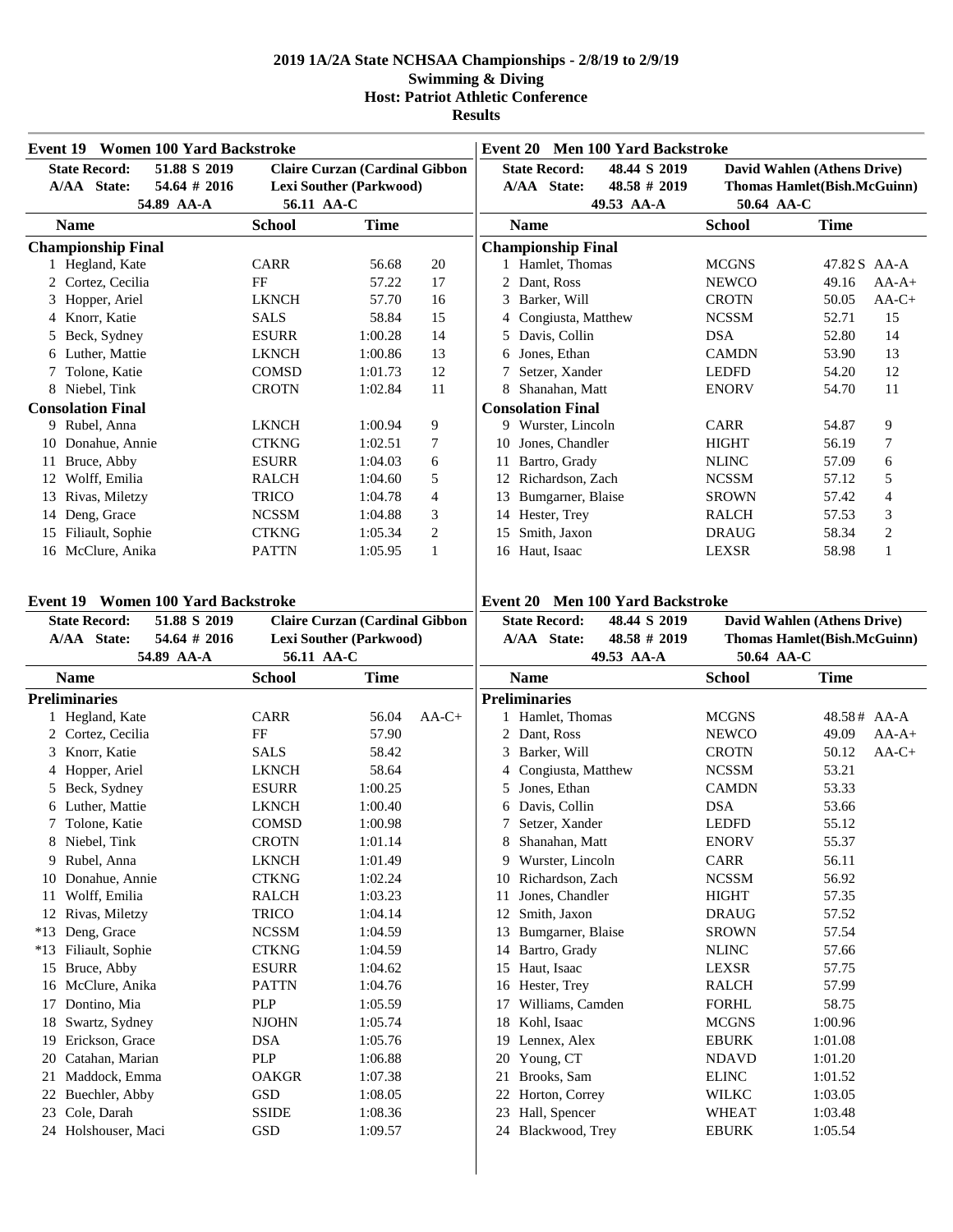| Event 21 Women 100 Yard Breaststroke                                        |                                                                       |                                       |                                                                                                              | Event 22 Men 100 Yard Breaststroke                                     |                                                                |                              |  |  |  |
|-----------------------------------------------------------------------------|-----------------------------------------------------------------------|---------------------------------------|--------------------------------------------------------------------------------------------------------------|------------------------------------------------------------------------|----------------------------------------------------------------|------------------------------|--|--|--|
| State Record: 1:01.53 S 2019<br>A/AA State: 1:02.28 # 2018                  | <b>Ashley McCauley (Leesville Rd)</b><br>Emme Nelson (Comm. Davidson) |                                       |                                                                                                              | <b>State Record:</b><br>54.47 S 2017<br>A/AA State:<br>$56.51 \# 2016$ | Will Chan (Hough, W.A.)<br><b>Danny Dilks (Mount Pleasant)</b> |                              |  |  |  |
| $1:02.60$ AA-A                                                              | 1:04.05 AA-C                                                          |                                       |                                                                                                              | 55.93 AA-A                                                             | 57.11 AA-C                                                     |                              |  |  |  |
| <b>Name</b>                                                                 | <b>School</b>                                                         | <b>Time</b>                           |                                                                                                              | <b>Name</b>                                                            | <b>School</b>                                                  | <b>Time</b>                  |  |  |  |
| <b>Championship Final</b>                                                   |                                                                       |                                       |                                                                                                              | <b>Championship Final</b>                                              |                                                                |                              |  |  |  |
| 1 Nelson, Emme                                                              | COMSD                                                                 | 1:02.58                               | $AA-A+$                                                                                                      | 1 Cheifetz, Adam                                                       | <b>VOYAG</b>                                                   | 20<br>57.70                  |  |  |  |
| 2 Fadely, Jennah                                                            | <b>JORMA</b>                                                          | 1:06.04                               | 17                                                                                                           | 2 Starbuck, Jason                                                      | <b>RALCH</b>                                                   | 57.79<br>17                  |  |  |  |
| 3 Hill, Kelsi                                                               | <b>UACAD</b>                                                          | 1:06.73                               | 16                                                                                                           | Powe, Harrison                                                         | <b>LKNCH</b>                                                   | 58.81<br>16                  |  |  |  |
| 4 Burton, Piper                                                             | <b>EDAVD</b>                                                          | 1:06.79                               | 15                                                                                                           | Storie, Jonathan                                                       | <b>PLP</b>                                                     | 59.11<br>15                  |  |  |  |
| 5 Costley, Audrey                                                           | CARR                                                                  | 1:08.14                               | 14                                                                                                           | Prakken, Alex<br>5                                                     | CARR                                                           | 1:00.37<br>14                |  |  |  |
| 6 Ayscue, Riggan                                                            | <b>LKNCH</b>                                                          | 1:08.25                               | 13                                                                                                           | Duckworth, Ben<br>6                                                    | <b>CTKNG</b>                                                   | 13<br>1:00.44                |  |  |  |
| 7 Koh, Hannah                                                               | <b>LEDFD</b>                                                          | 1:09.28                               | 12                                                                                                           | McCabe, Jack                                                           | <b>CROTN</b>                                                   | 12<br>1:00.87                |  |  |  |
| 8 Pruitt, Gracie                                                            | <b>ESURR</b>                                                          | 1:11.02                               | 11                                                                                                           | 8 Baker, Jay                                                           | <b>DSA</b>                                                     | 11<br>1:01.44                |  |  |  |
| <b>Consolation Final</b>                                                    |                                                                       |                                       |                                                                                                              | <b>Consolation Final</b>                                               |                                                                |                              |  |  |  |
| 9 Gibson, Rachel                                                            | <b>NSTAN</b>                                                          | 1:11.22                               | 9                                                                                                            | *9 Ayers, AJ                                                           | <b>AVERY</b>                                                   | 8<br>1:02.45                 |  |  |  |
| 10 Curtis, Heidi                                                            | <b>RALCH</b><br><b>WHEAT</b>                                          | 1:11.25                               | 7                                                                                                            | Sacchetti, Mario<br>*9                                                 | <b>PATTN</b><br><b>COMSD</b>                                   | 8<br>1:02.45                 |  |  |  |
| 11 Godwin, Emma<br>12 Salvaggio, Mia                                        | <b>HENDV</b>                                                          | 1:11.91<br>1:12.12                    | 6<br>5                                                                                                       | Burrows, Matty<br>11<br>Suminguit, Jacob                               | <b>NCSSM</b>                                                   | 1:02.58<br>6<br>5<br>1:03.78 |  |  |  |
| 13 Patterson, Maranda                                                       |                                                                       |                                       | 4                                                                                                            | 12                                                                     |                                                                |                              |  |  |  |
| 14 Wagner, Macie                                                            | <b>CTKNG</b><br><b>SPNT</b>                                           | 1:12.95                               | 3                                                                                                            | Gimpl, Glen<br>13<br>Chapel, Alex<br>14                                | <b>RALCH</b><br><b>OAKGR</b>                                   | 4<br>1:04.14<br>3<br>1:05.16 |  |  |  |
| 15 Hedlund, Yseult                                                          | <b>LKNCH</b>                                                          | 1:13.05<br>1:13.10                    | 2                                                                                                            | Cox, Bobby<br>15                                                       | <b>MAIRY</b>                                                   | 1:05.76                      |  |  |  |
| 16 Sawyers, Jessica                                                         | <b>MAIRY</b>                                                          | 1:14.09                               | $\mathbf{1}$                                                                                                 | Shelley, Matthew<br>16                                                 | <b>PLP</b>                                                     | 2<br>$\mathbf{1}$<br>1:06.22 |  |  |  |
| <b>Event 21 Women 100 Yard Breaststroke</b><br>State Record: 1:01.53 S 2019 |                                                                       | <b>Ashley McCauley (Leesville Rd)</b> | <b>Event 22 Men 100 Yard Breaststroke</b><br><b>State Record:</b><br>54.47 S 2017<br>Will Chan (Hough, W.A.) |                                                                        |                                                                |                              |  |  |  |
| A/AA State: 1:02.28 # 2018                                                  |                                                                       | Emme Nelson (Comm. Davidson)          |                                                                                                              | A/AA State:<br>$56.51$ # 2016                                          | <b>Danny Dilks (Mount Pleasant)</b>                            |                              |  |  |  |
| $1:02.60$ AA-A                                                              | 1:04.05 AA-C                                                          |                                       |                                                                                                              | 55.93 AA-A                                                             | 57.11 AA-C                                                     |                              |  |  |  |
| <b>Name</b>                                                                 | <b>School</b>                                                         | <b>Time</b>                           |                                                                                                              | <b>Name</b>                                                            | <b>School</b>                                                  | <b>Time</b>                  |  |  |  |
| <b>Preliminaries</b>                                                        |                                                                       |                                       |                                                                                                              | <b>Preliminaries</b>                                                   |                                                                |                              |  |  |  |
| 1 Nelson, Emme                                                              | <b>COMSD</b>                                                          | 1:02.82                               | $AA-C+$                                                                                                      | 1 Powe, Harrison                                                       | <b>LKNCH</b>                                                   | 58.63                        |  |  |  |
| 2 Fadely, Jennah                                                            | <b>JORMA</b>                                                          | 1:06.11                               |                                                                                                              | 2 Cheifetz, Adam                                                       | <b>VOYAG</b>                                                   | 58.67                        |  |  |  |
| 3 Hill, Kelsi                                                               | <b>UACAD</b>                                                          | 1:07.14                               |                                                                                                              | Starbuck, Jason<br>3                                                   | <b>RALCH</b>                                                   | 58.88                        |  |  |  |
| 4 Burton, Piper                                                             | <b>EDAVD</b>                                                          | 1:07.72                               |                                                                                                              | Storie, Jonathan<br>4                                                  | <b>PLP</b>                                                     | 59.42                        |  |  |  |
| 5 Costley, Audrey                                                           | <b>CARR</b>                                                           | 1:08.18                               |                                                                                                              | Duckworth, Ben                                                         | <b>CTKNG</b>                                                   | 59.66                        |  |  |  |
| 6 Ayscue, Riggan                                                            | <b>LKNCH</b>                                                          | 1:08.20                               |                                                                                                              | Prakken, Alex                                                          | CARR                                                           | 1:00.54                      |  |  |  |
| 7 Koh, Hannah                                                               | <b>LEDFD</b>                                                          | 1:09.25                               |                                                                                                              | 7 McCabe, Jack                                                         | <b>CROTN</b>                                                   | 1:00.63                      |  |  |  |
| 8 Pruitt, Gracie                                                            | <b>ESURR</b>                                                          | 1:10.27                               |                                                                                                              | 8 Baker, Jay                                                           | $_{\rm DSA}$                                                   | 1:01.54                      |  |  |  |
| 9 Gibson, Rachel                                                            | NSTAN                                                                 | 1:11.88                               |                                                                                                              | Burrows, Matty<br>9                                                    | <b>COMSD</b>                                                   | 1:02.52                      |  |  |  |
| 10 Salvaggio, Mia                                                           | <b>HENDV</b>                                                          | 1:11.98                               |                                                                                                              | Ayers, AJ<br>10                                                        | <b>AVERY</b>                                                   | 1:02.56                      |  |  |  |
| Curtis, Heidi<br>11                                                         | <b>RALCH</b>                                                          | 1:12.02                               |                                                                                                              | Gimpl, Glen<br>11                                                      | RALCH                                                          | 1:03.16                      |  |  |  |
| 12 Wagner, Macie                                                            | <b>SPNT</b>                                                           | 1:12.35                               |                                                                                                              | Suminguit, Jacob<br>12                                                 | <b>NCSSM</b>                                                   | 1:03.72                      |  |  |  |
| 13 Patterson, Maranda                                                       | <b>CTKNG</b>                                                          | 1:12.52                               |                                                                                                              | Sacchetti, Mario<br>13                                                 | <b>PATTN</b>                                                   | 1:04.32                      |  |  |  |
| 14 Godwin, Emma                                                             | <b>WHEAT</b>                                                          | 1:12.55                               |                                                                                                              | Cox, Bobby<br>14                                                       | <b>MAIRY</b>                                                   | 1:04.97                      |  |  |  |
| 15 Hedlund, Yseult                                                          | <b>LKNCH</b>                                                          | 1:12.68                               |                                                                                                              | Chapel, Alex<br>15                                                     | <b>OAKGR</b>                                                   | 1:05.19                      |  |  |  |
| 16 Sawyers, Jessica                                                         | MAIRY                                                                 | 1:13.30                               |                                                                                                              | Shelley, Matthew<br>16                                                 | PLP                                                            | 1:05.26                      |  |  |  |
| Oliverio, Cailyn<br>17                                                      | <b>MTISL</b>                                                          | 1:13.49                               |                                                                                                              | Zamudio, Jack<br>17                                                    | <b>ELKIN</b>                                                   | 1:05.34                      |  |  |  |
| 18 Poteat, Devin                                                            | <b>ELINC</b>                                                          | 1:13.88                               |                                                                                                              | McDonald, Ben<br>18<br>Barlow, Cameron                                 | <b>CORNR</b>                                                   | 1:06.07                      |  |  |  |
| 19 Geib, Anna                                                               | <b>NCSSM</b>                                                          | 1:15.49                               |                                                                                                              | 19                                                                     | <b>WWILK</b>                                                   | 1:06.96                      |  |  |  |
| 20 Walston, Emerson                                                         | <b>DSA</b>                                                            | 1:15.56                               |                                                                                                              | Hurd, Cameron<br>20<br>Heck, Brock                                     | <b>SROWN</b>                                                   | 1:07.58                      |  |  |  |
| Sacchetti, Emma<br>21<br>Desai, Rhea<br>22                                  | <b>PATTN</b><br><b>NCSSM</b>                                          | 1:15.74<br>1:16.60                    |                                                                                                              | 21<br>Foster, Cooper<br>22                                             | MAIRY<br><b>NDAVD</b>                                          | 1:07.94<br>1:09.84           |  |  |  |
| 23 Murray, Faith                                                            | <b>VOYAG</b>                                                          | 1:18.67                               |                                                                                                              | Blackerby, Liam<br>23                                                  | LEXSR                                                          | 1:09.93                      |  |  |  |
|                                                                             |                                                                       |                                       |                                                                                                              | Lovenberg, Patrick<br>---                                              | WASHG                                                          | DQ                           |  |  |  |
|                                                                             |                                                                       |                                       |                                                                                                              |                                                                        |                                                                |                              |  |  |  |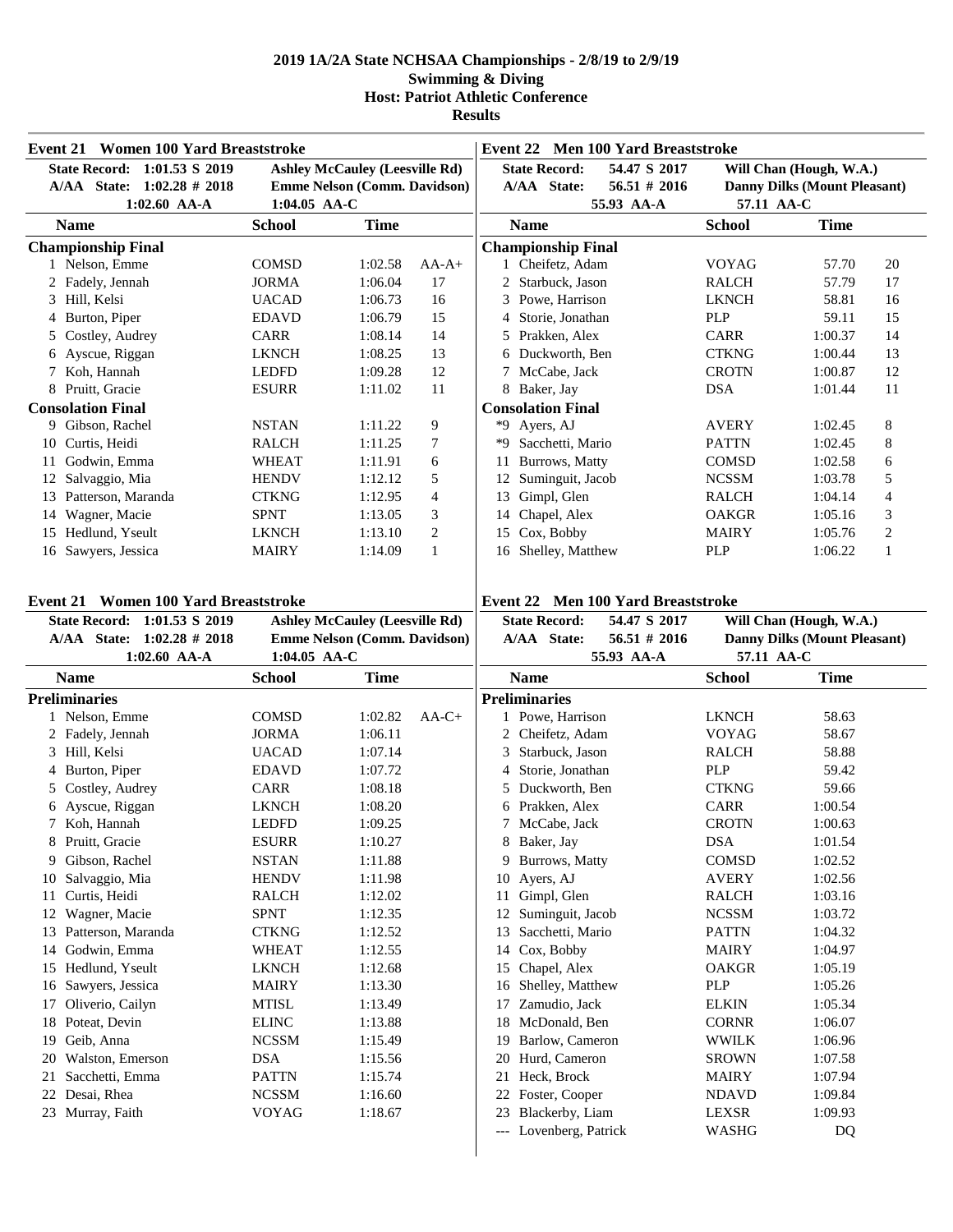| <b>Results</b> |
|----------------|
|----------------|

|   | <b>Event 23 Women 400 Yard Freestyle Relay</b> |       |                                   |                           |         |                          |                     |                       |               |  |
|---|------------------------------------------------|-------|-----------------------------------|---------------------------|---------|--------------------------|---------------------|-----------------------|---------------|--|
|   | State Record: 3:22.15 S 2014                   |       |                                   | <b>Charlotte Catholic</b> |         |                          |                     |                       |               |  |
|   | $3:32.16$ #<br>A/AA State:                     | 2012  |                                   | <b>Raleigh Charter</b>    |         |                          |                     |                       |               |  |
|   | 3:27.79 AA-A                                   |       | 3:31.27 AA-C                      |                           |         |                          |                     |                       |               |  |
|   | <b>Team</b>                                    |       | <b>Relay</b>                      |                           |         |                          |                     | <b>Finals Time</b>    | <b>Points</b> |  |
|   | 1 Carrboro                                     |       |                                   |                           |         |                          |                     | 3:33.65               | 40            |  |
|   | 1) Carpenter, Emily                            |       | 2) Costley, Audrey                |                           |         | 3) Baca, Paloma          |                     | 4) Merry, Anneliese   |               |  |
|   | 25.26<br>52.89                                 | 25.50 | 53.54                             | 25.82                     | 54.42   | 24.85                    | 52.80               |                       |               |  |
|   | 2 Pine Lake Prep                               |       |                                   |                           |         |                          |                     | 3:37.90               | 34            |  |
|   | 1) Accordino, Allyson                          |       | 2) Cupples, Campbell              |                           |         | 3) Sullivan, Regan       |                     | 4) Daly, Rachel       |               |  |
|   | 52.16<br>24.85<br>3 Lincoln Charter            | 26.17 | 56.35                             | 25.95                     | 56.43   | 25.18                    | 52.96               | 3:41.34               | 32            |  |
|   | 1) Carey, Madeline                             |       | 2) DeCann, Abby                   |                           |         |                          | 3) Malta, Gabriella | 4) Harris, Chloe      |               |  |
|   | 57.11<br>26.90                                 | 27.21 | 57.91                             | 26.44                     | 55.22   | 24.28                    | 51.10               |                       |               |  |
|   | 4 Lake Norman Charter                          |       |                                   |                           |         |                          |                     | 3:41.53               | 30            |  |
|   | 1) Hopper, Ariel                               |       | 2) Schimmoller, Jennifer          |                           |         | 3) Luther, Mattie        |                     | 4) Rubel, Anna        |               |  |
|   | 25.71<br>53.95                                 | 26.42 | 55.58                             | 26.65                     | 55.76   | 26.65                    | 56.24               |                       |               |  |
|   | 5 East Surry                                   |       |                                   |                           |         |                          |                     | 3:41.79               | 28            |  |
|   | 1) Hicks, Julie                                |       | 2) Beck, Sydney                   |                           |         | 3) Tucker, Hadly         |                     | 4) Tucker, Avery      |               |  |
|   | 27.00<br>56.65                                 | 27.30 | 57.25                             | 25.21                     | 53.82   | 25.81                    | 54.07               |                       |               |  |
|   | 6 Christ the King                              |       |                                   |                           |         |                          |                     | 3:43.27               | 26            |  |
|   | 1) Hoffman, Amanda                             |       | 2) Mosher, Kaylee                 |                           |         | 3) Donahue, Annie        |                     | 4) Lamoreux, Jordan   |               |  |
|   | 26.21<br>53.77                                 | 26.82 | 57.90                             | 27.21                     | 57.44   | 25.42                    | 54.16               |                       |               |  |
| 7 | Salisbury                                      |       |                                   |                           |         |                          |                     | 3:44.98               | 24            |  |
|   | 1) Knorr, Emily<br>25.95<br>53.86              | 28.15 | 2) Hollingsworth, Phoebe<br>59.99 | 26.79                     | 56.47   | 3) Knorr, Katie<br>25.76 | 54.66               | 4) Erhart, Calista    |               |  |
|   | 8 Croatan                                      |       |                                   |                           |         |                          |                     | 3:46.81               | 22            |  |
|   | 1) Reeve, Lyndsey                              |       | 2) Klaumann, MJ                   |                           |         | 3) Niebel, Tink          |                     | 4) Domitrovits, Lydia |               |  |
|   | 26.79<br>56.37                                 |       | 58.31                             | 27.07                     | 57.09   | 26.80                    | 55.04               |                       |               |  |
|   | 9 Raleigh Charter                              |       |                                   |                           |         |                          |                     | 3:48.97               | 18            |  |
|   | 1) Wolff, Emilia                               |       | 2) Lane, Kathleen                 |                           |         | 3) Curtis, Heidi         |                     | 4) Ellison, Hannalee  |               |  |
|   | 27.59<br>56.89                                 | 28.57 | 59.06                             | 27.50                     | 56.47   | 27.62                    | 56.55               |                       |               |  |
|   | 10 Voyager Academy                             |       |                                   |                           |         |                          |                     | 3:49.09               | 14            |  |
|   | 1) Hibbard, Alice                              |       | 2) Scott-Benson, Rosie            |                           |         | 3) Credle, Bailey        |                     | 4) Kosik, Ede         |               |  |
|   | 28.47<br>59.33                                 | 28.13 | 1:00.07                           | 27.29                     | 57.65   | 25.28                    | 52.04               |                       |               |  |
|   | 11 North Davidson                              |       |                                   |                           |         |                          |                     | 3:58.54               | 12            |  |
|   | 1) Dennis, Morgan                              |       | 2) Berrier, Emma                  |                           | 1:00.93 | 3) Cooke, Eden           |                     | 4) Langley, Savannah  |               |  |
|   | 26.23<br>55.57<br>12 Durham School of the Arts | 28.77 | 1:01.16                           | 28.51                     |         | 28.55                    | 1:00.88             | 3:58.93               | 10            |  |
|   | 1) Sander, Audrey                              |       | 2) Braun, Logan                   |                           |         | 3) Battaglini, Gabi      |                     | 4) Erickson, Grace    |               |  |
|   | 29.24 1:01.18                                  | 29.31 | 1:03.03                           | 26.83                     | 57.65   | 27.07                    | 57.07               |                       |               |  |
|   | 13 Elkin                                       |       |                                   |                           |         |                          |                     | 4:02.22               | 8             |  |
|   | 1) Libbert, Harper Lee                         |       | 2) Wells, Kenly                   |                           |         | 3) Sidden, Katie         |                     | 4) Schweikert, Maia   |               |  |
|   | 27.13<br>58.56                                 | 29.53 | 1:03.55                           | 29.61                     | 1:01.11 | 28.28                    | 59.00               |                       |               |  |
|   | 14 Gray Stone Day                              |       |                                   |                           |         |                          |                     | 4:02.41               | 6             |  |
|   | 1) McGuire, Gracie                             |       | 2) Matney, Zoe                    |                           |         | 3) Cook, Kinsey          |                     | 4) Holshouser, Maci   |               |  |
|   | 29.38 1:01.24                                  | 28.66 | 1:00.97                           | 29.58                     | 1:02.68 | 27.26                    | 57.52               |                       |               |  |
|   | 15 First Flight                                |       |                                   |                           |         |                          |                     | 4:03.14               | 4             |  |
|   | 1) Wilson, Briana                              |       | 2) Bembridge, Erin                |                           |         | 3) Holcomb, Anne         |                     | 4) Cortez, Cecilia    |               |  |
|   | 29.32 1:01.25<br>16 Mountain Island Charter    | 29.78 | 1:04.82                           | 29.96                     | 1:03.00 | 25.57                    | 54.07               | 4:03.55               | 2             |  |
|   | 1) Wiley, Keara                                |       | 2) Harris, Brooke                 |                           |         | 3) Strauss, Sydney       |                     | 4) Oliverio, Cailyn   |               |  |
|   | 28.08<br>59.42                                 | 30.80 | 1:06.80                           | 29.04                     | 1:00.68 | 27.11                    | 56.65               |                       |               |  |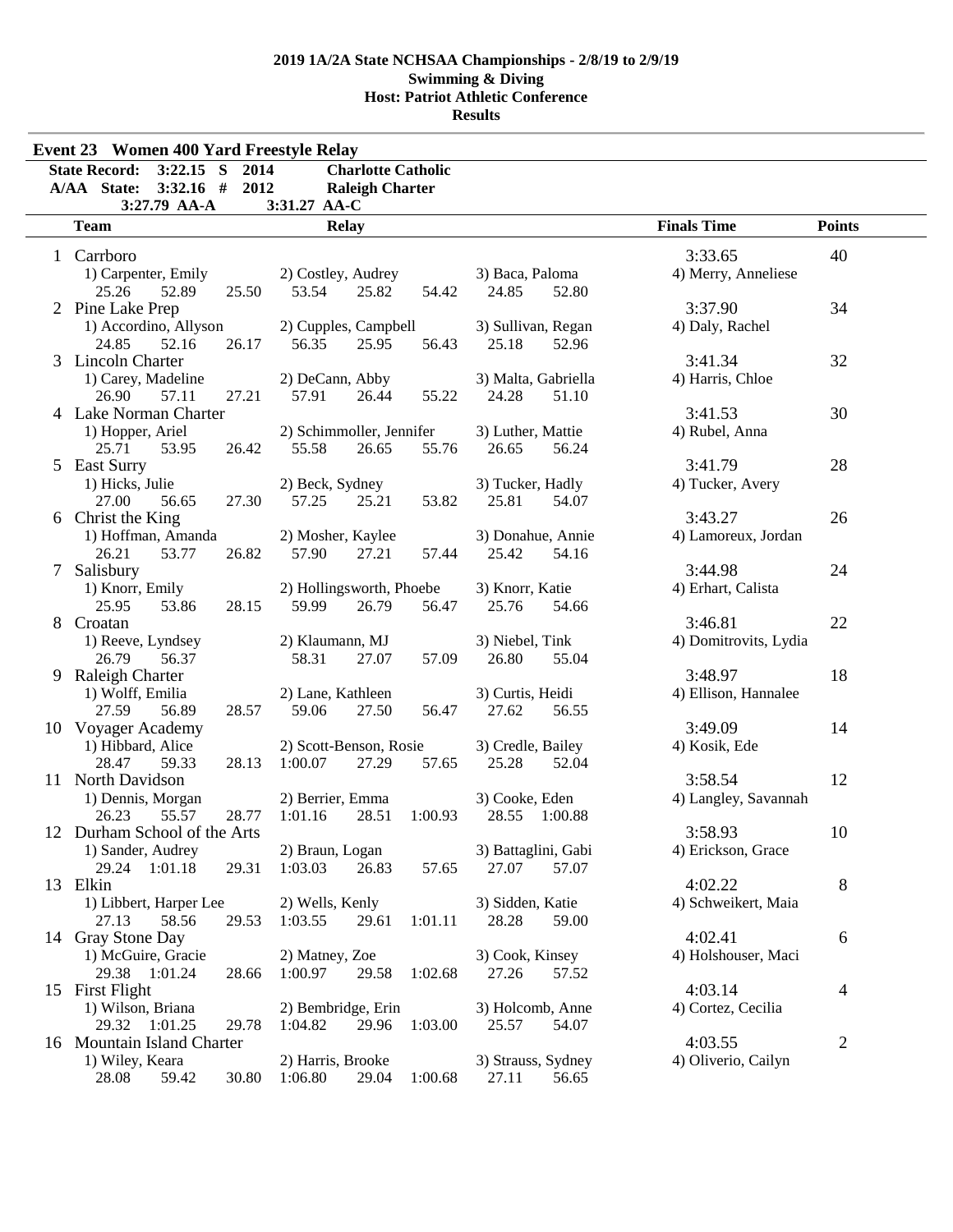| 17 | NC School of Science & Math  |                             |                      | 4:04.33            |
|----|------------------------------|-----------------------------|----------------------|--------------------|
|    | 1) Torres, Sophia            | 2) Deng, Grace              | 3) Geib, Anna        | 4) Desai, Rhea     |
|    | 27.85<br>58.37<br>28.55      | 1:00.78<br>31.56<br>1:05.46 | 28.17<br>59.72       |                    |
| 18 | <b>Bishop McGuinness</b>     |                             |                      | 4:05.39            |
|    | 1) Barr, Bridget             | 2) Herzberger, Katherine    | 3) Agarwala, Sunita  | 4) Cotell, Sarah   |
|    | 29.41 1:02.28<br>28.09       | 59.18<br>1:00.41<br>28.63   | 1:03.52              |                    |
| 19 | East Davidson                |                             |                      | 4:06.11            |
|    | 1) Whitman, Ella             | 2) Everhart, Molly          | 3) Lane, Anne        | 4) Burton, Piper   |
|    | 26.67<br>55.62<br>31.91      | 1:09.01<br>31.42<br>1:05.79 | 26.23<br>55.69       |                    |
| 20 | <b>Union Academy</b>         |                             |                      | 4:09.44            |
|    | 1) Carpenter, Claire         | 2) Hartung, Rebecca         | 3) Nygard, Caroline  | 4) Hill, Kelsi     |
|    | 28.18<br>58.88<br>33.95      |                             | 25.01<br>53.88       |                    |
| 21 | Patton                       |                             |                      | 4:11.30            |
|    | 1) McClure, Anika            | 2) Sacchetti, Ellie         | 3) Cooper, Sarah     | 4) Sacchetti, Emma |
|    | 28.45<br>59.87<br>30.20      | 1:05.80<br>29.72<br>1:04.12 | 28.96 1:01.51        |                    |
| 22 | Hendersonville               |                             |                      | 4:12.63            |
|    | 1) Ashley, Mary              | 2) Keyzer, Taryn            | 3) Ramey, Zarah      | 4) Salvaggio, Mia  |
|    | 29.77                        | 1:06.83<br>30.56            | 28.05<br>59.04       |                    |
| 23 | Nash Central                 |                             |                      | 4:12.64            |
|    | 1) Billups, Kylie Grace      | 2) Smith, Allison           | 3) Williams, Grahson | 4) Hicks, Sarah    |
|    | 29.53 1:02.61<br>30.26       | 1:04.67<br>30.74            |                      |                    |
| 24 | Community School of Davidson |                             |                      | 4:14.36            |
|    | 1) Poslinski, Katelyn        | 2) McMillan, Amelia         | 3) Anderson, Elaina  | 4) Tolone, Katie   |
|    | 29.59 1:05.43<br>31.01       | 1:04.82<br>30.98<br>1:05.94 | 27.58<br>58.17       |                    |

# **Event 24 Men 400 Yard Freestyle Relay**

|                                                                                     | <b>State Record:</b>          |       | $3:04.91$ S 2014 |                   | Rose, J. H.           |       |                     |                       |                     |    |
|-------------------------------------------------------------------------------------|-------------------------------|-------|------------------|-------------------|-----------------------|-------|---------------------|-----------------------|---------------------|----|
|                                                                                     | A/AA State: 3:12.49 #         |       | 2016             |                   | Carrboro              |       |                     |                       |                     |    |
| 3:08.93 AA-C<br>$3:06.24$ AA-A<br><b>Finals Time</b><br><b>Team</b><br><b>Relay</b> |                               |       |                  |                   |                       |       |                     |                       | <b>Points</b>       |    |
|                                                                                     | 1 NC School of Science & Math |       |                  |                   |                       |       |                     |                       | 3:13.79             | 40 |
|                                                                                     | 1) Charles, Emile             |       |                  |                   | 2) Congiusta, Matthew |       | 3) Healy, Jack      |                       | 4) Heidkamp, George |    |
|                                                                                     | 23.12                         | 48.21 | 23.90            | 49.21             | 23.73                 | 49.82 | 22.05               | 46.55                 |                     |    |
|                                                                                     | 2 Pine Lake Prep              |       |                  |                   |                       |       |                     |                       | 3:14.63             | 34 |
|                                                                                     | 1) Adams, Nathan              |       |                  |                   | 2) Thornburg, Nathan  |       | 3) Storie, Jonathan |                       | 4) Das, AJ          |    |
|                                                                                     | 23.01                         | 47.96 | 23.68            | 50.00             | 23.53                 | 49.14 | 22.82               | 47.53                 |                     |    |
| 3                                                                                   | <b>Bishop McGuinness</b>      |       |                  |                   |                       |       |                     |                       | 3:17.91             | 32 |
|                                                                                     | 1) Price, Garrett             |       |                  |                   | 2) Hamlet, Thomas     |       |                     | 3) McDonald, Samuel   | 4) Chase, Ethan     |    |
|                                                                                     | 24.69                         | 51.98 | 21.30            | 44.69             | 24.61                 | 52.24 | 23.08               | 49.00                 |                     |    |
| 4                                                                                   | Croatan                       |       |                  |                   |                       |       |                     |                       | 3:18.68             | 30 |
|                                                                                     | 1) Loveless, Colby            |       |                  | 2) McCabe, Jack   |                       |       |                     | 3) McCray, Matthew    | 4) Barker, Will     |    |
|                                                                                     | 23.26                         | 49.90 | 23.86            | 50.66             | 23.78                 | 50.97 | 22.19               | 47.15                 |                     |    |
| 5                                                                                   | <b>Raleigh Charter</b>        |       |                  |                   |                       |       |                     |                       | 3:21.05             | 28 |
|                                                                                     | 1) Hester, Trey               |       |                  | 2) Pilson, Robert |                       |       | 3) Gimpl, Glen      |                       | 4) Starbuck, Jason  |    |
|                                                                                     | 24.31                         | 51.09 | 24.66            | 51.33             | 23.91                 | 50.59 | 22.48               | 48.04                 |                     |    |
|                                                                                     | Lincoln Charter               |       |                  |                   |                       |       |                     |                       | 3:22.84             | 26 |
|                                                                                     | 1) Stratton, Neal             |       |                  |                   | 2) Watson, Noah       |       | 3) Nelson, Blake    |                       | 4) Whipple, Zackary |    |
|                                                                                     | 24.02                         | 49.07 | 26.28            | 55.04             | 24.31                 | 51.57 | 22.50               | 47.16                 |                     |    |
| 7                                                                                   | Carrboro                      |       |                  |                   |                       |       |                     |                       | 3:23.56             | 24 |
|                                                                                     | 1) DeWalt, Kieran             |       |                  |                   | 2) Wurster, Lincoln   |       | 3) Prakken, Alex    |                       | 4) Ward, Ian        |    |
|                                                                                     | 24.26                         | 50.74 | 24.14            | 50.85             | 24.92                 | 51.61 | 23.48               | 50.36                 |                     |    |
| 8                                                                                   | Washington                    |       |                  |                   |                       |       |                     |                       | 3:28.76             | 22 |
|                                                                                     | 1) Pake, Tristan              |       |                  |                   | 2) Beach, Braeden     |       |                     | 3) Lovenberg, Patrick | 4) Tubaugh, Hodges  |    |
|                                                                                     | 24.49                         | 52.49 | 26.11            | 54.05             | 24.79                 | 53.11 | 23.74               | 49.11                 |                     |    |